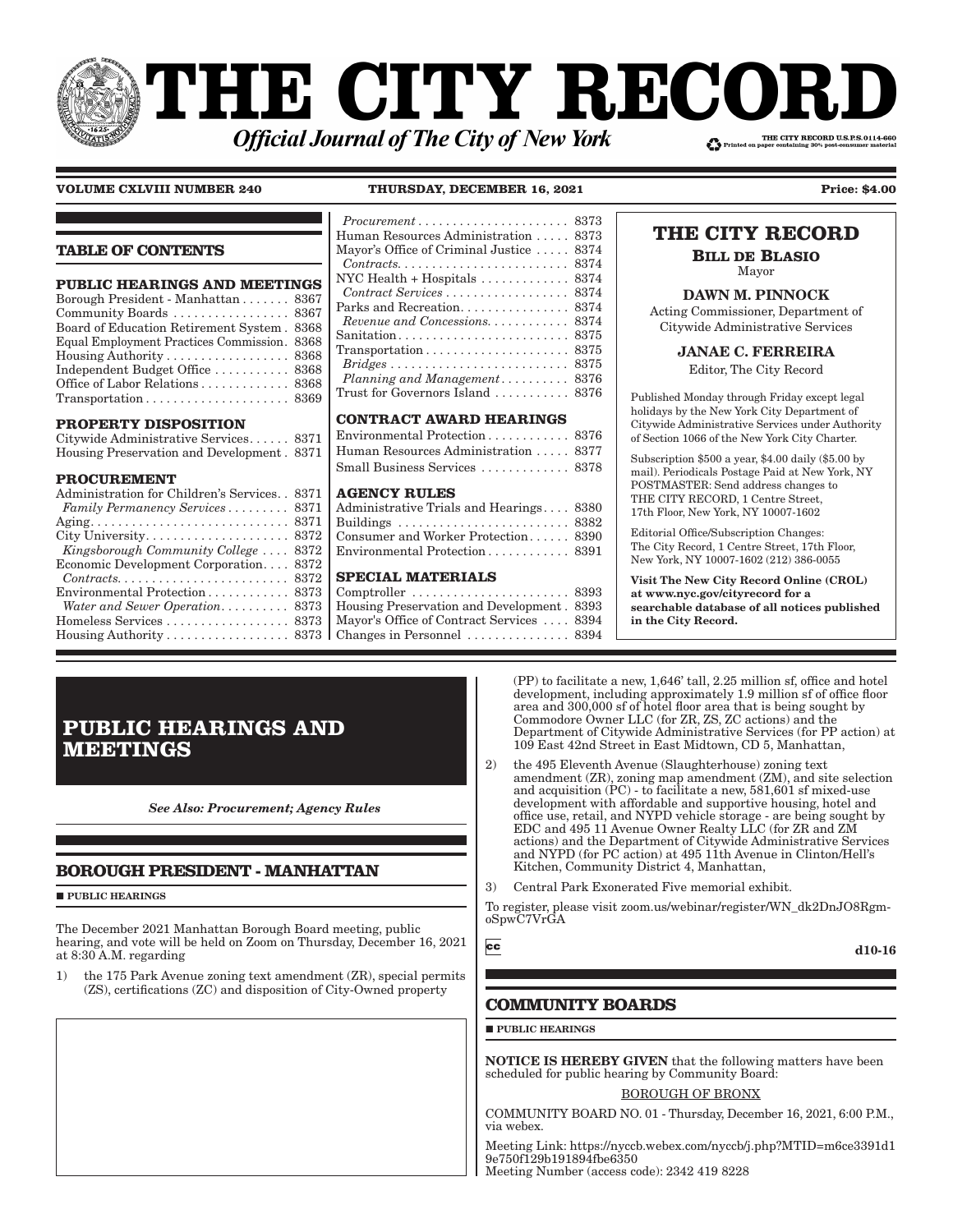### Meeting Password: zUgQTB7mt43

Our Lady of Pity Rezoning ULURP Application 210321ZMX, N10322ZRX, submitted by Our Lady of Pity Apartments LLC, at 272 East 151st Street in Melrose. A zoning map amendment from R6 to R7A and a zoning text amendment to create an MIH area, to facilitate 2 new 9-story residential buildings with 205 affordable units.

 $\div$  d16

### **BOARD OF EDUCATION RETIREMENT SYSTEM**

**MEETING** 

The Board of Education Retirement System Board of Trustees Meeting, will be held on Thursday, December 16, 2021, from 4:00 P.M. - 6:00 P.M., via Webex. If you would like to attend this meeting, please contact BERS Executive Director, Sanford Rich, at Srich4@bers.nyc.gov.

d8-16

Our next Audit Committee Meeting, will be held virtually via Webex on Monday, December 20, 2021 from 2:00 P.M. - 3:30 P.M. If you would like to attend this meeting, please reach out to Iyekeze Ezefili, at iezefili@ bers.nyc.gov.

d15-20

### **EQUAL EMPLOYMENT PRACTICES COMMISSION**

**MEETING** 

When and where is the Commission Meeting? The Equal Employment Practices Commission's 253rd Commission Meeting will take place at 10:30 A.M., on Thursday, December 16, 2021 in the Commission's Conference Room/Library, located at 253 Broadway, Suite 602, New York, NY 10007. The meeting will also be conducted by video conference via Webex and streamed live via YouTube using the details below:

### Webex Details

#### Meeting number (event number): 2348 425 9827 Meeting password: dJ2NQiWDg94

• Join by internet

https://nyceepc.webex.com/nyceepc/onstage/g.php?MTID=ed37724 56ed44489a978e1e4ac581599a

#### • Join by phone (408) 418-9388 United States Toll

• Join by video system or application Dial 23484259827@webex.com You can also dial 173.243.2.68 and enter your meeting number.

### YouTube Details

Live Stream video link

https://youtu.be/dWm-Ji\_v77s

How do I ask questions during the Commission meeting? Anyone can ask questions during the Commission meeting by:

- Webex You can submit your questions directly through the chat panel of the WebEx once joined via the internet option above
- Email You can email questions to mpinckney@eepc.nyc.gov

Is there a deadline to submit questions? Yes, you must submit all questions during the meeting session on December 16, 2021.

Can I review the recording of the Commission Meeting? Yes, you can review the recorded Commission meeting, which will be made available online by going to the Equal Employment Practices Commission's YouTube page https://www.youtube.com/channel/ UCdgAeD4p-esdjymDTdGScfA/featured.

### **HOUSING AUTHORITY**

**MEETING** 

Because of the on-going COVID-19 health crisis and in relation to Chapter 417 of the Laws of 2021, the Board Meeting of the New York City Housing Authority, scheduled for Wednesday, December 29, 2021, at 10:00 A.M., will be limited to viewing the live-stream or listening via phone instead of attendance in person.

For public access, the meeting will be streamed live on NYCHA's YouTube Channel, http://nyc.gov/nycha, and NYCHA's Website, http:// on.nyc.gov/boardmeetings, or can be accessed via Zoom by calling (646) 558-8656 using Webinar ID: 885 2810 8215 and Passcode: 9699097634.

For those wishing to provide public comment, pre-registration is required via email, to corporate.secretary@nycha.nyc.gov, or by contacting (212) 306-6088, no later than 5:00 P.M., on the day prior to the Board Meeting. When pre-registering, please provide your name, development, or organization name, contact information and item you wish to comment on. You will then be contacted with instructions for providing comment. Comments are limited to the items on the Calendar.

Speaking time will be limited to three (3) minutes. Speakers will provide comment in the order in which the requests to comment are received. The public comment period will comment will conclude upon all speakers being heard or at the expiration of thirty (30) minutes allotted for public comment, whichever occurs first.

Copies of the Calendar are available on NYCHA's Website, at http:// www1.nyc.gov/site/nycha/about/board-calendar.page, to the extent practicable, no earlier than 24 hours before the upcoming Board Meeting. Copies of the draft Minutes are available on NYCHA's Website, at http://www1.gov/site/nycha/about/board-calendar.page, no earlier than 3:00 P.M., on the Thursday following the Board Meeting.

Any changes to the schedule will be posted on NYCHA's Website, at http://www1.nyc.gov/site/about/board-calendar.page, and via social media, to the extent practicable, at a reasonable time before the meeting.

Any person requiring a reasonable accommodation in order to participate in the Board Meeting, should contact the Office of the Corporate Secretary by phone, at (212) 306-6088, or by email, at corporate.secretary@nycha.nyc.gov, no later than Wednesday, December 22, 2021, at 5:00 P.M.

For additional information regarding the Board Meeting, please contact the Office of the Corporate Secretary by phone, at (212) 306-6088, or by email, at corporate.secretary@nycha.nyc.gov.

d14-29

### **INDEPENDENT BUDGET OFFICE**

**PUBLIC HEARINGS** 

The NYC Independent Budget Office, will hold an Advisory Board Meeting on Thursday, January 6, 2022, beginning at 8:30 A.M. This meeting will be held via Zoom. For log on information, please email iboenews@ibo.nyc.ny.us, by 8:00 A.M. 1/6/2022.

Accessibility questions: Lisa Neary, lisan@ibo.nyc.ny.us, by: Wednesday, January 5, 2022, 5:00 P.M.



d14-j6

### **OFFICE OF LABOR RELATIONS**

**MEETING** 

The New York City Deferred Compensation Board will hold its next Deferred Compensation Board Hardship meeting on Thursday, December 16, 2021, at 3:00 P.M. The meeting will be held remotely via conference call. Please visit the below link to access the audio recording of the Board meeting, or to access archived Board meeting audio/ videos: https://www1.nyc.gov/site/olr/deferred/dcp-board-webcasts.page

d9-16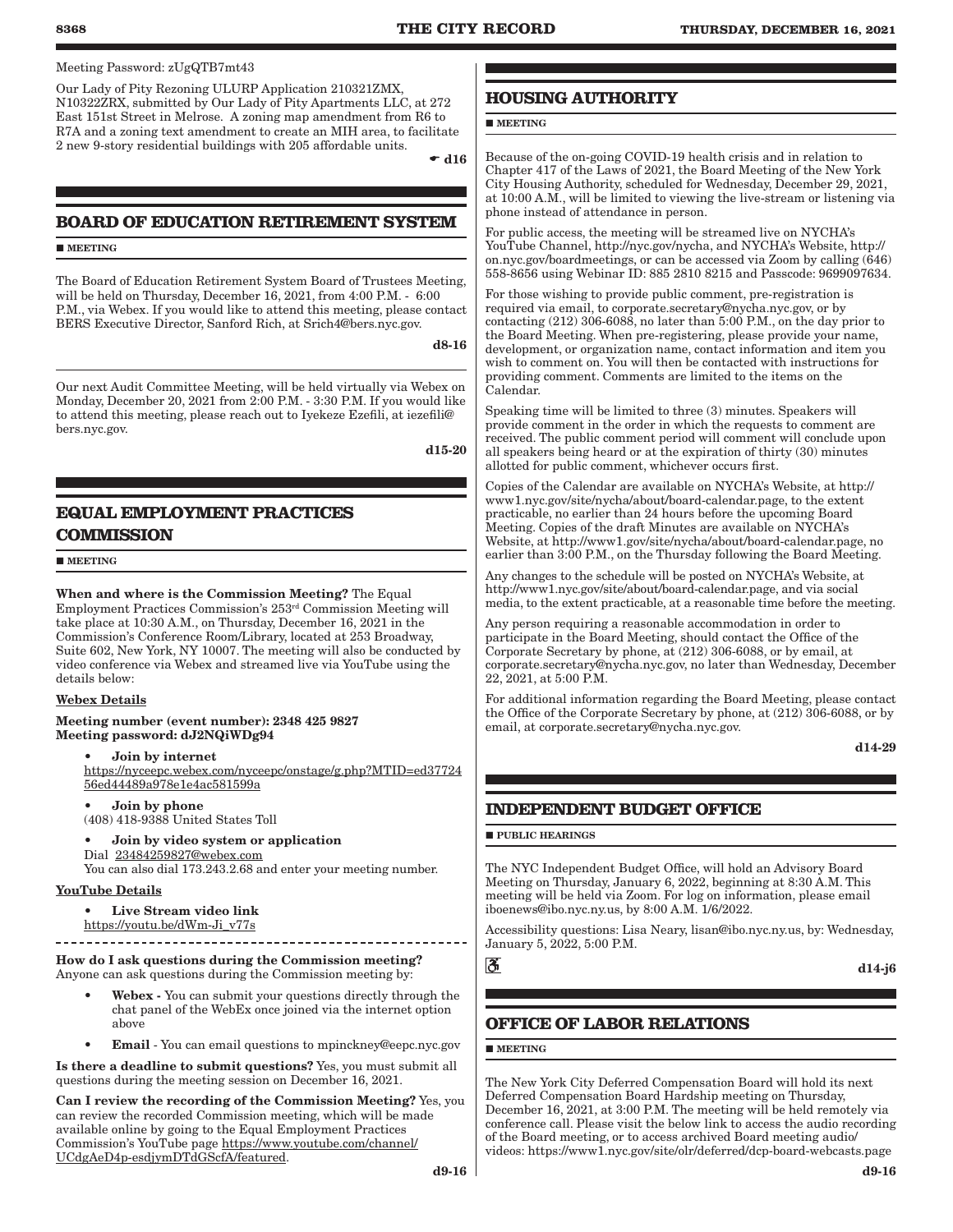#### **PUBLIC HEARINGS**

NOTICE IS HEREBY GIVEN, pursuant to law, that the following proposed revocable consents, have been scheduled for a public hearing by the New York City Department of Transportation. The hearing will be held remotely commencing on Thursday, December 16, 2021, at 2:00 P.M., via the WebEx platform and in person, on the following petitions for revocable consent.

#### WebEx:

Meeting Number (access code): 2631 809 2008 Meeting Password: Vikm3cEBS66

The hearing will be held in person at 55 Water Street, Bid Room, in the Borough of Manhattan. Masks are required to be worn to enter the building and during the hearing. If you or a representative are planning to attend in person, please complete the health screening available at, dotcovidvisitorscreening.info. If you do not have internet

access, conduct a self-screening using the information below:

Please do not attend this meeting if:

- You have experience any symptoms of COVID-19 within the past 10 days (a fever of 100.0 degrees Fahrenheit or greater, a new cough, new loss of taste or smell, or shortness of breath).
- You have tested positive for COVID-19 within the past 10 days.
- You have been in close contact (within 6 feet for at least 10 minutes over a 24-hour period) with anyone while they had COVID-19 within the past 10 days, and are required to quarantine under existing CDC guidance (you have not had COVID-19 within the past 3 months, and you are not fully vaccinated).

#1 IN THE MATTER OF a proposed revocable consent authorizing 122 Washington Place LLC, to continue to maintain and use a stoop on the south sidewalk of Washington Place, east of Barrow Street, in the Borough of Manhattan. The proposed revocable consent is for a term of ten years from July 1, 2020 to June 30, 2030 and provides among other terms and conditions for compensation payable to the City according to the following schedule: R.P. # 1734

For the period from July 1, 2020 to June 30, 2030 - \$25/per annum.

with the maintenance of a security deposit in the sum of \$0.00 the insurance shall be in the amount of Two Million Dollars (\$2,000,000) per occurrence for bodily injury and property damage, One Million Dollars (\$1,000,000) for personal and advertising injury, Two Million Dollars (\$2,000,000) aggregate, and Two Million Dollars (\$2,000,000) products/completed operations.

#2 IN THE MATTER OF a proposed revocable consent authorizing 535 West End Avenue Condominium, to continue to maintain and use a snowmelt system in the west sidewalk of West End Avenue, south of West 86th Street, and in the south sidewalk of West 86th Street, west of West End Avenue, in the Borough of Manhattan. The proposed revocable consent is for a term of ten years from July 1, 2020 to June 30, 2030 and provides among other terms and conditions for compensation payable to the City according to the following schedule:  $R.P.$  # 2120

| For the period July 1, 2021 to June 30, 2022 - \$28,632 |  |
|---------------------------------------------------------|--|
| For the period July 1, 2022 to June 30, 2023 - \$29,079 |  |
| For the period July 1, 2023 to June 30, 2024 - \$29,526 |  |
| For the period July 1, 2024 to June 30, 2025 - \$29,973 |  |
| For the period July 1, 2025 to June 30, 2026 - \$30,420 |  |
| For the period July 1, 2026 to June 30, 2027 - \$30,867 |  |
| For the period July 1, 2027 to June 30, 2028 - \$31,314 |  |
| For the period July 1, 2028 to June 30, 2029 - \$31,761 |  |
| For the period July 1, 2019 to June 30, 2030 - \$32,208 |  |

with the maintenance of a security deposit in the sum of \$32,200 the insurance shall be in the amount of Two Million Dollars (\$2,000,000) per occurrence for bodily injury and property damage, One Million Dollars (\$1,000,000) for personal and advertising injury, Two Million Dollars (\$2,000,000) aggregate, and Two Million Dollars (\$2,000,000) products/completed operations.

**#3** IN THE MATTER OF a proposed revocable consent authorizing New York Life Insurance Company, to continue to maintain and use a tunnel under and across East 27th Street, east of Madison Avenue, in the Borough of Manhattan. The proposed revocable consent is for a term of ten years from July I, 2021 to June 30, 2031 and provides among other terms and conditions for compensation payable to the City according to the following schedule: R.P. # 224

> For the period July 1, 2021 to June 30, 2022 - \$122,951 For the period July 1, 2022 to June 30, 2023 - \$124,921 For the period July 1, 2023 to June 30, 2024 - \$126,891

| For the period July 1, 2024 to June 30, 2025 - \$128,861 |
|----------------------------------------------------------|
| For the period July 1, 2025 to June 30, 2026 - \$130,831 |
| For the period July 1, 2026 to June 30, 2027 - \$132,801 |
| For the period July 1, 2027 to June 30, 2028 - \$134,771 |
| For the period July 1, 2028 to June 30, 2029 - \$136,741 |
| For the period July 1, 2029 to June 30, 2030 - \$138,711 |
| For the period July 1, 2030 to June 30, 2031 - \$140,681 |

with the maintenance of a security deposit in the sum of \$140,700 and the insurance shall be in the amount of Five Million Dollars (\$5,000,000) per occurrence for bodily injury and property damage, One Million Dollars (\$1,000,000) for personal and advertising injury, Five Million Dollars (\$5,000,000) aggregate, and Two Million Dollars (\$2,000,000) products/completed operations.

#4 IN THE MATTER OF a proposed revocable consent authorizing New York University, to continue to maintain and use two pipes under and across LaGuardia Place, north of West 3rd Street, in the Borough of Manhattan. The proposed revocable consent is for a term of ten years from July 1, 2021 to June 30, 2031 and provides among other terms and conditions for compensation payable to the City according to the following schedule:  $\mathbf{R}.\mathbf{P}.\hat{\mathbf{H}}$  1014

| For the period July 1, 2021 to June 30, 2022 - \$ 5,123 |
|---------------------------------------------------------|
| For the period July 1, 2022 to June 30, 2023 - \$ 5,206 |
| For the period July 1, 2023 to June 30, 2024 - \$ 5,289 |
| For the period July 1, 2024 to June 30, 2025 - \$ 5,372 |
| For the period July 1, 2025 to June 30, 2026 - \$5,455  |
| For the period July 1, 2026 to June 30, 2027 - \$5,538  |
| For the period July 1, 2027 to June 30, 2028 - \$ 5,621 |
| For the period July 1, 2028 to June 30, 2029 - \$ 5,704 |
| For the period July 1, 2029 to June 30, 2030 - \$ 5,787 |
| For the period July 1, 2030 to June 30, 2031 - \$5,870  |

with the maintenance of a security deposit in the sum of \$5,900 and the insurance shall be in the amount of Two Million Dollars (\$2,000,000) per occurrence for bodily injury and property damage, One Million Dollars (\$1,000,000) for personal and advertising injury, Two Million Dollars (\$2,000,000) aggregate, and Two Million Dollars (\$2,000,000) products/completed operations.

**#5** IN THE MATTER OF a proposed revocable consent authorizing New York University, to continue to maintain and use a conduit under, across and along Broadway, between Washington Place and Astor Place, in the Borough of Manhattan. The proposed revocable consent is for a term of ten years from July 1, 2021 to June 30, 2031 and provides among other terms and conditions for compensation payable to the City according to the following schedule: R.P. # 1804

| For the period July 1, 2021 to June 30, 2022 - \$8,204 |
|--------------------------------------------------------|
| For the period July 1, 2022 to June 30, 2023 - \$8,336 |
| For the period July 1, 2023 to June 30, 2024 - \$8,468 |
| For the period July 1, 2024 to June 30, 2025 - \$8,600 |
| For the period July 1, 2025 to June 30, 2026 - \$8,732 |
| For the period July 1, 2026 to June 30, 2027 - \$8,864 |
| For the period July 1, 2027 to June 30, 2028 - \$8,996 |
| For the period July 1, 2028 to June 30, 2029 - \$9,128 |
| For the period July 1, 2029 to June 30, 2030 - \$9,260 |
| For the period July 1, 2030 to June 30, 2031 - \$9,392 |

with the maintenance of a security deposit in the sum of \$9,400 and the insurance shall be in the amount of Two Million Dollars (\$2,000,000) per occurrence for bodily injury and property damage, One Million Dollars (\$1,000,000) for personal and advertising injury, Two Million Dollars (\$2,000,000) aggregate, and Two Million Dollars (\$2,000,000) products/completed operations.

#6 IN THE MATTER OF a proposed revocable consent authorizing NOAH SILVERMAN QUALIFIED PERSONAL RESIDENCE TRUST with Noah Silverman and Elizabeth Betsy Silverman as Trustees of the Noah Silverman Qualified personal Residence Trust; and ELIZABETH BETSY SILVERMAN QUALIFIED PERSONAL RESIDENCE TRUST, with Elizabeth Betsy Silverman and Noah Silverman as Trustees of the Elizabeth Betsy Silverman Qualified personal Residence Trust to continue to maintain and use an entrance detail on the north sidewalk of West 95th Street, east of Amsterdam Avenue, in the Borough of Manhattan. The proposed revocable consent is for a term of ten years from July 1, 2020 to June 30, 2030 and provides among other terms and conditions for compensation payable to the City according to the following schedule: R.P. # 1743

For the period from July 1, 2020 to June 30, 2030 - \$25/per annum

with the maintenance of a security deposit in the sum of \$1,500 and the insurance shall be in the amount of Two Million Dollars (\$2,000,000) per occurrence for bodily injury and property damage, One Million Dollars (\$1,000,000) for personal and advertising injury, Two Million Dollars (\$2,000,000) aggregate, and Two Million Dollars (\$2,000,000) products/completed operations.

#7 IN THE MATTER OF a proposed revocable consent authorizing Patricia Gillego Barakett, to continue to maintain and use a stoop, steps and an existing fenced-in area on the south sidewalk of Barrow Street, west of Seventh Avenue South, in the Borough of Manhattan.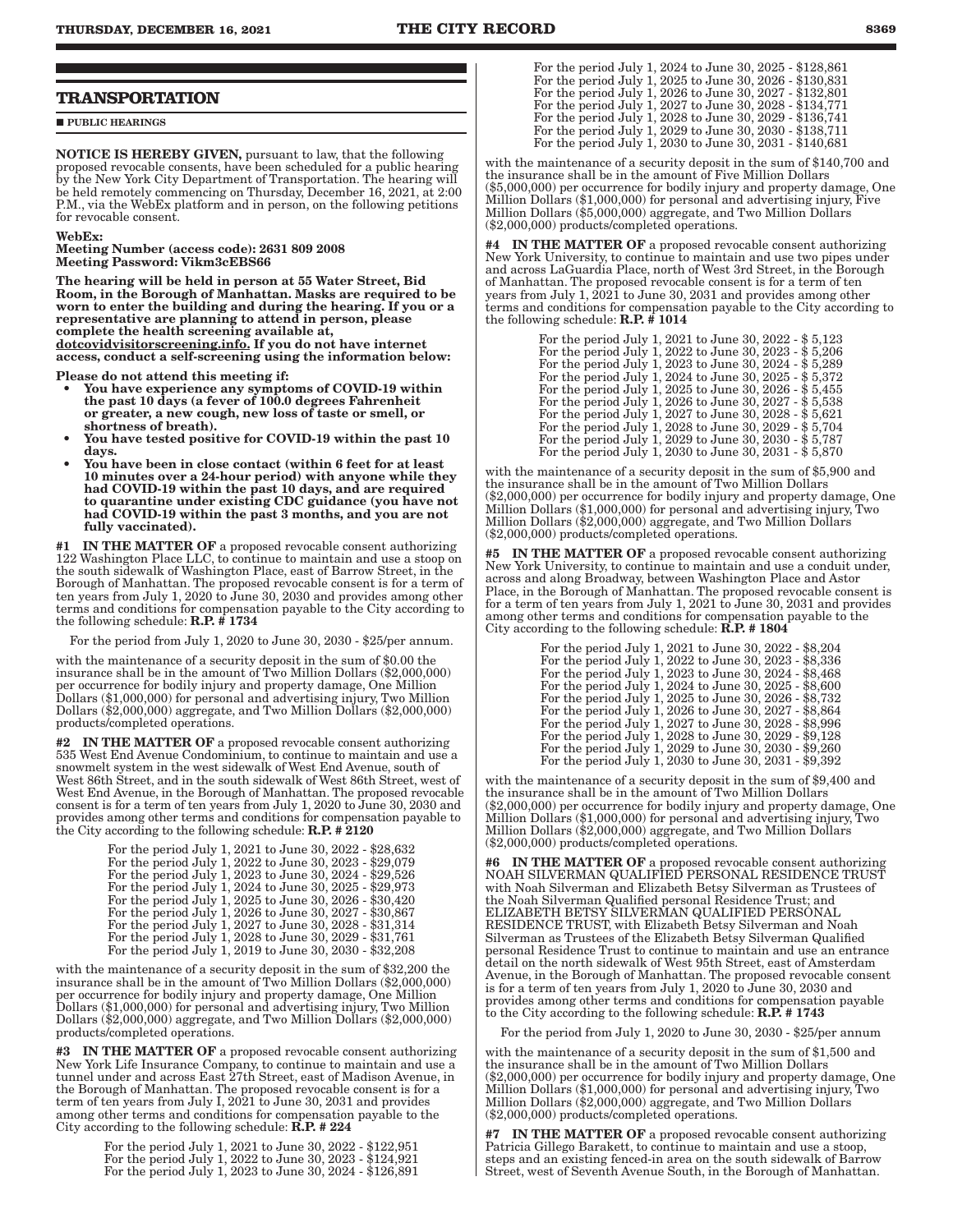The proposed revocable consent is for a term of ten years from July 1, 2021 to June 30, 2031 and provides among other terms and conditions for compensation payable to the City according to the following schedule: R.P. # 2155

2. From the Approval Date to June 30, 2031- \$25/per annum.

with the maintenance of a security deposit in the sum of \$5,000 and the insurance shall be in the amount of Two Million Dollars (\$2,000,000) per occurrence for bodily injury and property damage, One Million Dollars (\$1,000,000) for personal and advertising injury, Two Million Dollars (\$2,000,000) aggregate, and Two Million Dollars (\$2,000,000) products/completed operations.

IN THE MATTER OF a proposed revocable consent authorizing Phil Emily Real Estate, Inc., to construct, maintain and use an accessibility ramp on the south sidewalk of 55th Street, between 4th and 5th Avenues, in the Borough of Brooklyn. The proposed revocable consent is for a term of ten years from the Approval Date by the Mayor and provides among other terms and conditions for compensation payable to the City according to the following schedule: R.P. # 2555

From the date of the final approval of this consent by the Mayor (the Approval Date) to June 30, 2031 - \$25/per annum.

with the maintenance of a security deposit in the sum of \$5,000 and the insurance shall be in the amount of Two Million Dollars (\$2,000,000) per occurrence for bodily injury and property damage, One Million Dollars (\$1,000,000) for personal and advertising injury, Two Million Dollars (\$2,000,000) aggregate, and Two Million Dollars (\$2,000,000) products/completed operations.

#9 IN THE MATTER OF a proposed revocable consent authorizing St. Barnabas Hospital, to continue to maintain and use a bridge over and across Third Avenue, between East 182nd and East 183rd Streets, in the Borough of the Bronx. The proposed revocable consent is for a term of ten years from July 1, 2020 to June 30, 2030 and provides among other terms and conditions for compensation payable to the City according to the following schedule: R.P. # 1751

For the period July 1, 2020 to June 30, 2021 - \$15,394/per annum

For the period July 1, 2021 to June 30, 2022 - \$15,642 For the period July 1, 2022 to June 30, 2023 - \$15,890 For the period July 1, 2023 to June 30, 2024 - \$16,138 For the period July 1, 2024 to June 30, 2025 - \$16,386 For the period July 1, 2025 to June 30, 2026 - \$16,634 For the period July 1, 2026 to June 30, 2027 - \$16,882 For the period July 1, 2027 to June 30, 2028 - \$17,130 For the period July 1, 2028 to June 30, 2029 - \$17,378 For the period July 1, 2029 to June 30, 2030 - \$17,626

with the maintenance of a security deposit in the sum of \$115,000 and the insurance shall be in the amount of Five Million Dollars (\$5,000,000) per occurrence for bodily injury and property damage, One Million Dollars (\$1,000,000) for personal and advertising injury, Five Million Dollars (\$5,000,000) aggregate, and Two Million Dollars (\$2,000,000) products/completed operations.

#10 IN THE MATTER OF a proposed revocable consent authorizing Stoddard Elliot Anthony Sennott, to continue to maintain and use a stoop, stairs and planted area on the north sidewalk of State Street, east of Smith Street, in the Borough of Brooklyn. The proposed revocable consent is for a term of ten years from July 1, 2015 to June 30, 2025 and provides among other terms and conditions for compensation payable to the City according to the following schedule: R.P. # 1939

For the period July 1, 2015 to June 30, 2016 - \$1,154/per annum For the period July 1, 2016 to June 30, 2017 -  $\$1,184$ For the period July 1, 2017 to June 30, 2018 - \$1,214 For the period July 1, 2018 to June 30, 2019 - \$1,244 For the period July 1, 2019 to June 30, 2020 - \$1,274 For the period July 1, 2020 to June 30, 2021 - \$1,304 For the period July 1, 2021 to June 30, 2022 - \$1,334 For the period July 1, 2022 to June 30, 2023 - \$1,364 For the period July 1, 2023 to June 30, 2024 - \$1,394

with the maintenance of a security deposit in the sum of \$3,700 and the insurance shall be in the amount of Two Million Dollars (\$2,000,000) per occurrence for bodily injury and property damage, One Million Dollars (\$1,000,000) for personal and advertising injury, Two Million Dollars (\$2,000,000) aggregate, and Two Million Dollars (\$2,000,000) products/completed operations.

For the period July 1, 2024 to June 30, 2025 - \$1,424

#11 IN THE MATTER OF a proposed revocable consent authorizing 220 5th Realty LLC, to construct, maintain and use sidewalk recessed light fixtures, together with electrical conduit, in the north sidewalk of West 26th Street, west of 5th Avenue, and in the west sidewalk of 5th Avenue, north of West 26th Street, in the Borough of Manhattan. The proposed revocable consent is for a term of ten years from the Approval Date by the Mayor and provides among other terms and conditions for compensation payable to the City according to the following schedule: R.P. # 2551

From the Approval Date by the Mayor to June 30, 2022- \$2,397/per annum

| For the period July 1, 2022 to June 30, 2023 - \$2,430 |
|--------------------------------------------------------|
| For the period July 1, 2023 to June 30, 2024 - \$2,463 |
| For the period July 1, 2024 to June 30, 2025 - \$2,496 |
| For the period July 1, 2025 to June 30, 2026 - \$2,529 |
| For the period July 1, 2026 to June 30, 2027 - \$2,562 |
| For the period July 1, 2027 to June 30, 2028 - \$2,595 |
| For the period July 1, 2028 to June 30, 2029 - \$2,628 |
| For the period July 1, 2029 to June 30, 2030 - \$2,661 |
| For the period July 1, 2030 to June 30, 2031 - \$2,694 |
| For the period July 1, 2031 to June 30, 2032 - \$2,727 |

with the maintenance of a security deposit in the sum of \$7,000 and the insurance shall be in the amount of Two Million Dollars (\$2,000,000) per occurrence for bodily injury and property damage, One Million Dollars (\$1,000,000) for personal and advertising injury, Two Million Dollars (\$2,000,000) aggregate, and Two Million Dollars (\$2,000,000) products/completed operations.

#12 IN THE MATTER OF a proposed revocable consent authorizing 545 Broadway Associates LLC, to continue to maintain and use an accessibility ramp on the south sidewalk of Boerum Street, east of Broadway, in the Borough of Brooklyn. The proposed revocable consent is for a term of ten years from July 1, 2019 to June 30, 2029 and provides among other terms and conditions for compensation payable to the City according to the following schedule: R.P. # 1328

For the period July 1, 2019 to June 30, 2029 - \$25/per annum

with the maintenance of a security deposit in the sum of \$1,500 and the insurance shall be in the amount of Two Million Dollars (\$2,000,000) per occurrence for bodily injury and property damage, One Million Dollars (\$1,000,000) for personal and advertising injury, Two Million Dollars (\$2,000,000) aggregate, and Two Million Dollars (\$2,000,000) products/completed operations.

#13 IN THE MATTER OF a proposed revocable consent authorizing Thomas Anthony Holdings LLC, to construct, maintain and use a stoop, fenced-in area and planters on the south sidewalk of West 22nd Street, between Seventh and Eighth Avenues, in the Borough of Manhattan. The proposed revocable consent is for a term of ten years from the Approval Date by the Mayor and provides among other terms and conditions for compensation payable to the City according to the following schedule: R.P. # 2557

| From the Approval Date by the Mayor to June 30, 2022- \$ 3,175/per annum |  |
|--------------------------------------------------------------------------|--|
| For the period July 1, 2022 to June 30, 2023 - \$3,227                   |  |
| For the period July 1, 2023 to June 30, 2024 - \$3,302                   |  |
| For the period July 1, 2024 to June 30, 2025 - \$3,353                   |  |
| For the period July 1, 2025 to June 30, 2026 - \$3,405                   |  |
| For the period July 1, 2026 to June 30, 2027 - \$ 3,457                  |  |
| For the period July 1, 2027 to June 30, 2028 - \$3,508                   |  |
| For the period July 1, 2028 to June 30, 2029 - \$3,560                   |  |
| For the period July 1, 2029 to June 30, 2030 - \$3,612                   |  |
| For the period July 1, 2030 to June 30, 2031 - \$3,664                   |  |
| For the period July 1, 2031 to June 30, 2032 - \$3,715                   |  |
|                                                                          |  |

with the maintenance of a security deposit in the sum of \$7,300 and the insurance shall be in the amount of Two Million Dollars (\$2,000,000) per occurrence for bodily injury and property damage, One Million Dollars (\$1,000,000) for personal and advertising injury, Two Million Dollars (\$2,000,000) aggregate, and Two Million Dollars (\$2,000,000) products/completed operations.

#14 IN THE MATTER OF a proposed revocable consent authorizing 980 Madison Owner LLC, to continue to maintain and use a sculptural group on the façade of the building above the west sidewalk of Madison Avenue, between East 76th and East 77th Streets, in the Borough of Manhattan. The proposed revocable consent is for a term of ten years from July 1, 2019 to June 30, 2029 and provides among other terms and conditions for compensation payable to the City according to the following schedule:  $R.P.$  # 96

> For the period July 1, 2019 to June 30, 2020 - \$4,536 For the period July 1, 2020 to June 30, 2021 - \$4,605 For the period July 1, 2021 to June 30, 2022 - \$4,674 For the period July 1, 2022 to June 30, 2023 - \$4,743 For the period July 1, 2023 to June 30, 2024 - \$4,812 For the period July 1, 2024 to June 30, 2025 - \$4,881 For the period July 1, 2025 to June 30, 2026 - \$4,950 For the period July 1, 2026 to June 30, 2027 - \$5,019 For the period July 1, 2027 to June 30, 2028 - \$5,088 For the period July 1, 2028 to June 30, 2029 - \$5,157

with the maintenance of a security deposit in the sum of \$5,200 and the insurance shall be in the amount of Two Million Dollars (\$2,000,000) per occurrence for bodily injury and property damage, One Million Dollars (\$1,000,000) for personal and advertising injury, Two Million Dollars (\$2,000,000) aggregate, and Two Million Dollars (\$2,000,000) products/completed operations.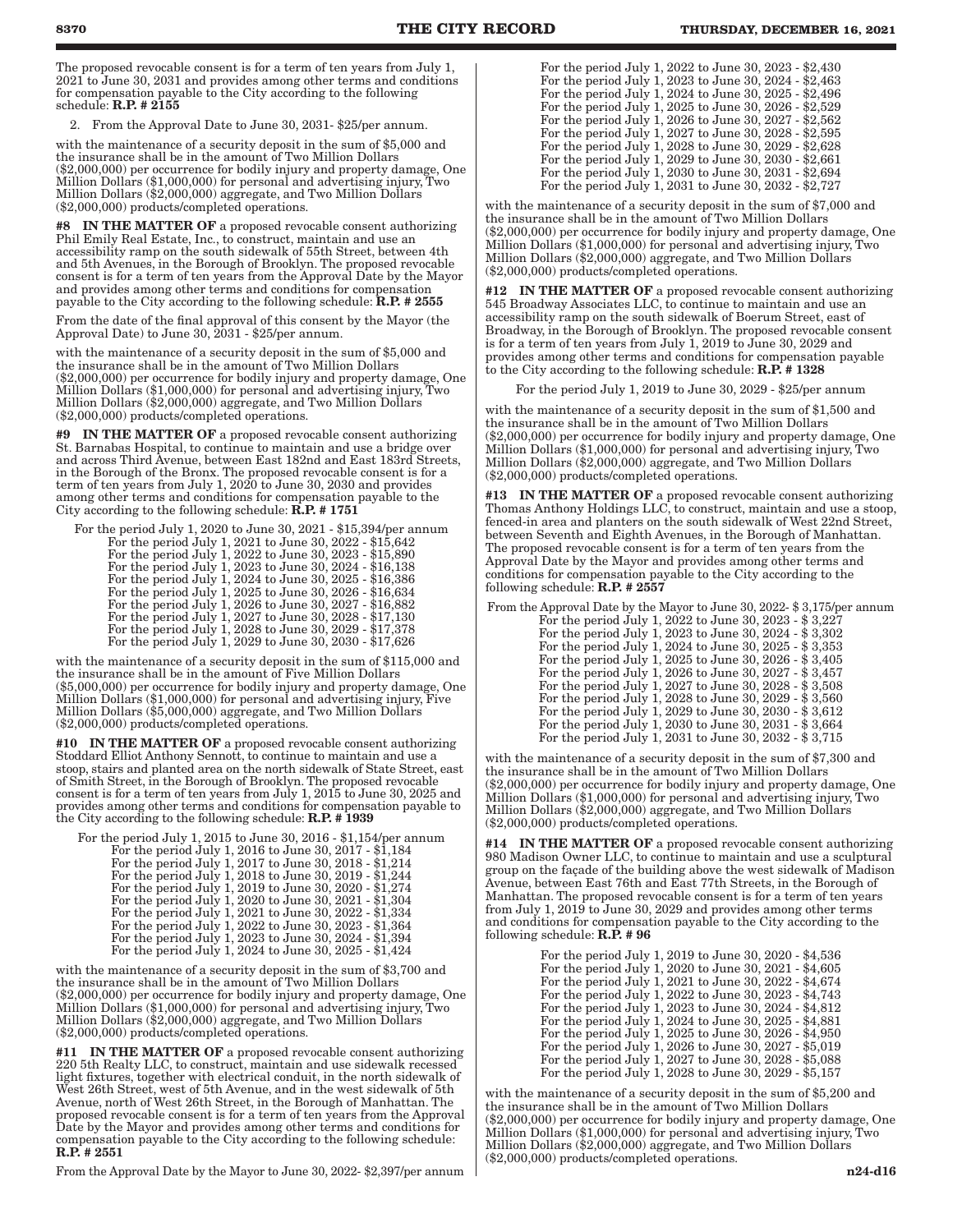## **PROPERTY DISPOSITION**

### **CITYWIDE ADMINISTRATIVE SERVICES**

#### **SALE**

The City of New York in partnership with PropertyRoom.com posts vehicle and heavy machinery auctions online every week, at: https://www.propertyroom.com/s/nyc+fleet

All auctions are open,, to the public and registration is free.

Vehicles can be viewed in person, at:

Kenben Industries Ltd., 1908 Shore Parkway, Brooklyn, NY 11214 Phone: (718) 802-0022

No previous arrangements or phone calls are needed to preview. Hours are Monday and Tuesday from 10:00 A.M. – 2:00 P.M.

f23-a4

### **HOUSING PRESERVATION AND DEVELOPMENT**

**PUBLIC HEARINGS** 

All Notices Regarding Housing Preservation and Development Dispositions of City-Owned Property appear in the Public Hearing Section.

j4-d30

### **PROCUREMENT**

*"Compete To Win" More Contracts!* 

*Thanks to a new City initiative - "Compete To Win" - the NYC Department of Small Business Services offers a new set of FREE services to help create more opportunities for minority and Women-Owned Businesses to compete, connect and grow their business with the City. With NYC Construction Loan, Technical Assistance, NYC Construction Mentorship, Bond Readiness, and NYC Teaming services, the City will be able to help even more small businesses than before.*

*Win More Contracts, at nyc.gov/competetowin*

*"The City of New York is committed to achieving excellence in the design and construction of its capital program, and building on the tradition of innovation in architecture and engineering that has contributed,, to the City's prestige as a global destination. The contracting opportunities for construction/construction services and construction-related services that appear in the individual agency listings below reflect that commitment to excellence."*

### HHS ACCELERATOR PREQUALIFICATION

To respond to human services Requests for Proposals (RFPs), in accordance with Section 3-16 of the Procurement Policy Board Rules of the City of New York ("PPB Rules"), vendors must first complete and submit an electronic HHS Accelerator Prequalification Application using the City's PASSPort system. The PASSPort system is a web-based system maintained by the City of New York for use by its Mayoral Agencies to manage procurement. Important business information collected in the Prequalification Application is required every three years. Documents related to annual corporate filings must be submitted on an annual basis to remain eligible to compete.

Prequalification applications will be reviewed to validate compliance with corporate filings and organizational capacity. Approved organizations will be eligible to compete and would submit electronic proposals through the PASSPort system. The PASSPort Public Portal, which lists all RFPs, including HHS RFPs that require HHS Accelerator Prequalification, may be viewed, at https://passport. cityofnewyork.us/page.aspx/en/rfp/request\_browse\_public. All current and prospective vendors should frequently review information listed on roadmap to take full advantage of upcoming opportunities for funding. For additional information about HHS Accelerator Prequalification and PASSPort, including background materials, user guides and video tutorials, please visit https://www1.nyc.gov/site/mocs/systems/ about-go-to-passport.page.

### **ADMINISTRATION FOR CHILDREN'S SERVICES**

#### **FAMILY PERMANENCY SERVICES**

 $\blacksquare$ INTENT TO AWARD

*Human Services/Client Services*

EXTRAORDINARY NEEDS FOSTER CARE - Negotiated Acquisition - Other - PIN# 06822N0010 - Due 1-6-22 at 3:00 P.M.

In accordance with Section 3-04(b)(2)(i)(D) of the Procurement Policy Board Rules, the Administration for Children's Services (ACS), intends to enter into a negotiation acquisition contract with Vanderheyden (with its headquarters located at 614 Cooper Hill Road, Wynantskill, NY 12198), for the provision of a Extraordinary Needs Foster Care program. The term of the contract will be June 26, 2021 thru June 30, 2024, with a 3-year option to renew. The proposed budget for this negotiated acquisition is a maximum of \$353,755.59. Any information concerning the provider's performance, as well as any other factors relevant to the renewal, may be expressed, by contacting Peter Pabon, of the Office of Procurement, at Peter.Pabon@acs.nyc.gov.

ACS selected the negotiated acquisition procurement method, pursuant to the Procurement Policy Board Rules, Section 3-04(b)(2)(i)(D) & Section 3-04(b)(2)(ii) because the subject vendor was the only NYS OCFS approved agency that could provide child-specific behavioral Extraordinary Needs Foster Care services within a very limited timeframe.

 $- d16-23$ 

### **AGING**

### AWARD

### *Human Services/Client Services*

PROVIDE NORC SERVICES TO OLDER ADULTS - Competitive Sealed Proposals/Pre-Qualified List - PIN# 12521P0019002 - AMT: \$1,741,160.00 - TO: Bronx House Inc., 990 Pelham Parkway South, Bronx, NY 10461.

#### DFTA ID: N50

Naturally Occurring Retirement Communities (NORCs), provide an outlet aimed at socialization for community-dwelling older adults and prevent them from being isolated and disenfranchised. Residents engage in various programs to receive case management or assistance for help with social services, speak with a healthcare professional on issues of concern, participate in health and wellness activities, learn ways to better manage chronic health conditions, and to enjoy an educational or recreational afternoon with neighbors.

 $\bullet$  d16

PROVIDE NORC SERVICES TO OLDER ADULTS - Competitive Sealed Proposals/Pre-Qualified List - PIN# 12521P0019007 - AMT: \$1,300,047.00 - TO: Hanac Inc., 27-40 Hoyt Avenue South, Astoria, NY 11102.

### DFTA ID: N54

Naturally Occurring Retirement Communities (NORCs), provide an outlet aimed at socialization for community-dwelling older adults and prevent them from being isolated and disenfranchised. Residents engage in various programs to receive case management or assistance for help with social services, speak with a healthcare professional on issues of concern, participate in health and wellness activities, learn ways to better manage chronic health conditions, and to enjoy an educational or recreational afternoon with neighbors.

 $\bullet$  d16

PROVIDE NORC SERVICES TO OLDER ADULTS - Competitive Sealed Proposals/Pre-Qualified List - PIN# 12521P0019037 - AMT: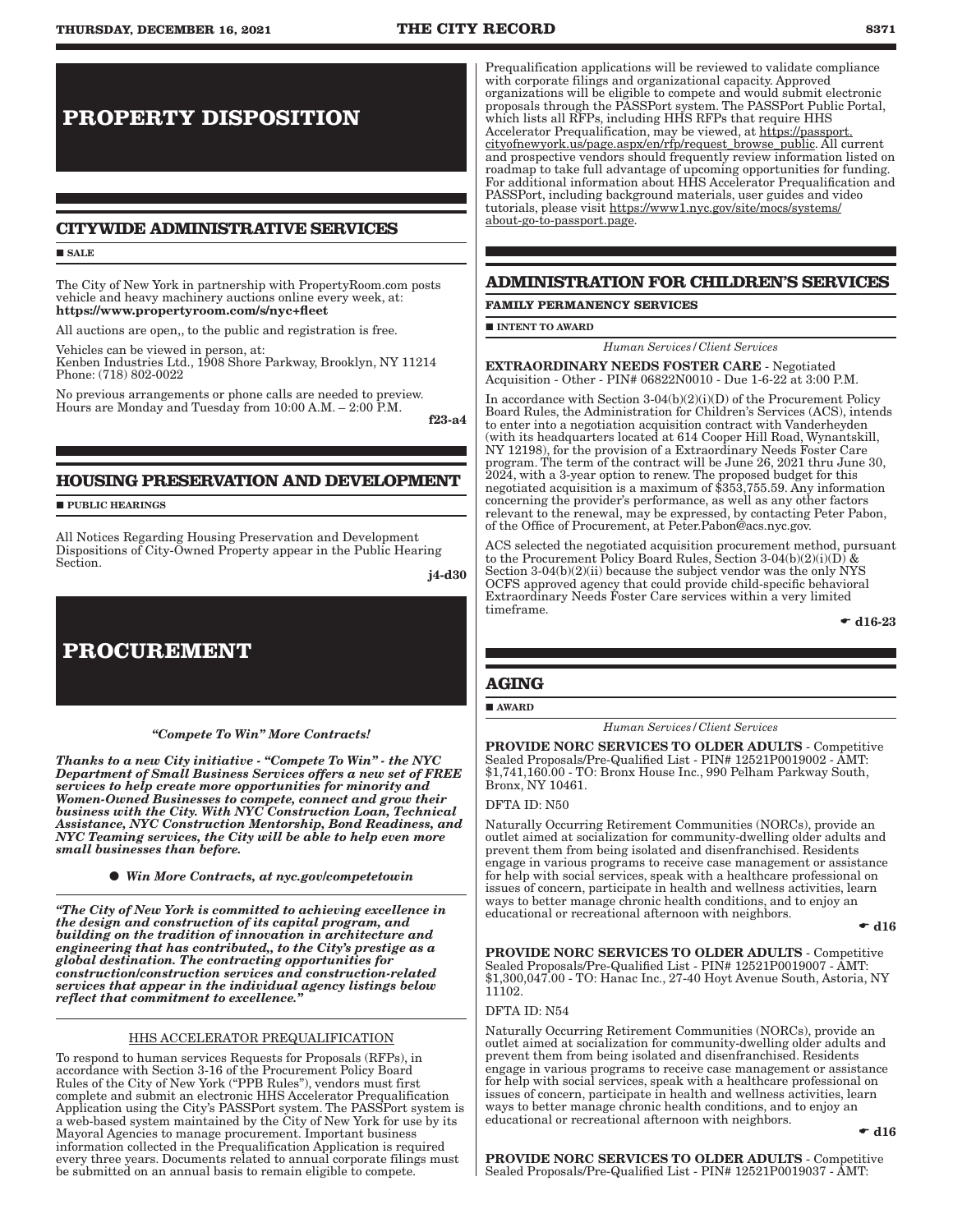\$1,506,879.00 - TO: The Educational Alliance Inc., 197 East Broadway, New York, NY 10002-5507.

### DFTA ID: N66

Naturally Occurring Retirement Communities (NORCs), provide an outlet aimed at socialization for community-dwelling older adults and prevent them from being isolated and disenfranchised. Residents engage in various programs to receive case management or assistance for help with social services, speak with a healthcare professional on issues of concern, participate in health and wellness activities, learn ways to better manage chronic health conditions, and to enjoy an educational or recreational afternoon with neighbors.

 $\bullet$  d16

PROVIDE NORC SERVICES TO OLDER ADULTS - Competitive Sealed Proposals/Pre-Qualified List - PIN# 12521P0019017 - AMT: \$1,050,000.00 - TO: Isabella Geriatric Center Inc., 515 Audubon Avenue, New York, NY 10040.

### DFTA ID: N56

Naturally Occurring Retirement Communities (NORCs), provide an outlet aimed at socialization for community-dwelling older adults and prevent them from being isolated and disenfranchised. Residents engage in various programs to receive case management or assistance for help with social services, speak with a healthcare professional on issues of concern, participate in health and wellness activities, learn ways to better manage chronic health conditions, and to enjoy an educational or recreational afternoon with neighbors.

#### $\bullet$  d16

PROVIDE OLDER ADULT CENTER SERVICES - Competitive Sealed Proposals/Pre-Qualified List - PIN# 12521P0019058 - AMT: \$1,905,000.00 - TO: Bronx House Inc., 990 Pelham Parkway South, Bronx, NY 10461.

DFTA ID: C10

Older Adult Centers (OAC), provide an outlet aimed at socialization for community-dwelling older adults and prevent them from being isolated and disenfranchised. Older Adults engage in various programs and participate classes and activities, including but not limited to art, music, dance, chronic disease self-management classes, nutrition workshops, benefits screenings, technology classes; recreational trips, transportation services; and congregate meals.

 $\bullet$  d16

### **CITY UNIVERSITY**

### **KINGSBOROUGH COMMUNITY COLLEGE**

**SOLICITATION** 

### *Goods and Services*

CHROUNUS MENTORING PLATFORM - Sole Source - Available only from a single source - PIN# KCC-2022019 - Due 12-21-21 at 1:00 P.M.

Kingsborough Community College will be entering into a Sole Source Purchase Order Contract, with Chronus LLC., to provide Chronus mentoring platform program for students & mentors to be matched. The platform is also a fully featured mobile application for both iOS & Android smart phone users. The platform also integrates Slack/ MSTeams/Zoom/Google Meet. It's a self-guided learning platform and directly tracks and visualize key mentoring outcomes. Chronus leverages AI principles in its matchin system and provides clients with a matching gap analysis.

This notice is not an invitation for competition or interest, but is intended to meet the requirement to give public notice of a Sole Source purchase. This is as per New York State Finance Law, Section 163, which authorizes Sole Source purchases without a formal competitive process in certain circumstances.

*Use the following address* unless otherwise specified in notice, to secure, examine or submit bid/proposal documents, vendor prequalification and other forms; specifications/blueprints; other information; and for opening and reading of bids at date and time specified above.

*City University, 2001 Oriental Boulevard, A-207K, Brooklyn, NY 11235. Robin Sutherland (718) 368-4649; robin.sutherland@kbcc.cuny.edu*

### **ECONOMIC DEVELOPMENT CORPORATION**

## **CONTRACTS**

### **SOLICITATION**

### *Goods and Services*

CITY OFFICE LEASE, OFFICE ANCHOR STRATEGY (THE BRONX) - Request for Proposals - PIN# 661600XX - Due 3-14-22 at 11:59 P.M.

The New York City Economic Development Corporation ("NYCEDC"), in partnership with the City of New York (the "City" or "NYC"), acting by and through its Department of Citywide Administrative Services ("DCAS"), is pleased to release this Request for Proposals (the "RFP"), for a long-term lease of approximately 82,000 carpetable square feet ("CSF"), with additional consideration for a scenario in which the City's space needs and lease are reduced to approximately 50,000 CSF. The leased space is to be occupied by two designated City agencies (collectively, the "City Tenant") and will be located in a transitaccessible area of the Bronx, with a preference for the commercial centers of the South Bronx.

The objective of the RFP is to catalyze commercial development by leveraging the City as an anchor tenant in order to attract and spur private investment, while satisfying the City's need for office space. Proposals are expected to create office space in excess of the City's needs. Proposals involving either the construction of a new office building or the substantial revitalization of an existing building are encouraged.

NYCEDC, plans to select a landlord/developer on the basis of factors stated in the RFP which include, but are not limited to: the quality of the proposal, experience of key staff identified in the proposal, favorability of financial terms for the City, experience and quality of any subcontractors proposed, and demonstrated successful experience in performing services similar to those encompassed in the RFP.

It is the policy of NYCEDC to comply with all Federal, State and City Laws and regulations which prohibit unlawful discrimination because of race, creed, color, national origin, sex, age, disability, marital status and other protected category and to take affirmative action in working with contracting parties to ensure certified Minority and Women-Owned Business Enterprises (MWBEs) share in the economic opportunities generated by NYCEDC's projects and initiatives. Please refer to the Equal Employment and Affirmative Compliance for Non-Construction and Construction Contracts Addendum in the RFP.

This project has Minority and Women Owned Business Enterprise ("M/WBE") participation goals, and all respondents are strongly encouraged to submit an M/WBE Participation Proposal with their response. To learn more about NYCEDC's M/WBE program, visit http:// edc.nyc/opportunity-mwdbe. For the list of companies who have been certified with the New York City Department of Small Business Services as M/WBE, please go to the, www.nyc.gov/buycertified.

NYCEDC established the Contract Financing Loan Fund programs for Minority, Women and Disadvantaged Business Enterprise (M/W/DBE) interested in working on public construction projects. Contract Financing Loan Fund facilitates financing for short-term mobilization needs such as insurance, labor, supplies and equipment. Bidders/ subcontractors are strongly encouraged to visit the NYCEDC website, at http://edc.nyc/opportunity-mwdbe, to learn more about the program.

An information session for this RFP will be held virtually on Wednesday, January 12, 2022, at 10:00 A.M. A link to the information session will be available on the project's website, which can be found at www.edc.nyc/RFPs. Respondents may also dial into the information session by following the instructions on the project's web page for doing so. Those who wish to attend should RSVP by email, to OAS\_BX@edc. nyc on or before January 12, 2022.

Respondents may submit questions and/or request clarifications from NYCEDC no later than 5:00 P.M., on Wednesday, January 19, 2022. Questions regarding the subject matter of this RFP should be directed to OAS\_BX@edc.nyc. Answers to all questions will be posted by Friday, January 28, 2022, to https://edc.nyc/rfps. Questions regarding the subject matter of this RFP will not be accepted after 5:00P.M., on Wednesday, January 19, 2022, however, technical questions pertaining to downloading and submitting proposals to this RFP may be directed to rfprequest@edc.nyc, on or before Monday, March 14, 2022.

Detailed submission guidelines and requirements are outlined in the RFP, available as of Thursday, December 16, 2021. To download a copy of the solicitation documents please visit, https://edc.nyc/rfps. RESPONSES ARE DUE NO LATER THAN Monday, March 14, 2022. Please click the link in the "Deadlines" section of this project's web page (which can be found on, https://edc.nyc/rfps) to electronically upload a proposal for this solicitation.

*Use the following address* unless otherwise specified in notice, to

 $d13-17$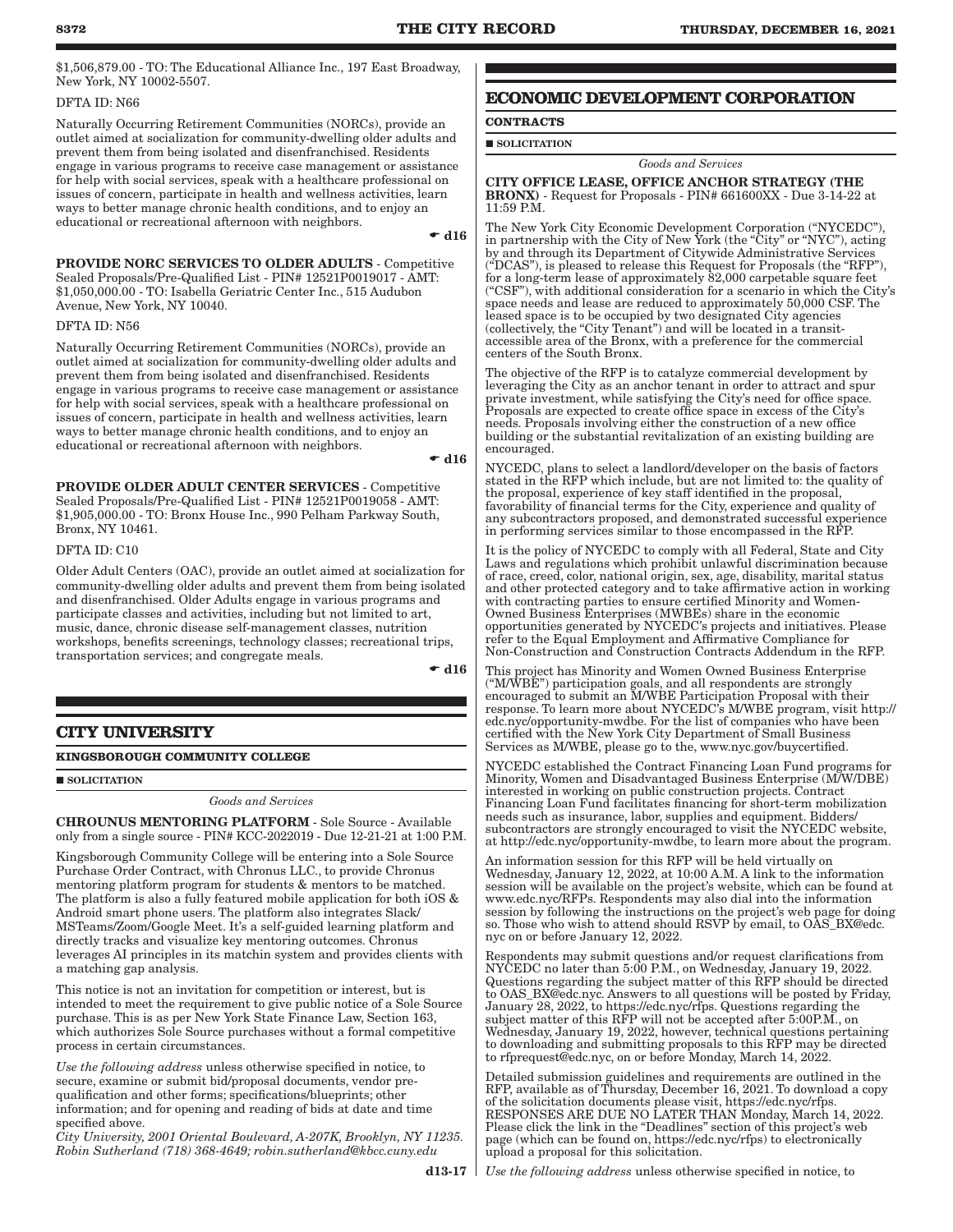secure, examine or submit bid/proposal documents, vendor prequalification and other forms; specifications/blueprints; other information; and for opening and reading of bids at date and time specified above.

*Economic Development Corporation, One Liberty Plaza, 14th Floor, New York, NY 10006. Jessica Greenspan (212) 618-5766; OAS\_BX@edc.nyc*

 $\bullet$  d16

### **ENVIRONMENTAL PROTECTION**

**WATER AND SEWER OPERATION**

INTENT TO AWARD

*Goods*

82622Y0133-BWSO DRIVING SIMULATOR 2001004X - Request for Information - PIN# 82622Y0133 - Due 12-29-21 at 2:00 P.M.

NYC Environmental Protection, intends to enter into a sole source negotiation, with Drive Square Inc, for the purchase of a driving simulator with head mounted display. Any firm which believes they can also provide this good, are invited to respond to this RFI.

d14-21

### **HOMELESS SERVICES**

AWARD

*Services (other than human services)*

ON CALL SIDEWALK SHED SERVICES, CITYWIDE - Renewal - PIN# 07119B8205KXLR001 - AMT: \$1,507,167.00 - TO: Rennon Construction Corp., 101-13 Lefferts Boulevard South, Richmond Hill, NY 11419.

Renewal of contract for on-call installation, maintenance and removal of scaffolding and sidewalk sheds at DHS shelters, citywide.

 $\bullet$  d16

### **HOUSING AUTHORITY**

### **PROCUREMENT**

**SOLICITATION** 

*Construction/Construction Services*

STATE PHASE II A BOILER REPLACEMENT AND HOT WATER HEATER AT ROOSEVELT I, ROOSEVELT II AND COOPER PARK HOUSES - Competitive Sealed Bids - PIN# 318861 - Due 1-28-22 at 11:00 A.M.

Event Date Time Site Visits December 21, 2021- Cooper Park 10:00 AM. - 12:00 P.M. December 21, 2021- Roosevelt I & II 1:00 P.M. - 3:00 P.M. December 28, 2021 Cooper Park 10:00 A.M. - 12:00 P.M. December 28, 2021 Roosevelt I & II 1:00 P.M. - 3:00 P.M.

Question and Answer Release Date January 21, 2022

#### RFQ Solicitation Timetable

a. The release date of this RFQ is December 16, 2021

- b. A non-mandatory virtual Proposers' conference will be held on, December 20, 2021, at 11:00 A.M., via Microsoft Teams. Pre Bid Teams Meeting information: PHONE NUMBER +1 646-838-1534, Conference ID: 152 503 861# Although attendance is not mandatory, it is strongly recommended that all interested vendors attend. In order to RSVP to the Pre-Bid Conference and obtain the Teams Meeting link to view the virtual conference email, cpd.procurement@nycha.nyc.gov, with the RFQ number as the Subject line to confirm attendance.
- c. All questions related to this RFQ are to be submitted via email, to the CPD Procurement Unit, at cpd.procurement@nycha.nyc.gov, with the RFQ number as the Subject line by no later than 2:00 P.M., on January 10 , 2022. Proposers will be permitted to ask additional questions at the Proposers' Conference. Responses to all submitted questions will be available for public viewing in Sourcing under the RFQ.
- d. Bids are due, January 28, 2022 at 11:00 A.M., via iSupplier portal.

Bid Submission Requirements

Vendors shall electronically upload a single .pdf containing ALL

components of the bid into iSupplier by the RFQ Bid Submission Deadline. NYCHA will NOT accept hardcopy Bids or bids via email, fax, or mail.

Instructions for registering for iSupplier can be found at, http://www1. nyc.gov/site/nycha/business/isupplier-vendor-registration.page. After Proposer registers for iSupplier, it typically takes 24 to 72 hours for Proposer's iSupplier profile to be approved.

It is Vendors sole responsibility to complete iSupplier registration and submit its Bid before the RFQ Bid Submission Deadline. NYCHA is not responsible for delays caused by technical difficulty or caused by any other occurrence.

For assistance regarding iSupplier please email, procurement@nycha. nyc.gov.

*Use the following address* unless otherwise specified in notice, to secure, examine or submit bid/proposal documents, vendor prequalification and other forms; specifications/blueprints; other information; and for opening and reading of bids at date and time specified above.

*Housing Authority, iSupplier portal. Shawntae Davis (212) 306-3127; shawntae.davis@nycha.nyc.gov*

 $\bullet$  d16

*Services (other than human services)*

#### SMD\_SERVICE\_MAINTENANCE PAINTING OF APARTMENTS - VARIOUS DEVELOPMENTS WITHIN THE BOROUGHS OF BRONX AND BROOKLYN - Competitive Sealed Bids - Due 1-11-22 at

12:00 A.M.

350901 - Howard Houses - Brooklyn - Due at 10:00 A.M.

350902 - Boulevard Houses, Belmont-Sutter Area - Brooklyn - Due at 10:05 A.M.

350903 - Melrose Houses - East 152nd Street - Courtland Avenue - Bronx - Due at 10:10 A.M.

350905 - St. Mary's Park Houses - Moore Houses - Bronx - Due at 10:15 A.M.

The Work shall consist of furnishing labor, material, equipment, insurance, incidental items and permits, all in accordance with the Contract Documents, for the painting of residential apartments in any of the Buildings constituting the Development(s) included in this Contract. The Contractor must paint complete apartments (including all bedrooms, kitchen, living room, foyer, dinette, halls, bathrooms) in the manner described below, using a Standard One (1) Coat Paint System or a Standard Two (2) Coat Paint System or Three (3) Coat Paint System Modernization as stated in the Specifications and as directed by the Authority in Work Authorizations.

Interested vendors are invited to obtain a copy of the opportunity at NYCHA's website, by going to the http://www.nyc.gov/nychabusiness. On the left side, click on "iSupplier Vendor Registration/Login" link. (1) If you have an iSupplier account, then click on the "Login for registered vendors" link and sign into your iSupplier account. (2) If you do not have an iSupplier account you can Request an account by clicking on "New suppliers register in iSupplier" to apply for log-in credentials. Once you have accessed your iSupplier account, log into your account, then choose under the Oracle Financials home page, the menu option "Sourcing Supplier", then choose "Sourcing", then choose "Sourcing Homepage"; and conduct a search in the "Search Open Negotiations" box for the RFQ Number(s) 350901, 350902, 350903 & 350905.

Note: In response to the COVID-19 outbreak, we are accepting only electronic bids submitted online via iSupplier. Paper bids will not be accepted or considered. Please contact NYCHA Procurement, at procurement@nycha.nyc.gov, for assistance.

*Use the following address* unless otherwise specified in notice, to secure, examine or submit bid/proposal documents, vendor prequalification and other forms; specifications/blueprints; other information; and for opening and reading of bids at date and time specified above.

*Housing Authority, 90 Church Street, 6th Floor, New York, NY 10007. Mimose Julien (212) 306-8141; mimose.julien@nycha.nyc.gov*

 $\bullet$  d16

### **HUMAN RESOURCES ADMINISTRATION**

### AWARD

*Services (other than human services)*

CONTINUING IT CONSULTING SERVICES FROM RCI CONSULTING - Intergovernmental Purchase - PIN# 06922G0004001 - AMT: \$1,438,191.00 - TO: RCI Technologies Inc., 1133 Green Street, Iselin, NJ 08830.

DSS/ITS, is requesting to renew the contract with RCI Technologies Inc., (DSS-ITS-C-20180411-1 Amendment 2; PIN: 18GPMMI33638) by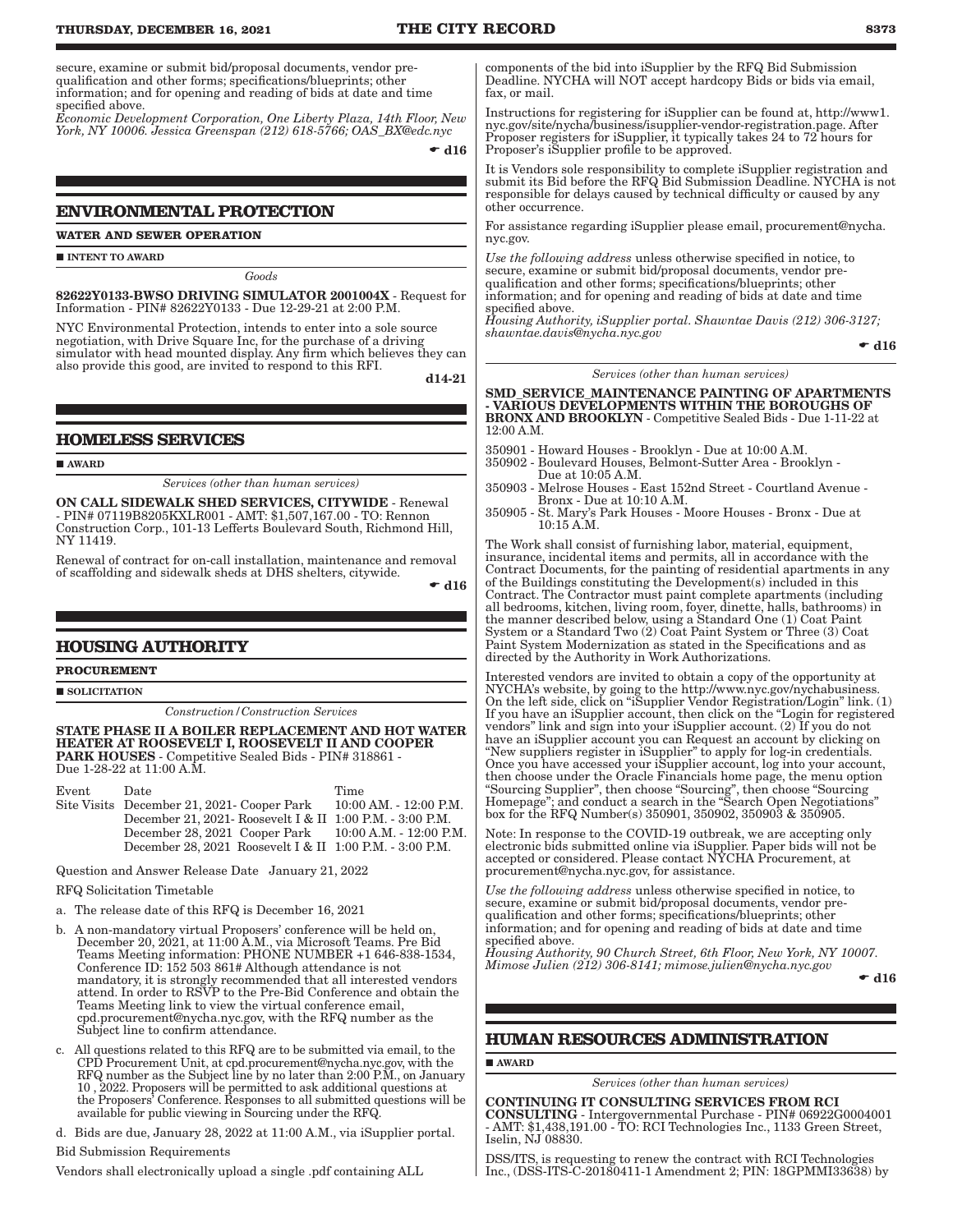exercising the two-year renewal option. The original contract expired on December 31, 2019. The renewal period is from January 1, 2020 - December 31, 2021, in the amount of \$1,438,191.00.

 $\bullet$  d16

### $\blacksquare$ INTENT TO AWARD

*Services (other than human services)*

#### 06922Y0081-BUS AND SUBWAY ADS FOR ERAP CAMPAIGN - Request for Information - PIN#06922Y0081 - Due 12-23-21 at 2:00 P.M.

DSS/HRA, intends to enter into a Sole Source contract with Outfront Media Group, LLC, for placing the ERAP campaign ads on buses and subways from  $10/11/2021$  to  $11/28/2021$ . Outfront is the current advertising licensee for the MTA subway, commuter rail and bus systems. Outfront has the exclusive right to post and display advertising on those systems.

Any firm or organization which believes they can also provide this service, is invited to respond to the RFI "06922Y0081-BUS AND SUBWAY ADS FOR ERAP CAMPAIGN" on PASSPort. If you have any questions, please email, "frazierjac@dss.nyc.gov", with the subject line "06922Y0081-BUS AND SUBWAY ADS FOR ERAP CAMPAIGN". Please indicate your interest by responding, to the RFI EPIN: 06922Y0081 in PASSPort no later than December 23, 2021, 2:00 P.M.

d15-22

### **MAYOR'S OFFICE OF CRIMINAL JUSTICE**

#### **CONTRACTS**

**INTENT TO AWARD** 

*Human Services/Client Services*

EMERGENCY REENTRY HOTEL SERVICES - Negotiated Acquisition - Other - PIN# 00222N0012001 - Due 12-20-21 at 5:00 P.M.

Pursuant to Section  $3-04(b)(2)(i)(D)$  and  $3-04(b)(2)(ii)$  of the Procurement Policy Board Rules, the Mayor's Office of Criminal Justice (MOCJ), intends to enter into negotiations with Exodus Transitional Community Inc., 22271 Third Avenue, New York, NY 10035, for Emergency Reentry Hotel Rooms and Services. The term will be from 1/1/2022 - 6/30/2022. The proposed budget for this negotiated acquisition, is \$40,923,315.00.

This notice is for informational purposes only. Organizations interested in future solicitations for these services are invited to do so, by registering the NYC Mayor's Office of Contract Services (MOCS) PASSPort system. To register with PASSPort, please go to www.nyc. gov/PASSPort. There you will find additional guides to assist you with the registration process.

*Use the following address* unless otherwise specified in notice, to secure, examine or submit bid/proposal documents, vendor prequalification and other forms; specifications/blueprints; other information; and for opening and reading of bids at date and time specified above.

*Mayor's Office of Criminal Justice, 1 Centre Street, 10th Floor, Room 1012, New York, NY 10007. Alison MacLeod (212) 416-5252; mocjprocurements@cityhall.nyc.gov*

d14-20

#### EMERGENCY HOTEL MEDICAL SERVICES - Negotiated Acquisition - Other - PIN# 00222N0011001 - Due 12-20-21 at 5:00 P.M.

Pursuant to Section  $3-04(b)(2)(i)(D)$  and  $3-04(b)(2)(ii)$  of the Procurement Policy Board Rules, the Mayor's Office of Criminal Justice (MOCJ), intends to enter into negotiations with Housing Works, Inc., 57 Willoughny Street, 2nd Floor, Brooklyn, NY 11201, for Emergency Hotel Medical Services. The term will be from 1/1/2022 - 6/30/2022. The proposed budget for this negotiated acquisition is \$ 6,864,325.00.

This notice is for informational purposes only. Organizations interested in future solicitations for these services, are invited to do so, by registering the NYC Mayor's Office of Contract Services (MOCS) PASSPort system. To register with PASSPort, please go to www.nyc. gov/PASSPort. There you will find additional guides to assist you with the registration process.

*Use the following address* unless otherwise specified in notice, to secure, examine or submit bid/proposal documents, vendor prequalification and other forms; specifications/blueprints; other information; and for opening and reading of bids at date and time specified above.

*Mayor's Office of Criminal Justice, 1 Centre Street, 10th Floor, Room 1012, New York, NY 10007. Alison MacLeod (212) 416-5252; amacleod@cityhall.nyc.gov*

 $d14-20$ 

### **NYC HEALTH + HOSPITALS**

## **CONTRACT SERVICES**

### SOLICITATION

*Construction/Construction Services*

METROPOLITAN - PHASE 11 ROOF REPLACEMENT 2M - 2.3M - Competitive Sealed Bids - PIN# METRO-PH2 ROOF - Due 1-26-22 at 1:30 P.M.

Metropolitan Phase 2 Roof Replacement, 1st Avenue and 97th Street, New York, NY.

NYC Health + Hospitals is requiring all vendors and contractors to maintain proof of COVID-19 vaccination for all of their employees who spend time at a NYC Health + Hospitals facility. Proof of COVID-19 vaccination is completion of the vaccination series as outlined by the manufacturer.

Only Bidders on record and marked paid will be allowed to bid. Bidders who are planning to bid are required to purchase the Bid Forms Section "A" for \$30 Non-Refundable Fee at one of the Mandatory Pre-Bid Meetings with a Company Check or Money Order (Payable to NYCHH). Bidders are encouraged to arrive at least 30 minutes before Mandatory Pre-Bid Meetings start time to make purchases. Social distancing protocols must be observed, and limit your staff to one person at the meetings.

All Bids shall be in accordance with the terms of the NYC Health and Hospitals (HHC) Project Labor Agreement.

Technical Questions must be submitted in writing by email, no later than five (5) calendar days after the Mandatory Pre-Bid Meetings, to Janet.Olivera@nychhc.org, and Clifton.Mclaughlin@nychhc.org. Mandatory Meetings/site tours are scheduled for January 10, and January 11, at 2:00 P.M., at Metropolitan Hospital, NY. All Bidders must attend one of these meetings in order to bid.

Requires Trade Licenses (Where Applicable). Under Article 15A of The State of New York, the following M/WBE Goals apply to this contract, MBE 20 percent and WBE 10 percent. These goals apply to any Bid Submitted of \$100,000 or more. Bidders not complying with these Terms will have their bids declared Non-Responsive.

*Use the following address* unless otherwise specified in notice, to secure, examine or submit bid/proposal documents, vendor prequalification and other forms; specifications/blueprints; other information; and for opening and reading of bids at date and time specified above.

*NYC Health + Hospitals, 55 Water Street, 25th Floor, New York, NY 10041. Clifton Mc Laughlin (212) 442-3658; Clifton.Mclaughlin@nychhc.org*

 $\bullet$  d16

### **PARKS AND RECREATION**

AWARD

*Construction/Construction Services*

### WYCKOFF HOUSE PARK COMFORT STATION

CONSTRUCTION - Competitive Sealed Bids - PIN# b376-118m - AMT: \$4,870,050.00 - TO: Sienia Construction Inc., 52-15 65th Place, Unit 6E, Maspeth, NY 11378.

B376-118M - Wyckoff House Park Comfort Station Construction EPIN: 84620B011

 $\bullet$  d16

#### **REVENUE AND CONCESSIONS**

**SOLICITATION** 

*Goods and Services*

REQUEST FOR PROPOSALS FOR THE RENOVATION, OPERATION & MAINTENANCE OF AN INDOOR TENNIS SPORTS FACILITY AT ALLEY POND PARK, QUEENS - Competitive Sealed Proposals - Judgment required in evaluating proposals - PIN#Q1-A-SB-IT-2021 - Due 2-11-22 at 3:00 P.M.

In accordance with Section 1-13 of the Concession Rules of the City of New York, the New York City Department of Parks and Recreation ("Parks") is issuing, as of the date of this notice a significant Request for Proposals ("RFP") for the for The Renovation, Operation & Maintenance of an Indoor Tennis Sports Facility, at Alley Pond Park, Queens.

There will be a recommended remote proposer meeting on Friday, December 17, 2021, at 2:00 P.M. If you are considering responding to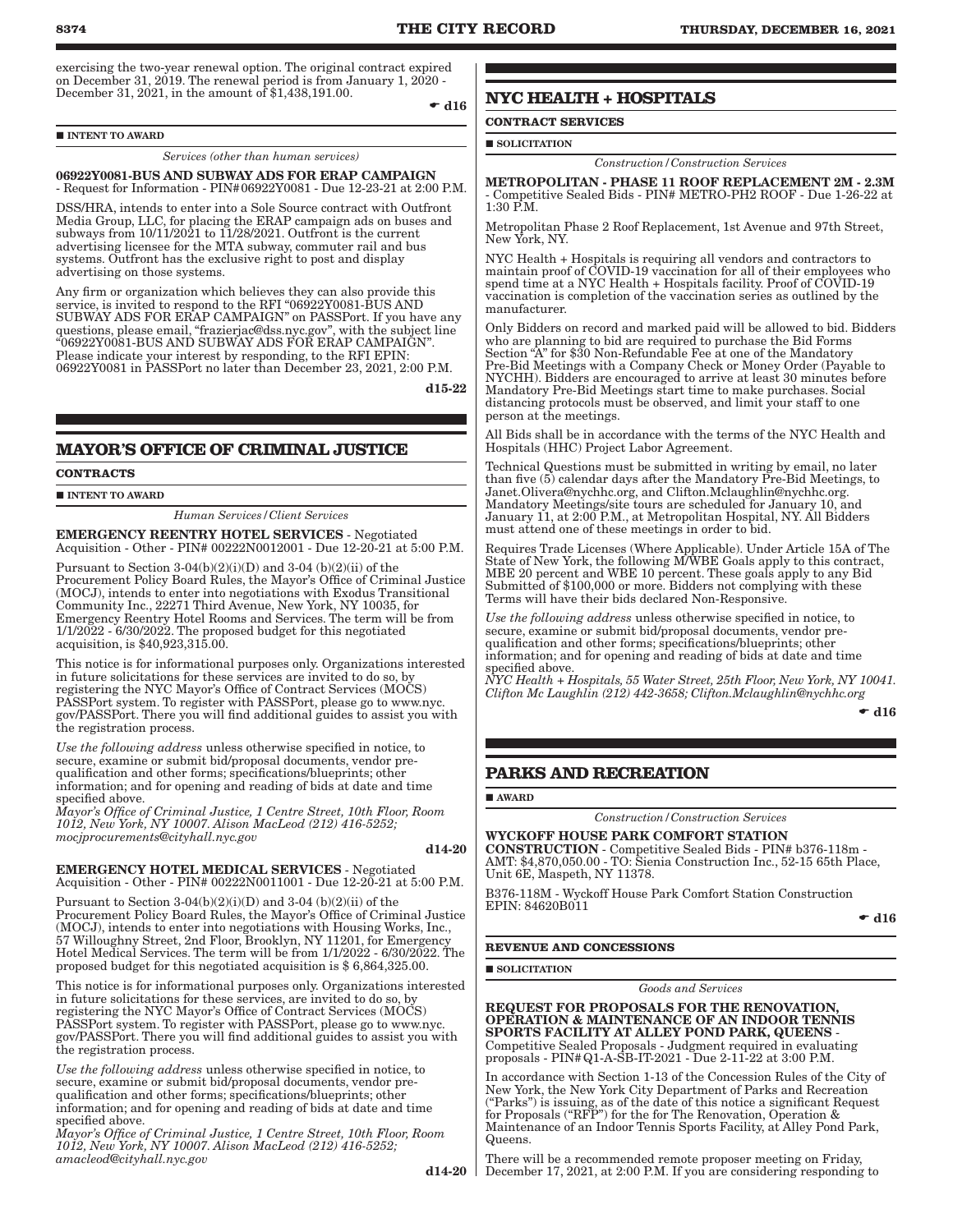this RFP, please make every effort to, attend this recommended remote proposer meeting. Subject to availability and by appointment only, we may set up a meeting, at the proposed concession site, (Block #7860 & Lot #11) ("Licensed Premises"), 79-20 Winchester Boulevard Queens Village, NY 11427.

All proposals submitted in response to this RFP must be submitted no later than Friday, February 11, 2022, at 3:00 P.M. Hard copies of the RFP can be obtained, at no cost, commencing Friday, December 10, 2021 through Friday, February 11, 2022 by contacting Phylicia Murray, Project Manager, at (212) 360-3407 or, at Phylicia.Murray@parks.nyc. gov. The RFP is also available for download, on Friday, December 10, 2021 through Friday, February 11, 2022, on Parks' website. To download the RFP, visit http://www.nyc.gov/parks/ businessopportunities and click on the "Concessions Opportunities, at Parks" link. Once you have logged in, click on the "download" link that

appears adjacent, to the RFP's description. For more information or to request to receive a copy of the RFP by mail, prospective proposers may contact Phylicia Murray, Project Manager at (212) 360-3407 or at Phylicia.Murray@parks.nyc.gov.

TELECOMMUNICATION DEVICE FOR THE DEAF (TDD) (212) 504-4115

*Use the following address* unless otherwise specified in notice, to secure, examine or submit bid/proposal documents, vendor pre-qualification and other forms; specifications/blueprints; other information; and for opening and reading of bids, at date and time specified above. *Parks and Recreation, The Arsenal, 830 5th Avenue, New York, NY 10065. Phylicia Murray (212) 360-3407; phylicia.murray@parks.nyc.gov*

d10-23

### NYC PARKS: REQUEST FOR BIDS FOR MOBILE FOOD CONCESSIONS AT CITY PARKS - Competitive Sealed Bids -

PIN#CWB-2021-A - Due 1-5-22 at 5:00 P.M.

In accordance with Section 1-12 of the Concession Rules of the City of New York, the New York City Department of Parks and Recreation ("Parks"), has issued a Request for Bids ("RFB"), for the sale of food from mobile food units, at various parks Citywide. Hard copies of the RFB can be obtained, at no cost, commencing December 6, 2021, through January 5, 2022, between the hours of 9:00 A.M. and 5:00 P.M., excluding weekends and Holidays, at the Revenue Division of the New York City Department of Parks and Recreation, which is located, at 830 Fifth Avenue, Room 407, New York, NY 10065. All bids submitted in response to this RFB, must be submitted, by no later than January 5, 2022, at 5:00 P.M.

The RFB is also available for download from December 6, 2021, through January 5, 2022, on Parks' website. To download the RFB, visit www.nyc.gov/parks/businessopportunities, click on the link for "Concessions Opportunities at Parks" and, after logging in, click on the "download" link that appears adjacent to the RFB's description. For more information related to the RFB, contact Angel Williams (for the Bronx and Staten Island Parks), at (212) 360-3495, or via email: Angel. Williams@parks.nyc.gov; Andrew Coppola (for Brooklyn Parks), at (212) 360-3454, or via email: Andrew.Coppola@parks.nyc.gov; or Glenn Kaalund (Manhattan and Queens Parks), at (212) 360-3482, or via email: Glenn.Kaalund@parks.nyc.gov.

TELECOMMUNICATION DEVICE FOR THE DEAF (TDD) (212) 504-4115.

*Use the following address* unless otherwise specified in notice, to secure, examine or submit bid/proposal documents, vendor prequalification and other forms; specifications/blueprints; other information; and for opening and reading of bids at date and time specified above.

*Parks and Recreation, The Arsenal, 830 Fifth Avenue, Room 407, New York, NY 10065. Glenn Kaalund (212) 360-3482; glenn.kaalund@parks. nyc.gov*

Accessibility questions: Glenn Kaalund (212) 360-3482, by: Monday, January 3, 2022, 5:00 P.M.

### $32$

d6-17

*Services (other than human services)*

### RFP FOR SPORTS/RECREATION AND FOOD SERVICE

FACILITY AT FERRY POINT PARK - Competitive Sealed Proposals - Judgment required in evaluating proposals - PIN# X126-O-2020 - Due 1-28-22 at 3:00 P.M.

In accordance with Section 1-13 of the Concession Rules of the City of New York, the New York City Department of Parks and Recreation ("Parks") is issuing, as of the date of this notice, a significant Request for Proposals (RFP) for the Development, Operation, and Maintenance of a Sports/Recreation and Food Service Facility at Ferry Point Park, Bronx.

There will be a recommended remote proposer meeting on Friday, December 17, 2021 at 12:00 P.M. If you are considering responding to this RFP, please make every effort to attend this recommended remote proposer meeting. Subject to availability and by appointment only, we may set up a meeting at the proposed concession site (Block #5622 & Lot #1) ("Licensed Premises"), which is located at the site bounded by Westchester Creek, Hutchinson River Parkway South and southbound I-678.

 All proposals submitted in response to this RFP must be submitted no later than Friday, January 28, 2022 at 3:00 P.M. Hard copies of the RFP can be obtained at no cost, commencing Friday, December 10, 2021 through January 28, 2022 by contacting Andrew Coppola, Senior Project Manager at (212) 360-3454 or at Andrew.Coppola@parks.nyc.gov. The RFP is also available for download, on December 10, 2021 through January 28, 2022, on Parks' website. To download the RFP, visit http:// www.nyc.gov/parks/businessopportunities and click on the "Concessions Opportunities at Parks" link. Once you have logged in, click on the "download" link that appears adjacent to the RFP's description.

For more information or if you cannot attend the remote proposer meeting, prospective proposers may contact Andrew Coppola, Senior Project Manager, at (212) 360-3454 or at Andrew.Coppola@parks.nyc.gov.

TELECOMMUNICATION DEVICE FOR THE DEAF (TDD) 212-504-4115

*Use the following address* unless otherwise specified in notice, to secure, examine or submit bid/proposal documents, vendor pre-qualification and other forms; specifications/blueprints; other information; and for opening and reading of bids at date and time specified above. *Parks and Recreation, The Arsenal, 830 Fifth Avenue, New York, NY 10065. Andrew Coppola (212) 360-3454; andrew.coppola@parks.nyc.gov*

d10-23

### **SANITATION**

AWARD

*Services (other than human services)*

BREATH ALCOHOL TEST (BAT) CERTIFIED LABORATORY TECH RENEWAL - Renewal - PIN# 82718B8224KXLR001 - AMT: \$972,234.90 - TO: NY Mobilize Inc., 77 Canon Drive, Staten Island, NY 10314.

DSNY, has invited the vendor to exercise their renewal option because the services are still needed. The renewal of the contract with the existing provider is critical to the operations of the DSNY HCF and all of the Deportment of Sanitation. The renewal of the contract with the existing provider is in the best interest of the City, including the interest of individual clients being served because they are highly skilled in drug screening and this makes sure of everyone safety. Also, without this step a Sanitation worker would not be able to resume driving the truck and preemployment that is in effect now would freeze. This is a critical step in preemployment as well.

 $\bullet$  d16

### **TRANSPORTATION**

**BRIDGES**

**SOLICITATION** 

*Construction/Construction Services*

COMPONENT REHABILITATION OF 7 BRIDGES IN THE BOROUGH OF BROOKLYN - Competitive Sealed Bids - PIN# 84122B0015 - Due 1-28-22 at 11:00 A.M.

84122B0015-84122BKBR498 Component Rehabilitation of 7 Bridges in the Borough of Brooklyn:

This Competitive Sealed Bid, is released through PASSPort, New York City's online procurement portal. Responses to this Bid must be submitted via PASSPort. To access the Competitive Sealed Bid, vendors should visit the PASSPort public Portal, at https://www1.nyc.gov/site/mocs/systems/ about-go-to-passport.page, and click on the "Search Funding Opportunities in PASSPort". Doing so will take one to the public portal of all procurements in the PASSPort system. To locate the Competitive Sealed Bid, insert the EPIN, 84122B0015, into the Keyword search field. In order to respond to the Competitive Sealed Bid, vendors must create an account within the PASSPort system if they have not already done so.

A Pre-Bid Conference via ZOOM is scheduled for 1/5/22, at 11:00 A.M. Those wishing to attend, must email the authorized agency contact for a link. The deadline for the submission of questions is 1/14/22, by 4:00 P.M. The bid due date (submission via PASSPort) as well as hard copy as instructed is due 1/28/22, by 11:00 A.M. This procurement is subject to M/WBE participation goals. The M/WBE goal for this project is 30%. Any inquiries concerning this Competitive Sealed Bid should be directed by email, under the subject line "Component Rehabilitation of 7 Bridges " to the email address of the Authorized Agency Contact, Hari Velkur, at hvelkur@dot.nyc.gov, or through the PASSPort Discussion Forum.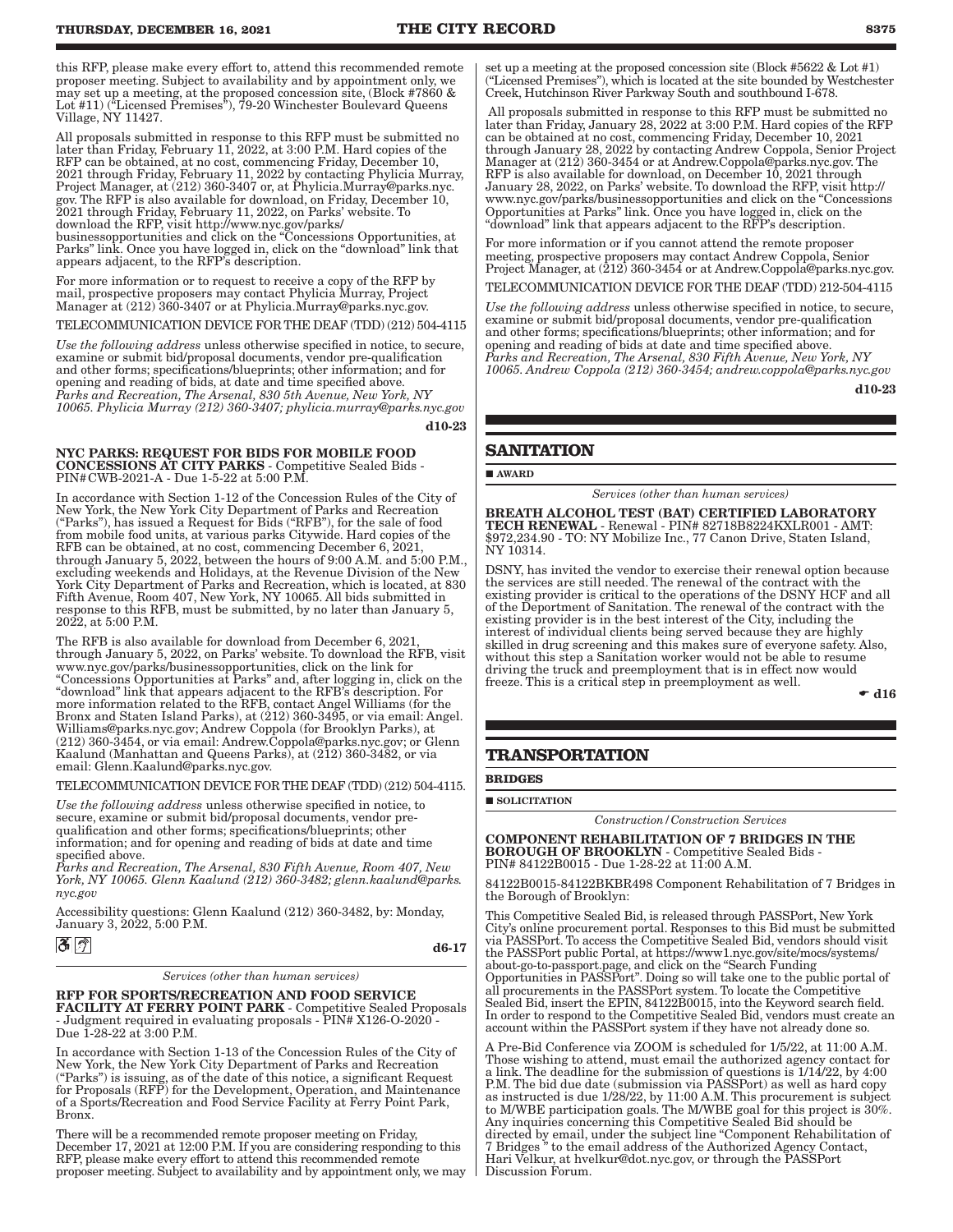Pre bid conference location - https://zoom.us/j/93109055905?pwd=ZE1 0Q2J3WmU2ZThYMVo3SXhSbEtuZz09; Meeting ID: 931 0905 5905; Passcode: 934081 Mandatory: no Date/Time - 2022-01-05 11:00:00.  $\bullet$  d16

**PLANNING AND MANAGEMENT**

**INTENT TO AWARD** 

*Goods*

84122Y0118-RUBBER PEDESTRIAN TRAFFIC ISLANDS - Sole Source - Available only from a single source - PIN# 84122Y0118 - Due 1-6-22 at 2:00 P.M.

Pursuant to PPB Rules Section 3-05, NYC Department of Transportation, intends to enter into a Sole Source Negotiation, with Rosehill Polymers Ltd., for the purchase of Rubber Pedestrian Traffic Islands and accessories. Any firm/Vendor which believes they can also provide this goods, are invited to respond to this RFI.

*Use the following address* unless otherwise specified in notice, to secure, examine or submit bid/proposal documents, vendor prequalification and other forms; specifications/blueprints; other information; and for opening and reading of bids at date and time specified above.

*Transportation, 55 Water Street. (212) 839-8167; nrahman@dot.nyc.gov*

d13-16

84121Y0023-AIMSUN NEXT SOFTWARE LICENSE - Sole Source - Available only from a single source - PIN# 84121Y0023 - Due 1-6-22 at 2:00 P.M.

Pursuant to PPB Rules Section 3-05, NYC Department of Transportation, intends to enter into a Sole Source Agreement with Aimsun Inc., to purchase Aimsun Next Software License for Modeling and Data Analysis and Associated Software Support Services/Configuration/Consulting. Any firm/Vendor which believes they can also provide this goods/services, are invited to respond to this RFI.

*Use the following address* unless otherwise specified in notice, to secure, examine or submit bid/proposal documents, vendor prequalification and other forms; specifications/blueprints; other information; and for opening and reading of bids at date and time specified above.

*Transportation, 55 Water Street. (212) 839-8167; nrahman@dot.nyc.gov* d13-17

84122Y0118-RUBBER PEDESTRIAN TRAFFIC ISLANDS - Sole Source - Available only from a single source - PIN# 84122Y0118 - Due 1-6-22 at 2:00 P.M.

Pursuant to PPB Rules Section 3-05, NYC Department of Transportation, intends to enter into a Sole Source Negotiation, with Rosehill Polymers Ltd., for the purchase of Rubber Pedestrian Traffic Islands and accessories. Any firm/Vendor which believes they can also provide this goods, are invited to respond to this RFI.

*Use the following address* unless otherwise specified in notice, to secure, examine or submit bid/proposal documents, vendor prequalification and other forms; specifications/blueprints; other information; and for opening and reading of bids at date and time specified above.

*Transportation, 55 Water Street. (212) 839-8167; nrahman@dot.nyc.gov*

### d13-17

84122Y0117-MARTELLO BOLLARDS- DCAS RC - Sole Source - Available only from a single source - PIN# 84122Y0117 - Due 1-6-22 at 2:00 P.M.

Pursuant to PPB Rules Section 3-05, NYC Department of Transportation, intends to enter into a Sole Source Negotiation, with Reliance Foundry Co. Ltd, for the purchase of Martello Bollards. Any firm/vendor which believes they can also provide this goods, are invited to respond to this RFI.

*Use the following address* unless otherwise specified in notice, to secure, examine or submit bid/proposal documents, vendor prequalification and other forms; specifications/blueprints; other information; and for opening and reading of bids at date and time specified above.

*Transportation, 55 Water Street. (212) 839-8167; nrahman@dot.nyc.gov*

d13-17

### **TRUST FOR GOVERNORS ISLAND**

SOLICITATION

*Construction/Construction Services*

SUBCHAPTER K 190' STEEL DOUBLE ENDED VEHICLE AND PASSENGER FERRY VESSEL CONSTRUCTION - Request for Proposals - PIN# 1908 - Due 2-14-22 at 5:00 PM.

The Trust for Governors Island is seeking to engage a qualified shipyard in a construction contract of a new 190' vehicle and passenger ferry represented in Technical Specification and Contract Drawings developed by Elliot Bay Design Group (EBDG) of Seattle, WA . The new vessel shall meet all United States Coast Guard (USCG) requirements for certification and be delivered to The Trust as a documented USCG Code of Federal Regulations (CFR) 46 Subchapter K – "Small Passenger Vessel" less than 100 gross tons. The RFP can be accessed here: http://govisland.com/new-ferry-rfp RFP Issue Date: December 06, 2021 Questions Due: January 14, 2022

Optional Pre-Proposal Meeting: December 16, 2021 at 10:00 A.M. and December 22, 2021 at 10:00 A.M. Proposal Due Date: February 14, 2022

*Use the following address* unless otherwise specified in notice, to secure, examine or submit bid/proposal documents, vendor prequalification and other forms; specifications/blueprints; other information; and for opening and reading of bids at date and time specified above.

*Trust For Governors Island, 10 South Street, Slip 7, New York, NY 10004. Sebastian Coss (212) 440-2222; gibids@govisland.org*

d15-21

### **CONTRACT AWARD HEARINGS**

**NOTE: LOCATION(S) ARE ACCESSIBLE TO INDIVIDUALS USING WHEELCHAIRS OR OTHER MOBILITY DEVICES. FOR FURTHER INFORMATION ON ACCESSIBILITY OR TO MAKE A REQUEST FOR ACCOMMODATIONS, SUCH AS SIGN LANGUAGE INTERPRETATION SERVICES, PLEASE CONTACT THE MAYOR'S OFFICE OF CONTRACT SERVICES (MOCS) VIA EMAIL, AT DISABILITYAFFAIRS@MOCS.NYC.GOV OR VIA PHONE, AT (212) 788-0010. ANY PERSON REQUIRING REASONABLE ACCOMMODATION FOR THE PUBLIC HEARING, SHOULD CONTACT MOCS, AT LEAST THREE (3) BUSINESS DAYS IN ADVANCE OF THE HEARING, TO ENSURE AVAILABILITY.**

ී

### **ENVIRONMENTAL PROTECTION**

**PUBLIC HEARINGS** 

### THIS PUBLIC HEARING HAS BEEN CANCELED.

**NOTICE IS HEREBY GIVEN** that a Public Hearing will be held by the Department of Environmental Protection via conference call on December 17, 2021 commencing at 10:00 A.M. on the following:

IN THE MATTER OF a proposed Purchase Order/Contract between the Department of Environmental Protection and Turtle & Hughes Inc., located at 1900 Lower Road, Linden, NJ 07036 for Rockwell Automatic products. The Contract term shall be one calendar year from the date of the written notice to proceed. The Contract amount shall be \$174,824.15 Location: 59-17 Junction Blvd, Flushing, NY 11373 PIN#2030080X

The Vendor was selected by MWBE Noncompetitive Small Purchase pursuant to Section 3-08(c)(1)(iv)of the PPB Rules.

In order to access the Public Hearing and testify, please call 1-347-921- 5612, Access Code: 287045230# no later than 9:55 A.M. If you need further accommodations, please let us know at least five business days in advance of the Public Hearing via e-mail at noahs@dep.nyc.gov.

Pursuant to Section 2-11(c)(3) of the Procurement Policy Board Rules, if DEP does not receive, by December 9, 2021, from any individual a written request to speak at this hearing, then DEP need not conduct this hearing. Requests should be made to Mr. Noah Shieh via email at noahs@dep.nyc.gov.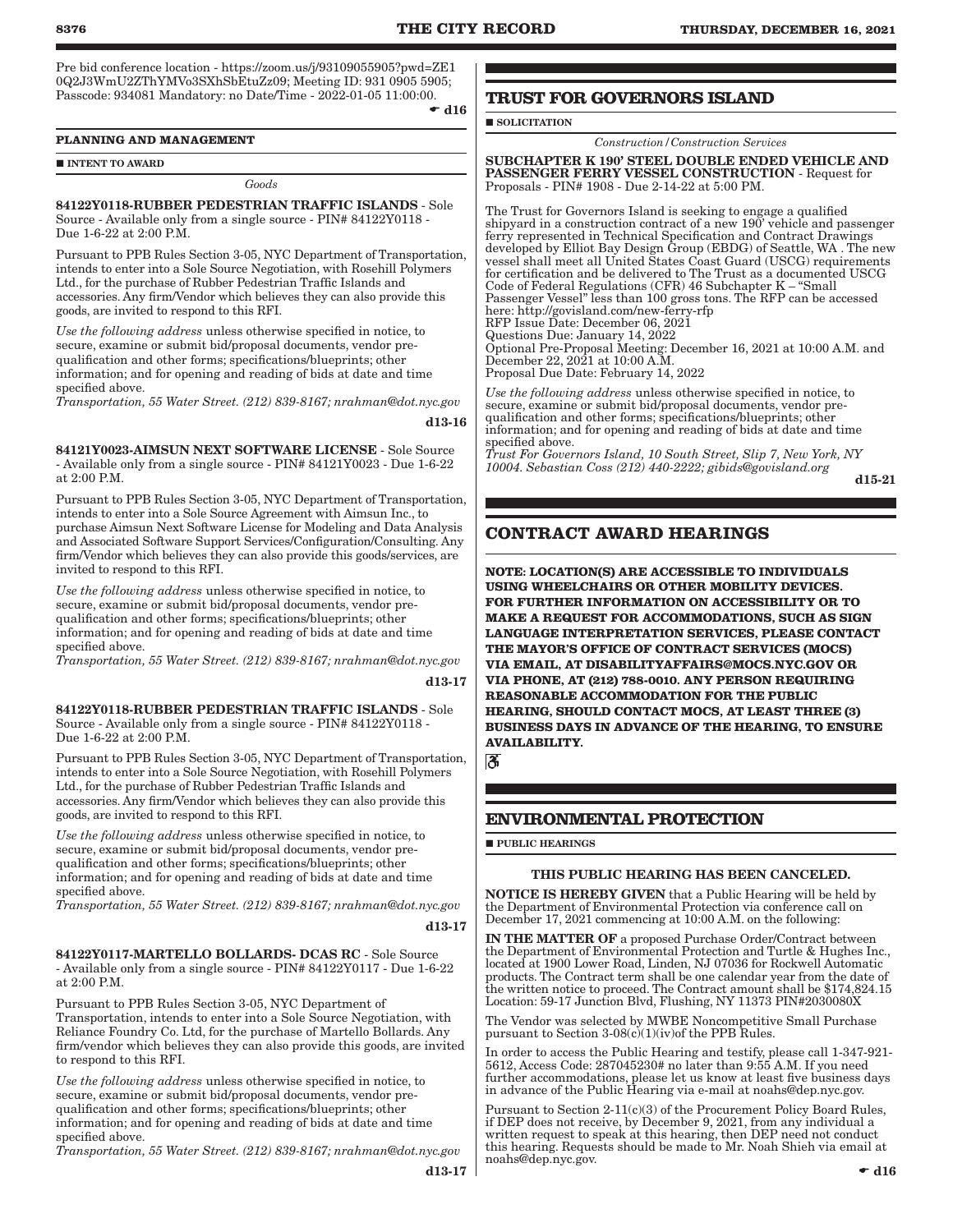### **HUMAN RESOURCES ADMINISTRATION**

**PUBLIC HEARINGS** 

NOTICE IS HEREBY GIVEN that a Contract Public Hearing will be held on Tuesday, December 28, 2021, at 11:00 A.M. The Public Hearing will be held via Conference Call. Call-in #: 1-646-992-2010, ACCESS CODE: 2342 748 0246.

IN THE MATTER OF a proposed contract between Human Resources Administration of the City of New York and Safe Horizon, Inc., located at 2 Lafayette Street, 3rd Floor, New York, NY 10007, for the provision of Supportive Housing Shelter for Survivors of Domestic Violence - Rose House Tier II. The contract term shall be from July 1, 2021 to June 30, 2022. The contract amount will be \$2,845,794.59. CB 1, Manhattan. E-PIN #: 06922N0021001.

The proposed contractor has been selected by Negotiated Acquisition Extension, pursuant to Section 3-04 (b)(2)(iii) of the Procurement Policy Board Rules.

In order to access the Public Hearing and testify, please call 1-646-992- 2010, ACCESS CODE: 2342 748 0246 no later than 10:55 A.M. If you need further accommodations, please let us know at least five business days in advance of the Public Hearing via e-mail at DisabilityAffairs@ mocs.nyc.gov or via phone at 1-212-298-0734.

 $\bullet$  d16

NOTICE IS HEREBY GIVEN that a Contract Public Hearing will be held on Tuesday, December 28, 2021, at 11:00 A.M. The Public Hearing will be held via Conference Call. Call-in #: 1-646-992-2010, ACCESS CODE: 2342 748 0246.

IN THE MATTER OF a proposed contract between the Human Resources Administration of the City of New York and Find Aid for the Aged, Inc., located at 160 West 71st Street, Apt. 2F, New York, NY 10023, for the provision of Senior Affordable Housing Tenant Services for formerly homeless seniors. The contract term shall be from February 1, 2022 to January 31, 2027 with one four-year renewal option from February 1, 2027 to January 31, 2031. The contract amount will be \$600,000.00. CB 7, Manhattan. E-PIN #: 09618P0003020.

The proposed contractor has been selected through HHS ACCELERATOR, pursuant to Section 3-16 of the Procurement Policy Board Rules.

In order to access the Public Hearing and testify, please call 1-646-992-2010, ACCESS CODE: 2342 748 0246 no later than 10:55 A.M. If you need further accommodations, please let us know at least five business days in advance of the Public Hearing via e-mail at DisabilityAffairs@ mocs.nyc.gov or via phone at 1-212-298-0734.

 $\div$  d16

NOTICE IS HEREBY GIVEN that a Contract Public Hearing will be held on Tuesday, December 28, 2021, at 11:00 A.M. The Public Hearing will be held via Conference Call. Call-in #: 1-646-992-2010, ACCESS CODE: 2342 748 0246.

IN THE MATTER OF a proposed contract between the Human Resources Administration and the contractor listed below for the Purchase of Support for Atlassian Products. The contract term will be June 22, 2021 to June 30, 2022.

| Contractor/<br><b>Address</b>                                                                    | PIN #/E-PIN # Amount                                 | <b>Service Area/CB</b> |
|--------------------------------------------------------------------------------------------------|------------------------------------------------------|------------------------|
| Compulink<br>Technologies Inc.<br>260 West 39th<br>Street,<br>Suite 302<br>New York,<br>NY 10018 | 22GSEMI00501/ \$140,778.52 Citywide<br>06922W0021001 |                        |
|                                                                                                  |                                                      |                        |

The Vendor has been selected by M/WBE Noncompetitive Small Purchase Method, pursuant to Section 3-08 (c)(1)( $iv$ ) of the Procurement Policy Board Rules.

In order to access the Public Hearing and testify, please call 1-646-992- 2010, ACCESS CODE: 2342 748 0246 no later than 10:55 A.M. If you need further accommodations, please let us know at least five business days in advance of the Public Hearing via e-mail at DisabilityAffairs@ mocs.nyc.gov or via phone at 1-212-298-0734.

IN THE MATTER OF a proposed contract between the Human Resources Administration of the City of New York and K. Karp Consulting Co., Inc., located at P.O. Box 515, 1400 Lighthouse Road, Southold, NY 11971, to provide project management and technical

assistance to the Mayor's Office and the City Agencies that procure and serve food, Citywide. The contract term shall be from July 1, 2021 to June 30, 2022 with an option to renew from July 1, 2022 to June 30, 2023. The contract amount will be \$130,000.00. E-PIN #: 06922N0008001.

The proposed contractor has been selected by Negotiated Acquisition, pursuant to Section 3-04 (b)(2)(ii) of the Procurement Policy Board Rules.

In order to access the Public Hearing and testify, please call 1-646-992- 2010, ACCESS CODE: 2342 748 0246 no later than 10:55 A.M. If you need further accommodations, please let us know at least five business days in advance of the Public Hearing via e-mail at DisabilityAffairs@ mocs.nyc.gov or via phone at 1-212-298-0734.

IN THE MATTER OF a proposed contract between the Human Resources Administration and the contractor listed below, for the purchase of Monday.com Subscription Services. The contract term will be from March 12, 2021 to December 31, 2022 with a two-year renewal option from January 1, 2023 to December 31, 2024.

#### Contractor/ Address PIN #/E-PIN # Amount Service Area/CB

06922U0005001

Monday.com Ltd. 22GSEMI09101/ \$109,251.90 Citywide 6 Yitzhak Sadeh Street Tel Aviv Israel 6777506

The proposed contract is a Subscription, pursuant to Section  $1-02(f)(5)$ of the Procurement Policy Board Rules.

In order to access the Public Hearing and testify, please call 1-646-992- 2010, ACCESS CODE: 2342 748 0246 no later than 10:55 A.M. If you need further accommodations, please let us know at least five business days in advance of the Public Hearing via e-mail at DisabilityAffairs@ mocs.nyc.gov or via phone at 1-212-298-0734.

 $\bullet$  d16

NOTICE IS HEREBY GIVEN that a Contract Public Hearing will be held on Tuesday, December 28, 2021, at 11:00 A.M. The Public Hearing will be held via Conference Call. Call-in #: 1-646-992-2010, ACCESS CODE: 2342 748 0246.

IN THE MATTER OF a proposed contract between Human Resources Administration of the City of New York and Jewish Board of Family and Children's Services, Inc., located at 135 West 50th Street, 6th Floor, New York, NY 10020, for the provision of Emergency Shelter for survivors of Domestic Violence. The contract term shall be from October 1, 2021 to February 28, 2022. The contract amount will be \$727,986.42. CB 5, Manhattan. E-PIN #: 06922N0019001.

The proposed contractor has been selected by Negotiated Acquisition Extension, pursuant to Section 3-04 (b)(2)(iii) of the Procurement Policy Board Rules.

In order to access the Public Hearing and testify, please call 1-646-992-2010, ACCESS CODE: 2342 748 0246 no later than 10:55 A.M. If you need further accommodations, please let us know at least five business days in advance of the Public Hearing via e-mail at DisabilityAffairs@ mocs.nyc.gov or via phone at 1-212-298-0734.

 $\bullet$  d16

NOTICE IS HEREBY GIVEN that a Contract Public Hearing will be held on Tuesday, December 28, 2021, at 11:00 AM. The Public Hearing will be held via Conference Call. Call-in #: 1-646-992-2010, ACCESS CODE: 2342 748 0246.

IN THE MATTER OF a proposed contract between Human Resources Administration of the City of New York and Jewish Board of Family and Children's Services, Inc., located at 135 West 50th Street, 6th Floor, New York, NY 10020, for the provision of On-call Case Management services. The contract term shall be from August 1, 2021 to July 31, 2022. The contract amount will be \$200,000.00. CB 5, Manhattan. E-PIN #: 06922N0027001.

The proposed contractor has been selected by Negotiated Acquisition Extension, pursuant to Section 3-04 (b)(2)(iii) of the Procurement Policy Board Rules.

In order to access the Public Hearing and testify, please call 1-646-992- 2010, ACCESS CODE: 2342 748 0246 no later than 10:55 A.M. If you need further accommodations, please let us know at least five business days in advance of the Public Hearing via e-mail at DisabilityAffairs@ mocs.nyc.gov or via phone at 1-212-298-0734.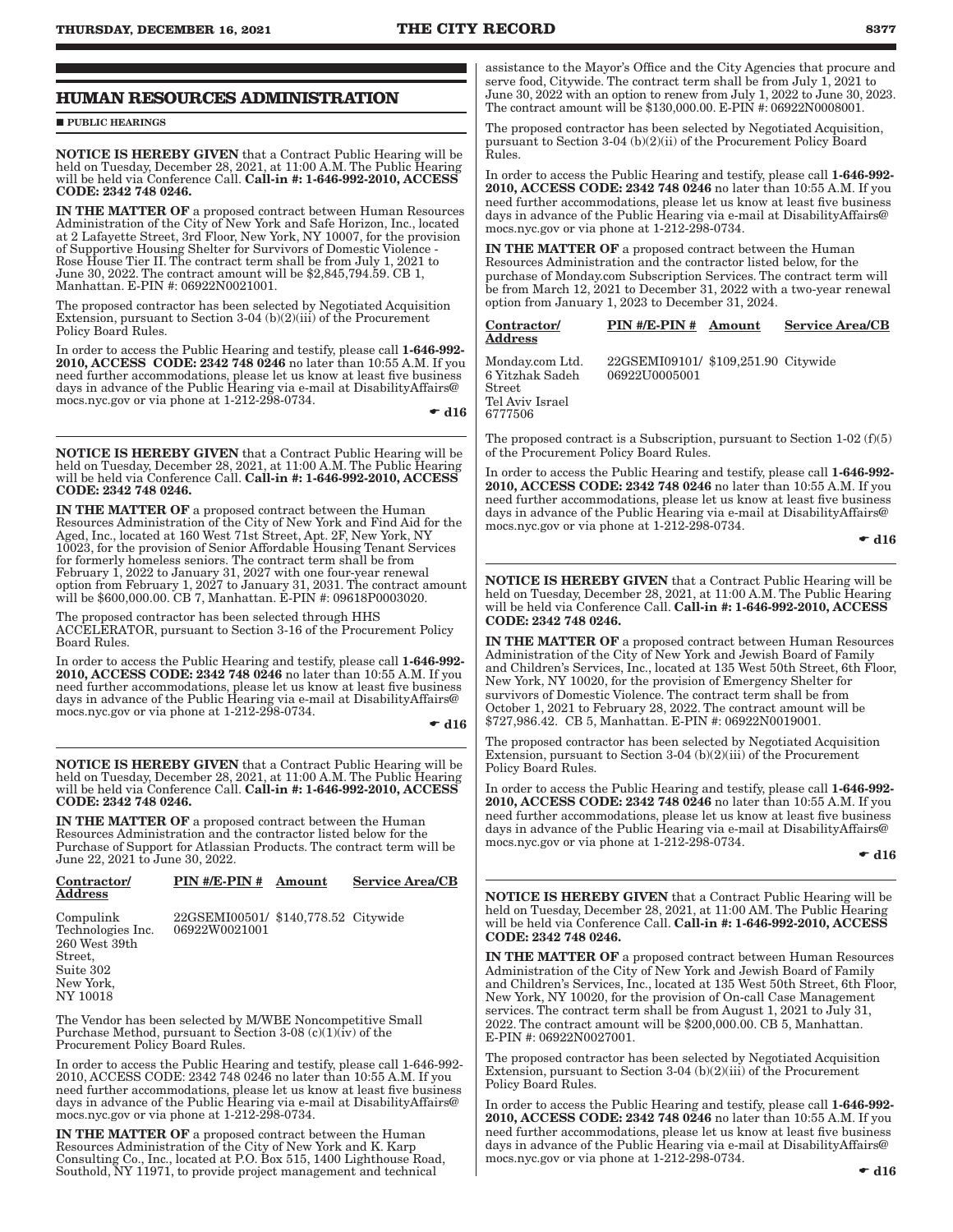### **SMALL BUSINESS SERVICES**

**PUBLIC HEARINGS** 

NOTICE IS HEREBY GIVEN that a Contract Public Hearing will be held on Tuesday, December 28, 2021, at 11:00 A.M. The Public Hearing will be held via Conference Call. Call-in #: 1-646-992-2010, ACCESS CODE: 2342 748 0246.

IN THE MATTER OF a proposed contract between the New York City Department of Small Business Services and Pratt Institute, Inc., located at 379 Dekalb Avenue, 2nd Floor, Brooklyn, NY 11205, to provide technical assistance and expertise to community groups in low-moderate income areas and to serve manufacturers that seek to green and expand their operations in NYC and branding and marketing assistance to manufacturing companies, to enable them to increase sales and create jobs thru Made In NYC. The contract term shall be for 12 months from July 1, 2021 to June 30, 2022. The amount of this contract is \$1,007,500.00. CB 2, Brooklyn. E-PIN #: 80122L0151001.

The proposed contractor is being funded through City Council Discretionary Funds/Line Item Appropriation, pursuant to Section 1-02 (e) of the Procurement Policy Board Rules.

In order to access the Public Hearing and testify, please call 1-646-992- 2010, ACCESS CODE: 2342 748 0246 no later than 10:55 A.M. If you need further accommodations, please let us know at least five business days in advance of the Public Hearing via e-mail at DisabilityAffairs@ mocs.nyc.gov or via phone at 1-212-298-0734.

 $\bullet$  d16

NOTICE IS HEREBY GIVEN that a Contract Public Hearing will be held on Tuesday, December 28, 2021, at 11:00 A.M. The Public Hearing will be held via Conference Call. Call-in #: 1-646-992-2010, ACCESS CODE: 2342 748 0246.

IN THE MATTER OF a proposed contract between the New York City Department of Small Business Services and Staten Island Economic Development Corporation, located at 900 South Avenue, Suite 402, Staten Island, NY 10314, to support neighborhood-level initiatives that promote economic development job creation and retention and community investment. The term of each contract shall be for 12 months, from July 1, 2021 to June 30, 2022. The amount of this contract is \$441,352.00. CB 2, Staten Island. E-PIN #: 80122L0882001.

The proposed contractor is being funded through City Council Discretionary Funds/Line Item Appropriation, pursuant to Section 1-02 (e) of the Procurement Policy Board Rules.

In order to access the Public Hearing and testify, please call 1-646-992- 2010, ACCESS CODE: 2342 748 0246 no later than 10:55 A.M. If you need further accommodations, please let us know at least five business days in advance of the Public Hearing via e-mail at DisabilityAffairs@ mocs.nyc.gov or via phone at 1-212-298-0734.

 $\bullet$  d16

NOTICE IS HEREBY GIVEN that a Contract Public Hearing will be held on Tuesday, December 28, 2021, at 11:00 A.M. The Public Hearing will be held via Conference Call. Call-in #: 1-646-992-2010, ACCESS CODE: 2342 748 0246.

IN THE MATTER OF a proposed contract between the New York City Department of Small Business Services and Consortium For Worker Education, located at 305 7th Avenue, 3rd Floor, New York, NY 10001- 6755, to provide trainings, job placement, and small business technical assistance including job readiness to union workers, underemployed, immigrant and minority populations. The contract term shall be for 12 months from July 1, 2021 to June 30, 2022. The amount of this contract is \$7,655,000.00. CB 5, Manhattan. E-PIN #: 80122L0889001.

The proposed contractor is being funded through City Council Discretionary Funds/Line Item Appropriation, pursuant to Section 1-02 (e) of the Procurement Policy Board Rules.

In order to access the Public Hearing and testify, please call 1-646-992-2010, ACCESS CODE: 2342 748 0246 no later than 10:55 A.M. If you need further accommodations, please let us know at least five business days in advance of the Public Hearing via e-mail at DisabilityAffairs@ mocs.nyc.gov or via phone at 1-212-298-0734.

 $-$  d16

NOTICE IS HEREBY GIVEN that a Contract Public Hearing will be held on Tuesday, December 28, 2021, at 11:00 A.M. The Public Hearing will be held via Conference Call. Call-in #: 1-646-992-2010, ACCESS CODE: 2342 748 0246.

IN THE MATTER OF a proposed contract between the New York City

Department of Small Business Services and New Immigrant Community Empowerment, Inc., located at 7129 Roosevelt Avenue, 2nd Floor, Jackson Heights, NY 11372, to provide access to training to achieve the US Department of Labor Occupational Safety and Health Administration 30-hour outreach training in construction in addition the expansion and development of day laborer centers which will provide job referral, legal services as well as workforce training and development. The contract term shall be for 12 months from July 1, 2021 to June 30, 2022. The amount of this contract is \$1,688,718.00. CB 3, Queens. E-PIN #: 80122L0075001.

The proposed contractor is being funded through City Council Discretionary Funds/Line Item Appropriation, pursuant to Section 1-02 (e) of the Procurement Policy Board Rules.

In order to access the Public Hearing and testify, please call 1-646-992-2010, ACCESS CODE: 2342 748 0246 no later than 10:55 A.M. If you need further accommodations, please let us know at least five business days in advance of the Public Hearing via e-mail at DisabilityAffairs@ mocs.nyc.gov or via phone at 1-212-298-0734.

 $\bullet$  d16

NOTICE IS HEREBY GIVEN that a Contract Public Hearing will be held on Tuesday, December 28, 2021, at 11:00 A.M. The Public Hearing will be held via Conference Call. Call-in #: 1-646-992-2010, ACCESS CODE: 2342 748 0246.

IN THE MATTER OF a proposed contract between the New York City Department of Small Business Services and The ICA Group, Inc., located at 1330 Beacon Street, Suite 355, Brookline, MA 02446, to provide Worker Cooperative Business Development Initiative to support job creation in worker cooperatives by coordinating education and training resources and by providing technical, legal, and financial assistance, Citywide. The contract term shall be for 12 months from July 1, 2021 to June 30, 2022. The amount of this contract is \$461,570.00. E-PIN #: 80122L0152001.

The proposed contractor is being funded through City Council Discretionary Funds/Line Item Appropriation, pursuant to Section 1-02 (e) of the Procurement Policy Board Rules.

In order to access the Public Hearing and testify, please call 1-646-992- 2010, ACCESS CODE: 2342 748 0246 no later than 10:55 A.M. If you need further accommodations, please let us know at least five business days in advance of the Public Hearing via e-mail at DisabilityAffairs@ mocs.nyc.gov or via phone at 1-212-298-0734.

 $\bullet$  d16

NOTICE IS HEREBY GIVEN that a Contract Public Hearing will be held on Tuesday, December 28, 2021, at 11:00 A.M. The Public Hearing will be held via Conference Call. Call-in #: 1-646-992-2010, ACCESS CODE: 2342 748 0246.

IN THE MATTER OF a proposed contract between the New York City Department of Small Business Services and Non-Traditional Employment for Women, located at 243 West 20th Street, New York, NY 10011, to support training placement and support of a network of prospective students participating students and graduates which include women and expand advanced career-specific training. The term of the contract shall be for 12 months from July 1, 2021 to June 30, 2022. The amount of this contract is \$200,000.00. CB 4, Manhattan. E-PIN #: 80122L0149001.

The proposed contractor is being funded through City Council Discretionary Funds/Line Item Appropriation, pursuant to Section 1-02 (e) of the Procurement Policy Board Rules.

In order to access the Public Hearing and testify, please call 1-646-992- 2010, ACCESS CODE: 2342 748 0246 no later than 10:55 A.M. If you need further accommodations, please let us know at least five business days in advance of the Public Hearing via e-mail at DisabilityAffairs@ mocs.nyc.gov or via phone at 1-212-298-0734.

 $\bullet$  d16

NOTICE IS HEREBY GIVEN that a Contract Public Hearing will be held on Tuesday, December 28, 2021, at 11:00 A.M. The Public Hearing will be held via Conference Call. Call-in #: 1-646-992-2010, ACCESS CODE: 2342 748 0246.

IN THE MATTER OF a proposed contract between the New York City Department of Small Business Services and Northern Manhattan Coalition for Immigrant Rights, located at 5030 Broadway, Suite 637, New York, NY 10034, to provide access to training to achieve the US Department of Labor Occupational Safety and Health Administration 30-hour outreach training in construction in addition the support of jobs creation by providing training and employment opportunities to New Yorkers for cleanup and beautification services across the City. The term of the contract shall be for 12 months from July 1, 2021 to June 30, 2022. The amount of this contract is \$671,203.00. CB 12, Manhattan. E-PIN #: 80122L0077001.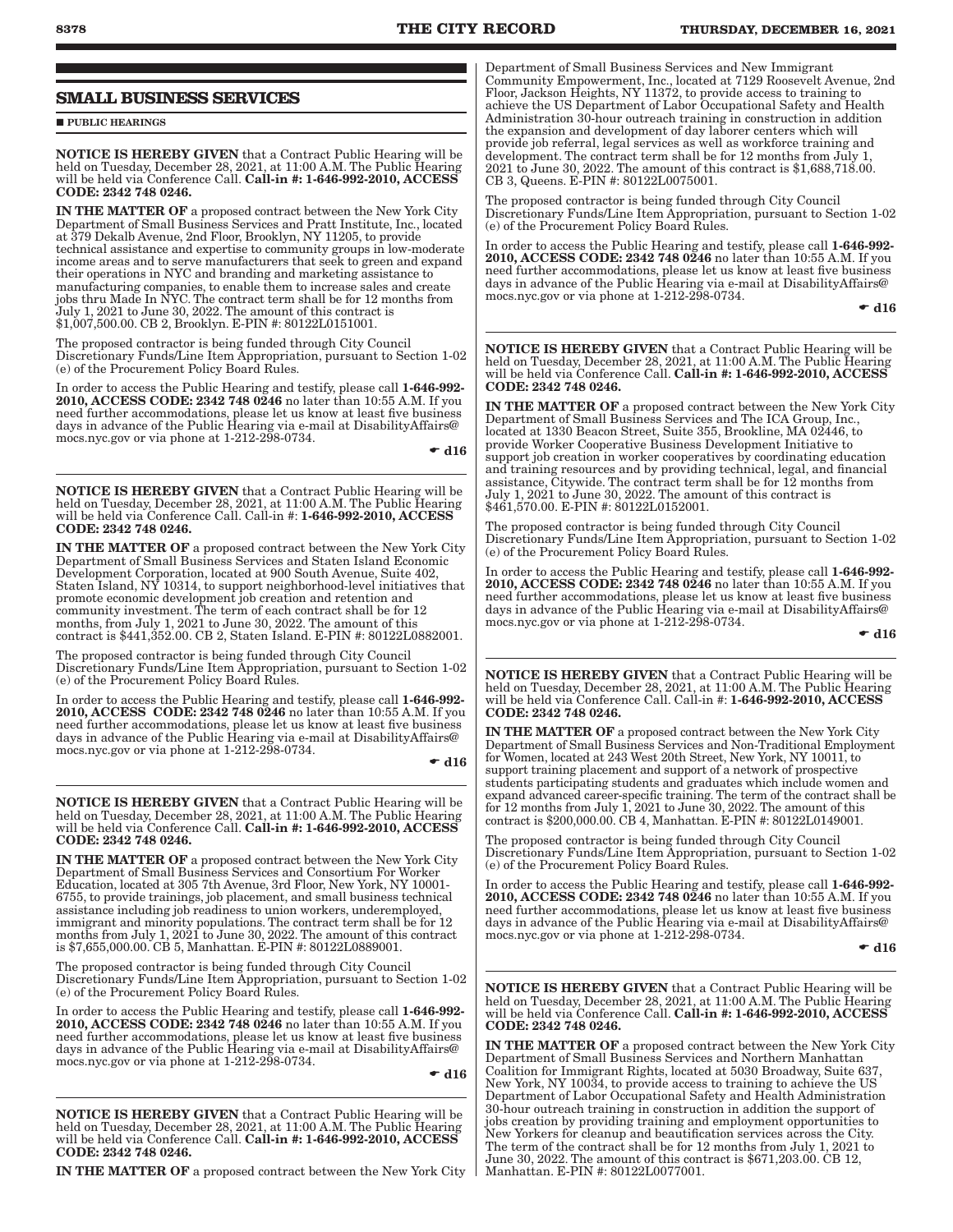The proposed contractor is being funded through City Council Discretionary Funds/Line Item Appropriation, pursuant to Section 1-02 (e) of the Procurement Policy Board Rules.

In order to access the Public Hearing and testify, please call 1-646-992- 2010, ACCESS CODE: 2342 748 0246 no later than 10:55 A.M. If you need further accommodations, please let us know at least five business days in advance of the Public Hearing via e-mail at DisabilityAffairs@ mocs.nyc.gov or via phone at 1-212-298-0734.

 $\bullet$  d16

NOTICE IS HEREBY GIVEN that a Contract Public Hearing will be held on Tuesday, December 28, 2021, at 11:00 A.M. The Public Hearing will be held via Conference Call. Call-in #: 1-646-992-2010, ACCESS CODE: 2342 748 0246.

IN THE MATTER OF a proposed contract between the New York City Department of Small Business Services and Urban Justice Center, located at 40 Rector Street, 9th Floor, New York, NY 10006, to provide support for community outreach to vendors, including financial literacy, legal support, training, and business development that includes referrals to other governmental resources. The contract term shall be for 12 months from July 1, 2021 to June 30, 2022. The amount of this contract is \$131,362.00. CB 1, Manhattan. E-PIN #: 80122L0119001.

The proposed contractor is being funded through City Council Discretionary Funds/Line Item Appropriation, pursuant to Section 1-02 (e) of the Procurement Policy Board Rules.

In order to access the Public Hearing and testify, please call 1-646-992-2010, ACCESS CODE: 2342 748 0246 no later than 10:55 A.M. If you need further accommodations, please let us know at least five business days in advance of the Public Hearing via e-mail at DisabilityAffairs@ mocs.nyc.gov or via phone at 1-212-298-0734.

 $\bullet$  d16

NOTICE IS HEREBY GIVEN that a Contract Public Hearing will be held on Tuesday, December 28, 2021, at 11:00 A.M. The Public Hearing will be held via Conference Call. Call-in #: 1-646-992-2010, ACCESS CODE: 2342 748 0246.

IN THE MATTER OF a proposed contract between the New York City Department of Small Business Services and Brooklyn Alliance, Inc, located at 253 36th Street, Unit 17, Brooklyn, NY 11232, to assist businesses throughout the New York City in accessing technical assistance for reopening and restarting their business. Services will include financing marketing technology and e-commerce legal PPE M/ WBE certification general business counseling and regulatory assistance, Citywide. The contract term shall be for 12 months from July 1, 2021 to June 30, 2022. The amount of this contract is \$125,000.00. E-PIN #: 80122L0035001.

The proposed contractor is being funded through City Council Discretionary Funds/Line Item Appropriation, pursuant to Section 1-02 (e) of the Procurement Policy Board Rules.

In order to access the Public Hearing and testify, please call 1-646-992- 2010, ACCESS CODE: 2342 748 0246 no later than 10:55 A.M. If you need further accommodations, please let us know at least five business days in advance of the Public Hearing via e-mail at DisabilityAffairs@ mocs.nyc.gov or via phone at 1-212-298-0734.

 $-$  d16

NOTICE IS HEREBY GIVEN that a Contract Public Hearing will be held on Tuesday, December 28, 2021, at 11:00 A.M. The Public Hearing will be held via Conference Call. Call-in #: 1-646-992-2010, ACCESS CODE: 2342 748 0246.

IN THE MATTER OF a proposed contract between the New York City Department of Small Business Services and Renaissance Technical Institute Inc., located at 173 East 112th Street, New York, NY 10029, to support construction site safety training education outreach and referral services for construction workers and subcontractors employed at permitted building and demolition projects and to support the development of a construction worker apprenticeship program. The term of the contract shall be for 12 months from July 1, 2021 to June 30, 2022. The amount of this contract is \$125,000.00. CB 12, Manhattan. E-PIN #: 80122L0120001.

The proposed contractor is being funded through City Council Discretionary Funds/Line Item Appropriation, pursuant to Section 1-02 (e) of the Procurement Policy Board Rules.

In order to access the Public Hearing and testify, please call 1-646-992- 2010, ACCESS CODE: 2342 748 0246 no later than 10:55 A.M. If you need further accommodations, please let us know at least five business days in advance of the Public Hearing via e-mail at DisabilityAffairs@ mocs.nyc.gov or via phone at 1-212-298-0734.

NOTICE IS HEREBY GIVEN that a Contract Public Hearing will be held on Tuesday, December 28, 2021, at 11:00 A.M. The Public Hearing will be held via Conference Call. Call-in #: 1-646-992-2010, ACCESS CODE: 2342 748 0246.

IN THE MATTER OF a proposed contract between the New York City Department of Small Business Services and Bedford Stuyvesant Restoration Corp., located at 1368 Fulton Street, Brooklyn, NY 11216, to provide support outreach efforts aimed at increasing businesses' access to a variety of services including: pro-bono legal assistance, technical and financing assistance, business counseling, financial literacy, referrals to other governmental resources and support, and assistance with affordable healthcare enrollment opportunities. The contract term shall be for 12 months from July 1, 2021 to June 30, 2022. The amount of this contract is \$111,295.00. CB 3, Brooklyn. E-PIN #: 80122L0121001.

The proposed contractor is being funded through City Council Discretionary Funds/Line Item Appropriation, pursuant to Section 1-02 (e) of the Procurement Policy Board Rules.

In order to access the Public Hearing and testify, please call 1-646-992- 2010, ACCESS CODE: 2342 748 0246 no later than 10:55 A.M. If you need further accommodations, please let us know at least five business days in advance of the Public Hearing via e-mail at DisabilityAffairs@ mocs.nyc.gov or via phone at 1-212-298-0734.

 $\bullet$  d16

NOTICE IS HEREBY GIVEN that a Contract Public Hearing will be held on Tuesday, December 28, 2021, at 11:00 A.M. The Public Hearing will be held via Conference Call. Call-in #: 1-646-992-2010, ACCESS CODE: 2342 748 0246.

IN THE MATTER OF a proposed contract between the New York City Department of Small Business Services and Commonwise Education, Inc., located at 2431 Morris Avenue, Bronx, NY 10468, to provide support connecting local entrepreneurs of color to anchor institutions, the Cleanup Corps Initiative that supports job creation for cleanup and beautification services across the City and the Worker Cooperative Business Development Initiative to support job creation in worker cooperatives by coordinating education and training resources and by providing technical, legal, and financial assistance. The contract term shall be for 12 months from July 1, 2021 to June 30, 2022. The amount of this contract is \$1,046,998.00. CB 5, Bronx. E-PIN #: 80122L0073001.

The proposed contractor is being funded through City Council Discretionary Funds/Line Item Appropriation, pursuant to Section 1-02 (e) of the Procurement Policy Board Rules.

In order to access the Public Hearing and testify, please call 1-646-992- 2010, ACCESS CODE: 2342 748 0246 no later than 10:55 A.M. If you need further accommodations, please let us know at least five business days in advance of the Public Hearing via e-mail at DisabilityAffairs@ mocs.nyc.gov or via phone at 1-212-298-0734.

NOTICE IS HEREBY GIVEN that a Contract Public Hearing will be held on Tuesday, December 28, 2021, at 11:00 A.M. The Public Hearing will be held via Conference Call. Call-in #: 1-646-992-2010, ACCESS CODE: 2342 748 0246.

IN THE MATTER OF a proposed contract between the New York City Department of Small Business Services and Third Sector New England, Inc., located at 89 South Street, Suite #700, Boston, MA 02111, to provide access to training to achieve the US Department of Labor Occupational Safety and Health Administration 30-hour outreach training in construction. In addition, the vendor shall use the funds to support day laborer centers which will provide appropriate physical space for day laborers to meet, referrals to jobs or support services, legal services to address issues such as wage theft, as well as workforce training and development. The contract term shall be for 12 months from July 1, 2021 to June 30, 2022. The amount of this contract is \$ 2,078,462.00. CB 1, Staten Island. E-PIN #: 80122L0071001.

The proposed contractor is being funded through City Council Discretionary Funds/Line Item Appropriation, pursuant to Section 1-02 (e) of the Procurement Policy Board Rules.

In order to access the Public Hearing and testify, please call 1-646-992- 2010, ACCESS CODE: 2342 748 0246 no later than 10:55 A.M. If you need further accommodations, please let us know at least five business days in advance of the Public Hearing via e-mail at DisabilityAffairs@ mocs.nyc.gov or via phone at 1-212-298-0734.

 $\bullet$  d16

NOTICE IS HEREBY GIVEN that a Contract Public Hearing will be held on Tuesday, December 28, 2021, at 11:00 A.M. The Public Hearing will be held via Conference Call. Call-in #: 1-646-992-2010, ACCESS CODE: 2342 748 0246.

 $\bullet$  d16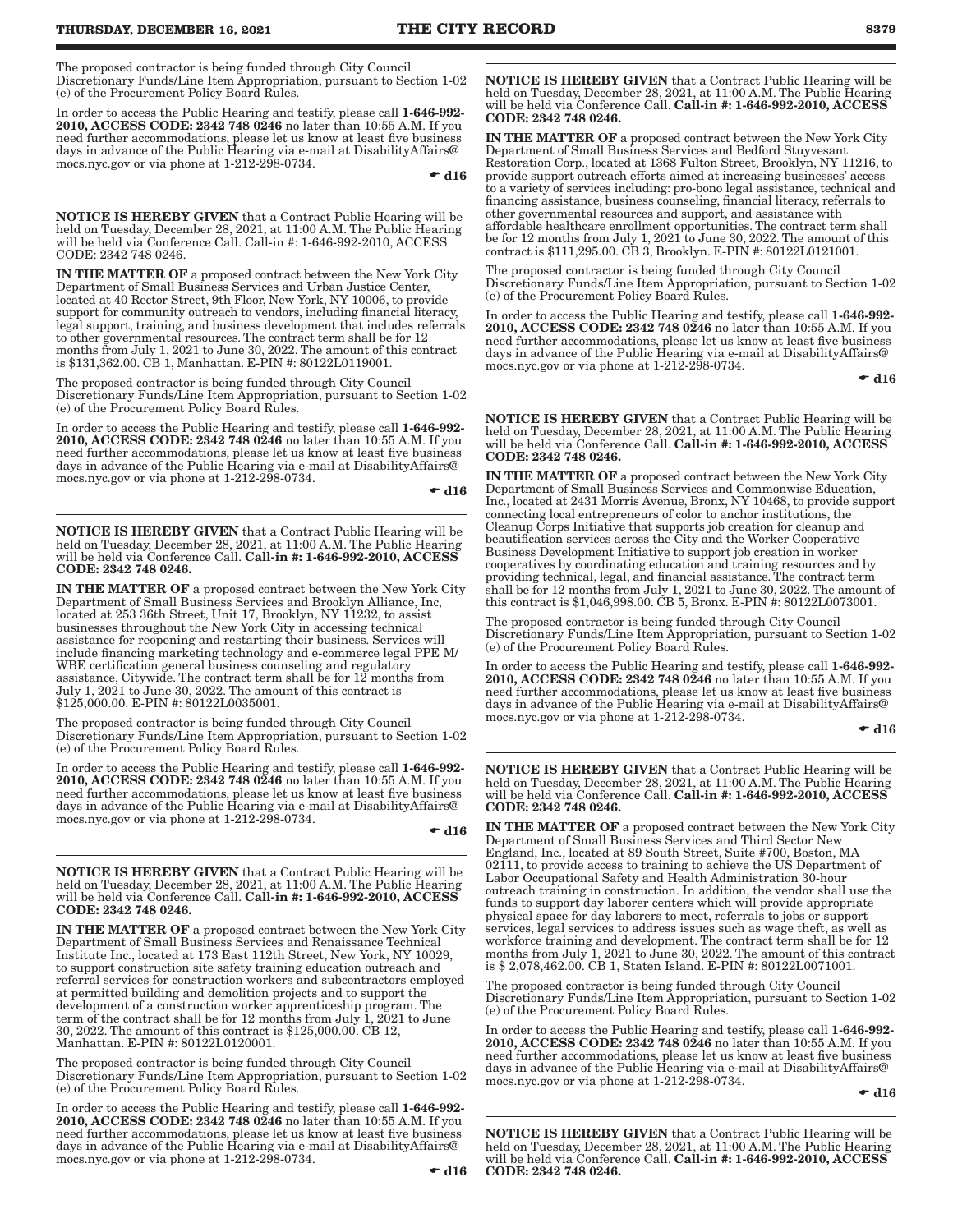IN THE MATTER OF a proposed contract between the New York City Department of Small Business Services and East River Development Alliance, Inc., located at 12-11 40th Avenue, Long Island City, NY 11101, this funding provides for construction site safety training education outreach and referral services for construction workers and subcontractors employed at permitted building and demolition projects in the city and to support the development of a construction worker apprenticeship program; to support the creation of jobs in worker cooperatives by coordinating education and training resources and by providing technical legal and financial assistance. The initiative funds a comprehensive citywide effort to reach cooperative entrepreneurs provide for the start-up of new worker cooperative small businesses and provide assistance to existing cooperatives. The initiative offers workforce development and concrete skills for unemployed underemployed and discouraged workers in high-needs neighborhoods. The term of the contract shall be for 12 months from July 1, 2021 to June 30, 2022. The amount of this contract is \$761,735.00. CB 3, Manhattan. E-PIN #: 80122L0072001.

The proposed contractor is being funded through City Council Discretionary Funds/Line Item Appropriation, pursuant to Section 1-02 (e) of the Procurement Policy Board Rules.

In order to access the Public Hearing and testify, please call 1-646-992- 2010, ACCESS CODE: 2342 748 0246 no later than 10:55 A.M. If you need further accommodations, please let us know at least five business days in advance of the Public Hearing via e-mail at DisabilityAffairs@ mocs.nyc.gov or via phone at 1-212-298-0734.

 $\bullet$  d16

NOTICE IS HEREBY GIVEN that a Contract Public Hearing will be held on Tuesday, December 28, 2021, at 11:00 A.M. The Public Hearing will be held via Conference Call. Call-in #: 1-646-992-2010, ACCESS CODE: 2342 748 0246.

IN THE MATTER OF a proposed contract between the New York City Department of Small Business Services and Staten Island Community Job Center, Inc., located at 774 Port Richmond Avenue, 2nd Floor, Staten Island, NY 10302, to provide for construction site safety training education outreach and referral services for construction workers and subcontractors in addition to support the development of a construction worker apprenticeship program, the expansion and development of day laborer centers as well as workforce training and development. In addition, the supports the creation of jobs by providing training and employment opportunities to New Yorkers for cleanup and beautification services across the City. The term of the contract shall be for 12 months from July 1, 2021 to June 30, 2022. The amount of this contract is \$1,154,006.00. CB 1, Staten Island. E-PIN #: 80122L0074001.

The proposed contractor is being funded through City Council Discretionary Funds/Line Item Appropriation, pursuant to Section 1-02 (e) of the Procurement Policy Board Rules.

In order to access the Public Hearing and testify, please call 1-646-992- 2010, ACCESS CODE: 2342 748 0246 no later than 10:55 A.M. If you need further accommodations, please let us know at least five business days in advance of the Public Hearing via e-mail at DisabilityAffairs@ mocs.nyc.gov or via phone at 1-212-298-0734.

 $\bullet$  d16

NOTICE IS HEREBY GIVEN that a Contract Public Hearing will be held on Tuesday, December 28, 2021, at 11:00 A.M. The Public Hearing will be held via Conference Call. Call-in #: 1-646-992-2010, ACCESS CODE: 2342 748 0246.

IN THE MATTER OF a proposed contract between the New York City Department of Small Business Services and NYC NOWC, INC, located at P.O. Box 800028, Elmhurst, NY 11380. The Worker Cooperative Business Development Initiative supports the creation of jobs in worker cooperatives by coordinating education and training resources and by providing technical legal and financial assistance. The contract term shall be for 12 months from July 1, 2021 to June 30, 2022. The amount of this contract is \$381,775.00. CB 3, Queens. E-PIN #: 80122L0150001.

The proposed contractor is being funded through City Council Discretionary Funds/Line Item Appropriation, pursuant to Section 1-02 (e) of the Procurement Policy Board Rules.

In order to access the Public Hearing and testify, please call 1-646-992- 2010, ACCESS CODE: 2342 748 0246 no later than 10:55 A.M. If you need further accommodations, please let us know at least five business days in advance of the Public Hearing via e-mail at DisabilityAffairs@ mocs.nyc.gov or via phone at 1-212-298-0734.

 $\bullet$  d16

NOTICE IS HEREBY GIVEN that a Contract Public Hearing will be held on Tuesday, December 28, 2021, at 11:00 A.M. The Public Hearing will be held via Conference Call. Call-in #: 1-646-992-2010, ACCESS CODE: 2342 748 0246.

IN THE MATTER OF a Purchase Order/Contract between the New York City Department of Small Business Services and Vanguarde Digital, LLC, located at 55 East 40th Street, Brooklyn, NY 11203, for a consultant to support recruitment and onboarding of training participants; deliver training and professional learning; provide administration and coordination support for training execution; and document key learnings from a team entrepreneurship and business innovation training program, Citywide. The amount of this Purchase Order/Contract is \$142,500.00. The term shall be from Notice to Proceed to June 30, 2022. E-PIN #: 80122W0014001.

The Vendor has been selected by M/WBE Noncompetitive Small Purchase Method, pursuant to Section 3-08 (c)(1)(iv) of the Procurement Policy Board Rules.

In order to access the Public Hearing and testify, please call 1-646-992-2010, ACCESS CODE: 2342 748 0246 no later than 10:55 A.M. If you need further accommodations, please let us know at least five business days in advance of the Public Hearing via e-mail at DisabilityAffairs@ mocs.nyc.gov or via phone at 1-212-298-0734.

 $\bullet$  d16

NOTICE IS HEREBY GIVEN that a Contract Public Hearing will be held on Tuesday, December 28, 2021, at 11:00 A.M. The Public Hearing will be held via Conference Call. Call-in #: 1-646-992-2010, ACCESS CODE: 2342 748 0246.

IN THE MATTER OF a proposed contract between the New York City Department of Small Business Services and Catholic Charities Community Services Archdiocese of New York, located at 1011 First Avenue, 6th Floor, New York, NY 10022, to provide construction site safety training, education, outreach and referral services for construction workers, expansion and development of day laborer centers and supports the creation of jobs by providing training and employment opportunities to New Yorkers for cleanup and beautification services thru the Cleanup Corps Initiative. The contract term shall be for 12 months from July 1, 2021 to June 30, 2022. The amount of this contract is \$1,286,203.00. All CBs, Manhattan. E-PIN #: 80122L0076001.

The proposed contractor is being funded through City Council Discretionary Funds/Line Item Appropriation, pursuant to Section 1-02 (e) of the Procurement Policy Board Rules.

In order to access the Public Hearing and testify, please call 1-646-992- 2010, ACCESS CODE: 2342 748 0246 no later than 10:55 A.M. If you need further accommodations, please let us know at least five business days in advance of the Public Hearing via e-mail at DisabilityAffairs@ mocs.nyc.gov or via phone at 1-212-298-0734.

 $\bullet$  d16

## **AGENCY RULES**

### **ADMINISTRATIVE TRIALS AND HEARINGS**

### **NOTICE**

### Notice of Adoption of Rule

Pursuant to the authority vested in the Office of Administrative Trials and Hearings (OATH) by sections 1043, 1049, and 1049-a of the New York City Charter, OATH has adopted amendments updating penalties for violations of the Water Supply Law, rules pertaining to backflow devices, and rules that govern drilling and excavation.

The Environmental Control Board voted to approve a proposed version of these amendments on October 5, 2021. A proposed version of these amendments was published in The City Record on October 13, 2021. A public hearing was held on November 16, 2021. No testimony regarding the amendments was given at the public hearing, and OATH did not receive any written comments from the public. The Environmental Control Board voted to approve a final version of these amendments on December 9, 2021.

### Statement of Basis and Purpose of Rule

Pursuant to the authority set forth in sections 1043, 1049, and 1049 a of the New York City Charter, the Office of Administrative Trials and Hearings (OATH) has adopted amendments updating penalties for violations of title 24, chapter 3 of the Administrative Code, also known as the Water Supply Law; title 15, chapter 20 of the Rules of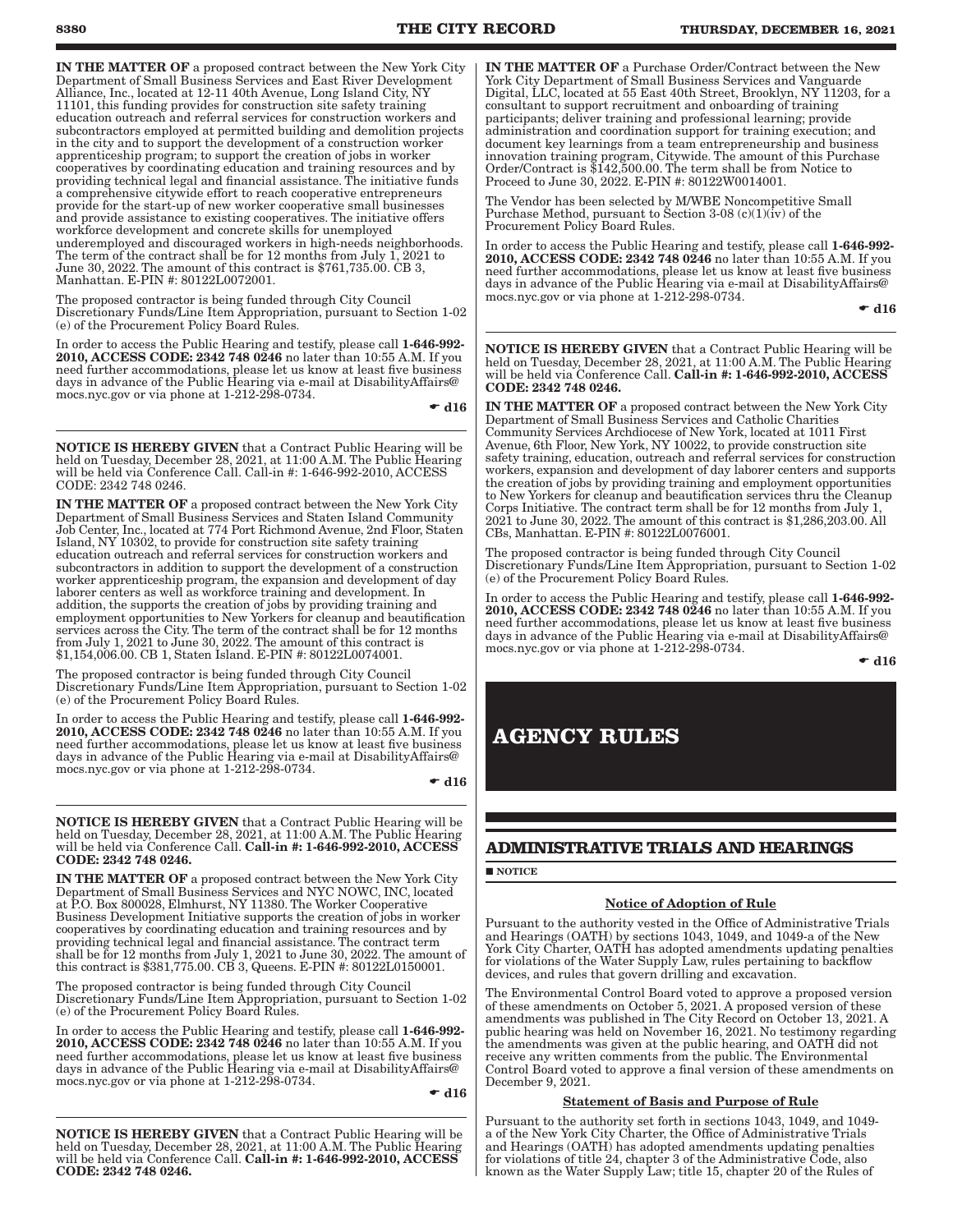the City of New York (RCNY), pertaining to backflow devices; and 15 RCNY, chapter 57, Drilling and Excavation Rules, recently adopted by the Department of Environmental Protection (DEP). OATH's Water Penalty Schedule is located in 48 RCNY § 3-126. The provisions codified in 48 RCNY, chapter 6 govern Environmental Control Board adjudicatory proceedings, as well as other proceedings under the jurisdiction of OATH's Hearings Division.

The amendments to the provisions of 48 RCNY § 3-126:

- Add a penalty for a violation of section 24-303.1 of the Administrative Code, a recent addition that prohibits the illegal discharge of fracking waste. The penalty of \$2,500 and the default penalty of \$10,000 are provided for in the statute.
- Update the description for a violation of 15 RCNY § 20-04(d) to include failure to submit an initial test report for a backflow prevention device, in addition to failure to install. This reflects the description that is generally used on summonses.
- Add a penalty for a violation of 15 RCNY § 20-04(i), a newly added provision that prohibits the removal, swapping, or bypassing of a backflow prevention device without DEP approval. The penalty of \$700 is the same as that for failing to install a backflow device.
- Add a penalty for a violation of 15 RCNY  $\S 20-05(t)$ , a newly added provision that requires the plumber who removes a water meter to submit a photograph of the meter to DEP. The penalty of \$350 is in line with the existing penalty for meter removal without a permit.
- Add a penalty for a violation of 15 RCNY  $\S 20-08(b)(4)$ , which requires the installation of a backflow device on connections to fire hydrants. While this is not a new rule, it has been added to the penalty schedule as it is cited somewhat frequently and should, therefore, have its own penalty instead of being under the miscellaneous provision. The penalty of \$300 is a greater incentive to comply than the miscellaneous penalty of \$150.
- Add penalties for violations of the Drilling and Excavation Rules. These rules, which recently went into effect and are found in 15 RCNY chapter 57, include requirements for drilling and excavation activities conducted in areas where DEP has underground infrastructure, such as water tunnels, in order to prevent possible damage to such infrastructure. The penalty of \$900 is nearly as high as possible (since the legal maximum is \$1,000) while still allowing for a higher default penalty, as violations of these rules will be issued to property owners and real estate developers, and the penalty needs to be as much of a deterrent as possible in order to avoid the possibility of very costly damage to DEP infrastructure.

Deleted material is in [brackets]. New material is underlined.

Section 1. One penalty under the heading "General Provisions," set forth in section 3-126 of title 48 of the Rules of the City of New York, is amended, and new penalties are added under the headings "General Provisions" and "Drilling & Excavation Rules," to read as follows:

|                            | <b>GENERAL PROVISIONS</b>                                                         |        |         |
|----------------------------|-----------------------------------------------------------------------------------|--------|---------|
| A.C. § 24-303.1            | Illegal discharge of fracking<br>waste                                            | \$2500 | \$10000 |
| A.C. § 24-308              | Illegal Use of $Hydrant(s)$                                                       | \$750  | \$1000  |
| A.C. § 24-337              | Illegal waste of water<br>(Residential)                                           | \$250  | \$500   |
| A.C. § 24-339              | Distribution/Sale/Import/<br>Installation of water<br>wasting plumbing fixtures   | \$475  | \$950   |
| A.C. § 24-<br>346(b)       | Failure to comply with<br>Commissioner's Order                                    | \$750  | \$1000  |
| 15 RCNY<br>$§ 20-01(b)(1)$ | Plumbing work w/o permit                                                          | \$250  | \$500   |
| 15 RCNY<br>$$20-01(e)$     | Failed to produce permit on<br>demand                                             | \$150  | \$300   |
| 15 RCNY<br>$$20-01(f)$     | Failed to obtain/return<br>emergency permit                                       | \$250  | \$500   |
| 15 RCNY<br>$$20-02(b)$     | Unlawful connection to City<br>main                                               | \$700  | \$1000  |
| 15 RCNY<br>$$20-03(k)(4)$  | Failed to protect curb valve/<br>box from damage                                  | \$250  | \$500   |
| 15 RCNY<br>$$20-03(w)$     | Failed to replace old service<br>pipes upon establishment of<br>new water service | \$250  | \$500   |

| 15 RCNY<br>$\S 20-03(x)$              | Failed to install meter on<br>unmetered property when<br>service pipe is replaced/<br>repaired/relaid/installed | \$350                                        | \$700  |
|---------------------------------------|-----------------------------------------------------------------------------------------------------------------|----------------------------------------------|--------|
| 15 RCNY<br>$§ 20-04(d)$               | Failed to install a backflow<br>preventer or submit initial<br>test report                                      | \$700                                        | \$1000 |
| 15 RCNY<br>$§ 20-04(e)$               | Failed to submit an annual<br>test report for a backflow<br>preventer                                           | \$500 or<br>mitigation<br>penalty of<br>\$50 | \$1000 |
| 15 RCNY<br>$$20-04(i)$                | Removed/swapped/bypassed<br>backflow device without<br>DEP approval                                             | \$700                                        | \$1000 |
| 15 RCNY<br>$§ 20-05(a)$               | No meter in place                                                                                               | \$250                                        | \$500  |
| 15 RCNY<br>$§ 20-05(b)(1)$            | Meter repair/removal w/o<br>permit                                                                              | \$350                                        | \$700  |
| 15 RCNY<br>$§ 20-05(b)(2)$            | Failed to return meter<br>permit                                                                                | \$350                                        | \$700  |
| 15 RCNY<br>$§ 20-05(d)(5)$            | No reading receptacle for<br>remote pad                                                                         | \$250                                        | \$500  |
| 15 RCNY<br>$§ 20-05(g)$               | Improper size/type of meter                                                                                     | \$250                                        | \$500  |
| 15 RCNY<br>$§ 20-05(i)(1)$            | Meter not readily accessible                                                                                    | \$250                                        | \$500  |
| $15$ $\rm RCNY$<br>§ 20-05(i)(2)-(12) | Improper setting of meter                                                                                       | \$250                                        | \$500  |
| 15 RCNY<br>$§ 20-05(i)(12)$           | Failed to design meter<br>setting to ensure electrical<br>continuity                                            | \$150                                        | \$300  |
| 15 RCNY<br>$§ 20-05(i)$               | Prohibited meter bypass                                                                                         | \$500                                        | \$1000 |
| 15 RCNY<br>$§ 20-05(k)$               | Improper meter pit/box/<br>vault construction                                                                   | \$350                                        | \$700  |
| 15 RCNY<br>$\S 20-05(m)(1)$           | Failed to install new<br>meter after unpermitted<br>disconnection of old meter                                  | \$750                                        | \$1000 |
| 15 RCNY<br>$§ 20-05(n)$               | Breaking seal on equipment<br>w/o permit                                                                        | \$500                                        | \$1000 |
| 15 RCNY<br>$§ 20-05(p)$               | Inadequate protection of<br>meter/remote receptacle/<br><b>AMR</b> Transmitter/wiring                           | \$250                                        | \$500  |
| $15$ RCNY $\,$<br>$\S 20-05(p)(2)$    | Relocated remote receptacle<br>or AMR transmitter without<br>permit                                             | \$250                                        | \$500  |
| 15 RCNY<br>$$20-05(t)$                | Failed to submit photo of<br>meter to DEP                                                                       | \$350                                        | \$1000 |
| 15 RCNY<br>$§ 20-06$                  | A.C./refrigeration violation                                                                                    | \$350                                        | \$700  |
| 15 RCNY<br>$$20-07(c)$                | Failed to submit self-<br>certification of domestic<br>water service pipe<br>installation                       | \$250                                        | \$500  |
| 15 RCNY<br>$§ 20-08(a)(6)$            | Lawn/garden watering<br>prohibited time/manner                                                                  | \$150                                        | \$300  |
| 15 RCNY<br>$§ 20-08(a)(7)$            | Sidewalk flushing<br>prohibited time/manner                                                                     | \$150                                        | \$300  |
| 15 RCNY<br>$§ 20-08(a)(9)$            | Prohibited use of water for<br>car washing                                                                      | \$150                                        | \$300  |
| 15 RCNY<br>$$20-08(b)(4)$             | Failed to install backflow<br>preventer on hose connected<br>to fire hydrant                                    | \$300                                        | \$600  |
| 15 RCNY<br>Chapter 20                 | Violation of miscellaneous<br>rules regarding use and<br>supply of water                                        | \$150                                        | \$300  |
|                                       | <u>DRILLING &amp;</u>                                                                                           |                                              |        |
|                                       | <b>EXCAVATION RULES</b>                                                                                         |                                              |        |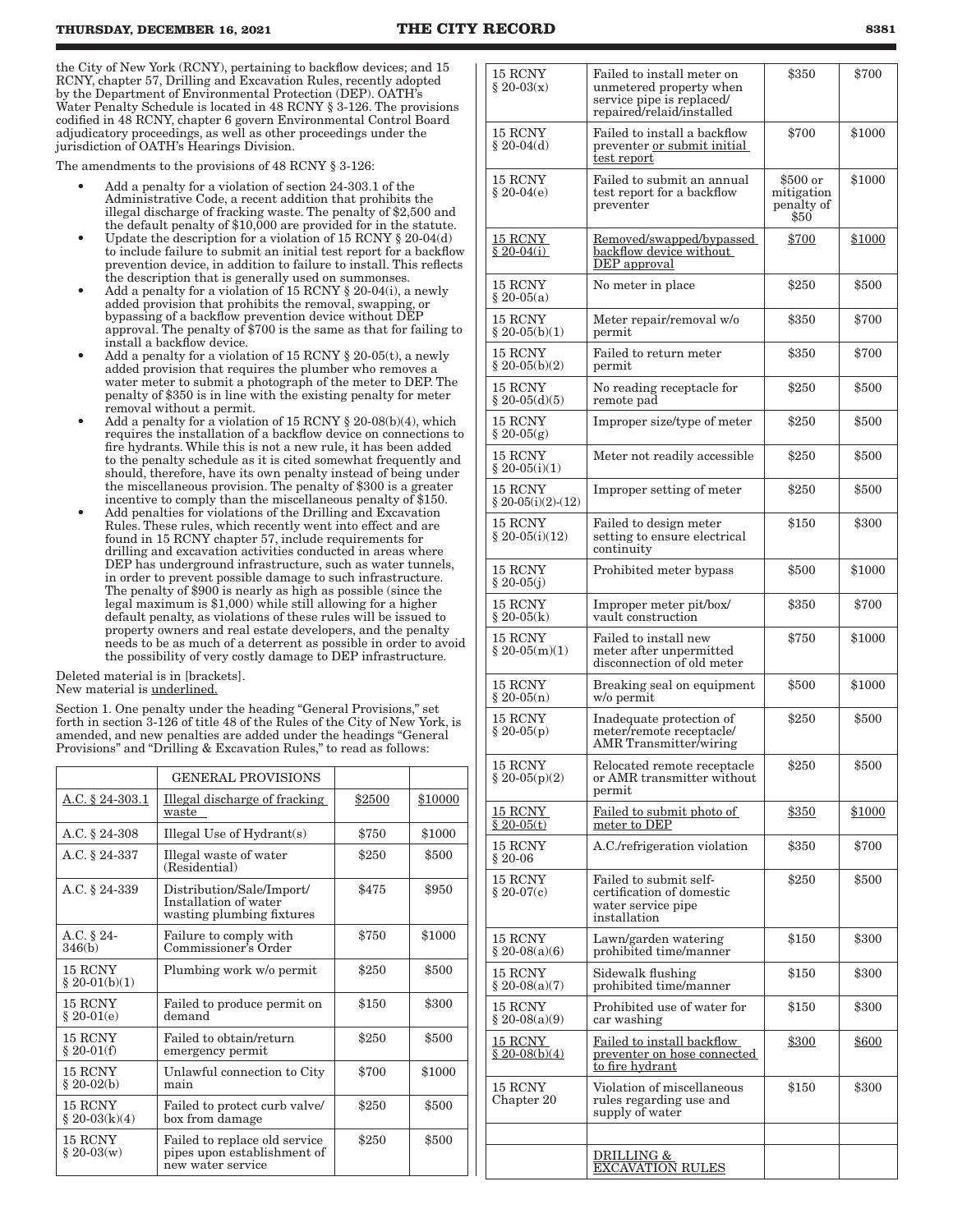| 15 RCNY<br>$$57-03$                   | Drilling or excavating in<br>restricted area without<br>permit                                                       | \$900 | \$1000        |
|---------------------------------------|----------------------------------------------------------------------------------------------------------------------|-------|---------------|
| 15 RCNY<br>$$57-05(b)$                | Violating general<br>$condition(s)$ of drilling/<br>excavation permit                                                | \$900 | \$1000        |
| 15 RCNY<br>$$57-05(b)(1)$             | Failure to notify DEP 30<br>days prior to commencement<br>of drilling or excavation                                  | \$900 | \$1000        |
| 15 RCNY § 57-<br>05(b)(2)             | Failure to drill/excavate<br>only to depth specified in<br>permit                                                    | \$900 | \$1000        |
| 15 RCNY § 57-<br>$05(b)(3)$ and $(5)$ | Failure to abandon and/<br>or seal any unpermitted<br>borehole or well                                               | \$900 | \$1000        |
| 15 RCNY § 57-<br>$05(b)(4)$ and $(6)$ | Failure to abandon and/<br>or fill any unpermitted<br>excavation                                                     | \$900 | \$1000        |
| 15 RCNY § 57-<br>05(b)(7)             | Failure to use blowout<br>preventer when required                                                                    | \$900 | \$1000        |
| 15 RCNY § 57-<br>05(b)(10)            | Failure to provide required,<br>certified documentation<br>within 30 days of completion<br>of drilling or excavation | \$900 | \$1000        |
| 15 RCNY § 57-<br>05(b)(11)            | Failure to conduct required<br>deviation survey                                                                      | \$900 | \$1000        |
|                                       |                                                                                                                      |       | $\bullet$ d16 |

### **BUILDINGS**

**NOTICE** 

### NOTICE OF ADOPTION OF RULE

NOTICE IS HEREBY GIVEN, pursuant to the authority vested in the Commissioner of Buildings by Section 643 of the New York City Charter and in accordance with Section 1043 of the Charter, that the Department of Buildings hereby adopts the amendments to section 101-07 of Subchapter A of Chapter 100 of Title 1 of the Rules of the City of New York regarding approved agencies, and sections 103-01, 103-02 and 103-05 of Subchapter C of Chapter 100 of Title 1 of the Rules of the City of New York regarding low-pressure boilers, elevators, and high-pressure boilers, respectively.

This rule was first published on October 28, 2021 and a public hearing thereon was held on November 29, 2021.

| 12/3/21<br>Dated:  | $/\mathrm{s}/$      |
|--------------------|---------------------|
| New York, New York | Melanie E. La Rocca |
|                    | Commissioner        |

### Statement of Basis and Purpose of Rule

Boilers are regulated by Article 303 of Title 28 of the New York City Administrative Code. Elevator provisions are found in Articles 304, 401, 421 and 422 of Title 28.

Chapters 750 of 2019 and 55 of 2020 of the laws of the State of New York amended some terminology in Articles 401, 421 and 422 of Title 28 of the New York City Administrative Code. Local Law 126 of 2021, which was passed by the City Council on October 7, 2021 and became law after it was returned unsigned by the Mayor, further amends the articles listed above. Those amendments relate to filing timeframes for inspection and test reports and affirmations of correction and clarifying the difference between elevator inspections and tests and are effective January 1, 2022. These rules are amended to reflect the changes made by those laws.

In addition, these rules are amended to align the procedures and filing requirements among low- and high-pressure boilers and elevators.

Specific changes, apart from those described above, include

#### Rule 101-07 – Approved Agencies:

- The heading of subdivision (c) is amended to reflect that the provisions of the subdivision that are not amended also cover responsibilities of approved agencies.
- Obsolete provisions and language that is now in rule 103-02 and Article 304, 421 or 422 of Title 28 are deleted from paragraph (4) of subdivision (c).
- Language is added to paragraph  $(4)$  of subdivision  $(c)$  to require the immediate reporting to the department of a fatality or injury related to an elevator agency's work.
- Language that has been moved to rule 103-01 is deleted from paragraph (5) of subdivision (c).

### Rule 103-01 – Low-pressure boilers:

- Language is added to subdivision (d) to clarify an owner must hire a qualified boiler inspector.
- The requirements from rule 101-07 are moved to subdivision (d), where they are more appropriate.
- Language is added to subdivision  $(d)$  to specify that the acceptance of a boiler filing is contingent on the fee and any civil penalty payment being honored.
- A new penalty of \$1,000 per boiler for failure to file an affirmation of correction is added to subdivision (f).
- The grounds for waiver of penalties in paragraph (6) of subdivision (f) is amended to remove limits on new owners and language is added to specify what proof is required for new owners and work in progress.
- Subdivision (g) is amended to clarify when penalties accrue for failure to file a notice of removal or disconnection of a boiler. In addition, the penalty for such failure to file is increased from \$500 to \$1,000 per boiler to match the penalty for failure to file a report.
- The reference to Table 28-112.7.2 of the Administrative Code is removed from subdivision (h) as Local Law 126/21 has removed boiler filing fee amounts from that table and has added a reference to department rules.

### Rule 103-02 – Elevators

- The term "final certificate" in subdivision (c) is renamed "certificate of compliance" to match the language in section 28-116.4.1 of the Administrative Code.
- Language is added to subdivision (d) to specify that the acceptance of an elevator filing is contingent on the fee and any civil penalty payment being honored.
- Language is added to subdivision (d) to state that periodic inspection reports for private residence elevators do not need to be filed with the department but must be kept by the owner for six years.
- Language is added to subdivisions (h) and (i) regarding requesting extensions of the filing deadline in accordance with Article 304 of Title 28 of the Administrative Code.
- A new penalty of \$3,000 per elevator for failure to file periodic inspection reports is added to subdivision (i).
- The grounds for waiver of penalties in subdivision  $(k)$  is amended to remove limits on new owners and to add what proof is required for this waiver.
- The reference to the Table 28-112.7.2 of the Administrative Code is removed from subdivision (l) as Local Law 126/21 has removed elevator filing fee amounts from that table and has added a reference to department rules.

#### Rule 103-05 – high-pressure boilers:

- The reference to Table 28-112.7.2 of the Administrative Code is removed from subdivision (d) as Local Law 126/21 has removed boiler filing fee amounts from that table and has added a reference to department rules.
- Language is added to subdivision (e) to specify that the acceptance of a boiler filing is contingent on the fee and any civil penalty payment being honored.
- Subdivision (h) is deleted as it contains an obsolete provision regarding notice of address changes.
- A timeframe for required 48-hour notice of a planned boiler shutdown is added to re-lettered subdivision (h).
- A new penalty of \$1,000 per boiler for failure to file an affirmation of correction is added to subdivision (i).
- The grounds for waiver of penalties in subdivision (i) is amended to remove limits on new owners and to add what proof is required for this waiver.
- Subdivision (j) is amended to clarify when penalties accrue for failure to file a notice of removal or disconnection of a boiler. In addition, the penalty for such failure to file is increased from \$500 to \$1,000 per boiler to match the penalty for failure to file a report.

The Department of Buildings' authority for these rules is found in sections 643 and 1043 of the New York City Charter and Articles 303 and 304 of Title 28 of the New York City Administrative Code.

### <u>lew material is underlined.</u> New material is under three.<br>[Deleted material is in brackets.]

"Shall" and "must" denote mandatory requirements and may be used interchangeably in the rules of this department, unless otherwise specified or unless the context clearly indicates otherwise.

Section 1. Paragraphs (11) and (12) of subdivision (a) of section 101-07 of subchapter A of chapter 100 of Title 1 of the rules of the City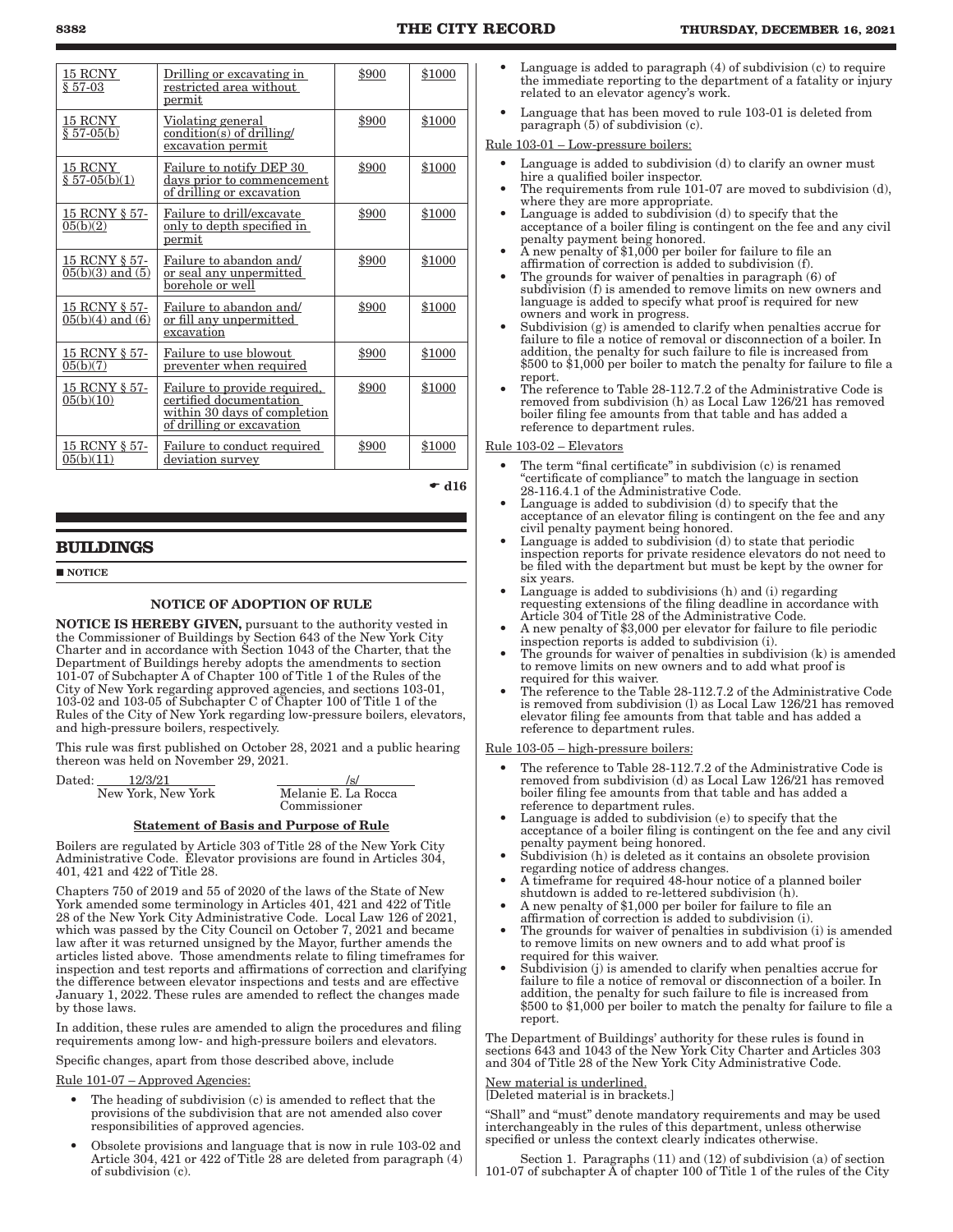of New York are amended to read as follows:

- (11) *Qualified elevator [inspector]director.* An individual [who has obtained a Qualified Elevator Inspector ("QEI") Certificate from an American National Standards Institute ("ANSI")-accredited agency to witness elevator inspections and tests] licensed in accordance with Article 421 of Title 28 of the Administrative Code.
- (12) *Qualified elevator inspector [supervisor].* An individual [who has obtained a Qualified Elevator Inspector Supervisor ("QEIS") Certificate from an ANSIaccredited agency to supervise a QEI's witnessing and/ or to witness directly elevator inspections and tests] licensed in accordance with Article 422 of Title 28 of the Administrative Code.

§2. The title and paragraphs (4) and (5) of subdivision (c) of section 101-07 of subchapter A of chapter 100 of Title 1 of the rules of the City of New York are amended to read as follows:

- (c) Qualifications and responsibilities of approved agencies.
	- (4) Elevator [inspection] agencies.
		- (i) Notwithstanding anything to the contrary set forth herein, elevator [inspection] agencies, including their directors and inspectors [that] who currently hold or hereafter secure a [Certificate of Approval]license from the department issued pursuant to [Chapter 11 of Title 1 of the Rules of the City of New York] Article 421 or 422 of Title 28 of the Administrative Code shall be deemed approved elevator [inspection] agencies without further requirement of registration or accreditation, for the purpose of conducting the periodic elevator inspections and tests required by section 28- 304.6 of the Administrative Code.
		- [(ii) Written or oral tests required by 1 RCNY 11-01(a)(2)(ii) shall require familiarity with the standards set forth in section 3001.2 and appendix K of the Building Code, including chapter K3, pertaining to existing elevators, as set forth in the rules of the department.]
		- $[(iii)]$  $(iii)$  Tests and inspections performed by an approved elevator [inspection] agency on behalf of the owner [after the effective date of this section] shall be performed in compliance with [section 3014.1 of the Building Code and the reference standards set forth in Appendix K of the Building Code] Article 304 of Title 28 of the Administrative Code and section 103-02 of this chapter.
		- $[(iv)]$  $(iii)$  Periodic elevator inspections and tests performed by an approved elevator [inspection] agency on behalf of the owner as required by section 28-304.6.1 [and Section 3.10.12 of chapter K3 of Appendix K] of the Administrative Code shall be performed in compliance with [the following requirements:] section 103-02 of this chapter.
			- [(A) The test must be performed by an approved elevator inspection agency and witnessed by an approved elevator inspection agency or a QEI or QEIS authorized pursuant to clause (C) of this subparagraph that is not affiliated with the agency performing the test.
			- (B) The approved elevator inspection agency responsible for performing the test shall designate skilled elevator trade personnel in its employment to perform the test under the direct supervision of a director who holds a Certificate of Approval from the department issued pursuant to the 1968 Building Code and 1 RCNY 11-01. Such designation by the director shall be in writing and shall indicate the director's endorsement of the qualification of the personnel designated to conduct the test. Such personnel may perform the test through December 31, 2011. Thereafter, the test shall be performed by an inspector or director who holds a Certificate of Approval from the department.
- (C) The approved elevator inspection agency responsible for witnessing the test shall designate an inspector in its employment who holds a Certificate of Approval from the department issued pursuant to the 1968 Building Code and 1 RCNY 11-01 to witness such test. Individuals who have applied for and passed a departmentsponsored/administered examination for a Private Elevator Inspection Agency Director or Private Elevator Inspection Agency Inspector Certificate of Approval examination by July 1, 2010 may continue to witness the test based on satisfaction of the qualifications set forth in items 1 through 3 below, through December 31, 2011 or until the issuance or denial of a Certificate of Approval from the department, whichever is sooner.
	- 1. A valid QEI or QEIS Certificate;
	- 2. A minimum of five (5) years of satisfactory experience, within the last seven (7) years immediately preceding the date of affirmation from the director of the agency as prescribed in item 3 below, in the assembly, installation, repair, design, or inspection of elevators, or as an elevator mechanic;
	- 3. An affirmation from the director of the agency, on such form as the commissioner shall require, attesting that the QEI or QEIS
		- A. Is familiar with the construction and maintenance of elevators, escalators and related equipment and the standards set forth in Chapter 30 and appendix K of the Building Code, including appendix K3, pertaining to existing elevators, in the rules of the department; and
		- B. Is of good moral character so as not to adversely impact upon his or her fitness to witness elevator inspections.

The commissioner may refuse to accept such certification for any of the reasons specified as grounds for revocation or suspension set forth in subdivision (d) of this section.

- (D) The witnessing inspector shall affix the test/inspection date and his or her agency's Certificate of Approval number to the inspection certificate at the site. The witnessing inspector and the director of the witnessing agency shall further sign and indicate that agency's Certificate of Approval number in the test report.]
- $[(v)](iv)$  Agency employee restriction. An employee of an elevator [inspection] agency may work only for such agency and for one agency director at a time.
- (v) Reporting of incidents. The elevator agency director, on behalf of the elevator agency, must immediately report to the department any fatality or injury of any individual that occurs in connection with the elevator agency's operations. Such reporting shall be in a form and manner prescribed by the department.
- (5) Boiler inspection agencies.
	- (i) Notwithstanding anything to the contrary set forth herein, a qualified boiler inspector shall be deemed an approved boiler inspection agency, without further requirement of registration or accreditation, for the purpose of conducting the periodic inspections required by section 28- 303.2 of the Administrative Code.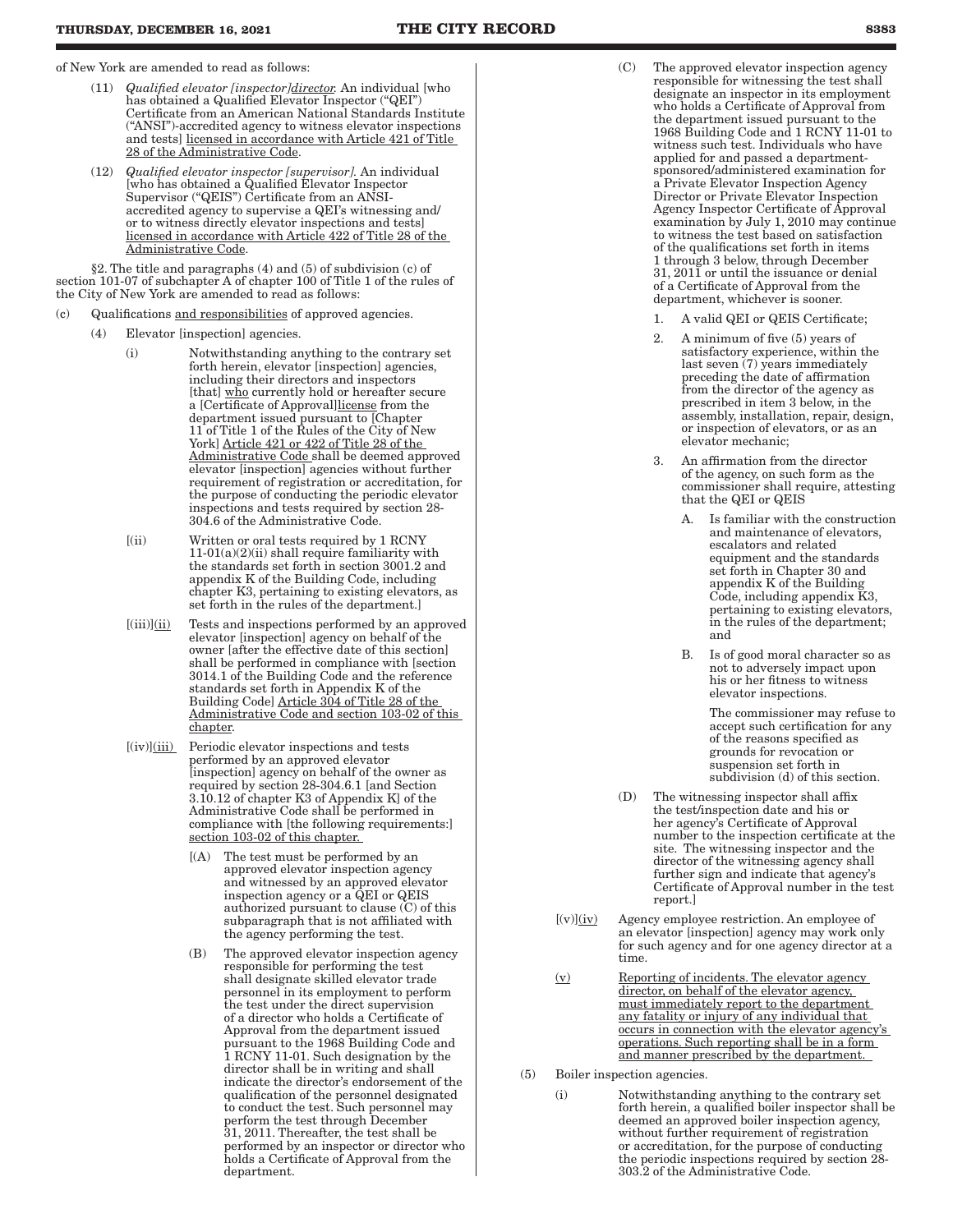- (ii) Periodic boiler inspections required by section 28-303.2 of the Administrative Code shall be performed in compliance with [the following requirements:] sections 103-01 and 103-05 of this chapter.
	- [(A) Low pressure boiler annual inspection reports shall be submitted for each calendar year on such forms and in such manner as required by the department. The report shall include:
		- 1. An inspection report for each boiler identifying the inspector or inspection agency;
		- 2. The owner's annual statement completed in compliance with section 28-303.67 of the Administrative Code; and
		- 3. A certification by the owner that identified defects have been corrected. The report must be filed within 45 days from the date of the inspection but in no event later than December 31<sup>st</sup> of each calendar year. Any required part of the report not filed within 45 days from the date of the inspection and on or before December 31st shall be deemed late and shall subject the owner to penalties as provided in Administrative Code sections 28- 201.2.2 and 28-202.1 and the rules of the department.
	- (B) A low pressure boiler annual inspection must be conducted between January 1<sup>st</sup> and December  $31<sup>st</sup>$  of the calendar year for which an owner submits the report. Low pressure boiler annual inspections must be conducted at least six months apart. The inspector must verify that a valid department-issued boiler number is affixed to the boiler and such number must be used in all correspondence between the inspector and the department. If an inspection reveals any dangerous condition in a boiler that threatens life or safety and that requires an immediate shut down of the boiler, or reveals an unregistered boiler, the inspector must immediately notify the boiler division at the department of the condition via fax or email at the number or address provided on the department's website, http://www.nyc.gov/buildings.
	- (C) Low pressure boiler annual inspection reports not filed within 12 months from the date of the inspection will be deemed expired. Expired inspection reports will not be accepted by the department to satisfy the annual inspection report filing requirement as prescribed by section 28- 303.7 of the Administrative Code and this section.]

§3. Subdivisions (c) through (h) of section 103-01 of subchapter C of chapter 100 of Title 1 of the rules of the City of New York are amended to read as follows:

- (c) Definitions. For the purposes of this section, the following terms shall have the following meanings:
	- (1) Filing deadline. For the low pressure boiler annual inspection report or any part of that report, [forty-five  $(45)$ ] <u>fourteen  $(14)$ </u> days from the inspection date.
	- (2) First [Test]test. An inspection of a newly installed or replaced boiler required for the department to approve its use and operation.
	- (3) Inspection cycle. January 1st through December  $31<sup>st</sup>$ of the calendar year for which the report is being submitted. Annual inspections must be at least six (6) months apart.
	- (4) Late filing. An inspection report or any part of that report filed after the [forty-five (45)] <u>fourteen (14)</u> day filing deadline but in no event [more than twelve (12) months from the date of the inspection]later than January 14<sup>th</sup> of the calendar year immediately following

the inspection cycle.

- (5) Owner. Any person, agent, firm, partnership, corporation or other legal entity having a legal or equitable interest in, or control of, the premises and/or boiler.
- (6) Qualified boiler inspector. A qualified boiler inspector as defined in Section 101-07 of these rules.
- [(6)](7) Removal or disconnection. Removal or discontinuance, pursuant to Section [28-303.8]28-303.9 of the Administrative Code.
- $[(7)]$ (8) Waiver. Removal of the obligation to pay a penalty associated with a violation. A waiver does not result in dismissal of the violation.
- (d) [Owner's responsibilities.
	- (1)] Inspection and report filing. [An owner must comply with the inspection requirements and must] The owner shall be responsible for hiring a qualified boiler inspector to conduct inspections and file low pressure boiler annual inspection reports pursuant to Article 303 of Title 28 of the Administrative Code and in accordance with [Section 101- 07 of this chapter.] the following provisions:
	- Low pressure boiler annual inspection reports must be submitted for each inspection cycle on such forms and in such manner as required by the department. The report must include:
		- (i) An inspection report for each boiler identifying the qualified boiler inspector or inspection agency;
		- (ii) An affirmation of correction that identified defects that have been corrected, if applicable; and
		- (iii) The filing fee as provided in subdivision (h).
	- [(2) Notification. An owner shall notify the department's Boiler Division within thirty (30) days of the owner's change of address or sale of the premises housing the boiler. The owner must reference the department's boiler number in all correspondence.
	- (3) New owner. A new owner is responsible for inspection in the year that he or she purchases the building, only if he or she purchases the building on or before June 30 of that year.]
	- (2) If an inspection reveals any dangerous condition in a boiler that threatens life or safety and that requires an immediate shut down of the boiler, the inspector must immediately notify the department's boiler division of the condition via email at the address provided on the department's website, www.nyc.gov/buildings. Notification of an unregistered boiler must be made by filing a report electronically in a form and manner required by the department.
	- (3) The filing is deemed accepted upon payment of the fee(s) and any civil penalties due. If the payment is not honored, the filing will be deemed invalid and the owner may receive a violation for failure to file and be subject to all applicable penalties as set forth in subdivision (f).
- (e) Acceptance of filings. Inspection reports filed after the [forty-five  $(45)$ ] <u>fourteen  $(14)$ </u> day filing deadline but [within twelve  $(12)$ ] months of the inspection date]on or before January 14<sup>th</sup> of the calendar year immediately following the inspection cycle will be considered late filings and will be subject to the appropriate civil penalties as set forth in subdivision (f) of this section. Reports filed after such [twelve (12) month]late filing period will be considered expired. In such cases, owners will be subject to the appropriate civil penalties for failure to file an inspection report, as set forth in subdivision (f) of this section, and the department will require a new inspection to be performed for the current inspection cycle and a new report filed in accordance with this section.
- (f) Civil penalties, low pressure boiler annual inspection report and affirmation of correction.
	- (1) Failure to file. An owner who fails to file the low pressure boiler annual inspection report or any part thereof for each boiler, pursuant to Article 303 of Title 28 of the Administrative Code and this section, shall be liable for a civil penalty of not less than one thousand dollars (\$1000.00) per boiler. [In accordance with Section 101-07 of this chapter, a] $\Delta$  low pressure boiler annual inspection report not filed within [twelve (12) months from the date of the inspection]the late filing period shall be deemed expired and shall not be accepted by the department.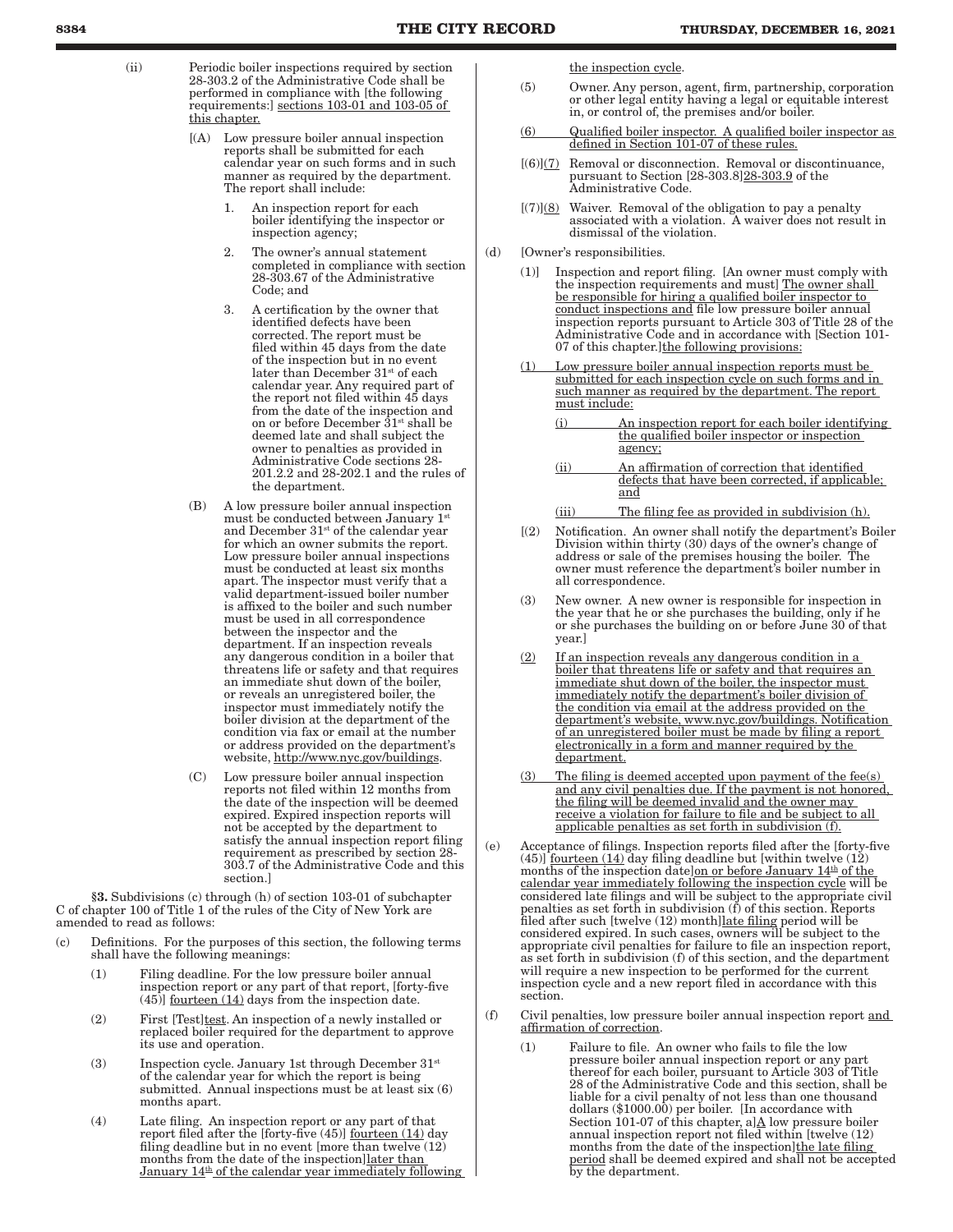- (2) Late filing. An owner who submits a late filing, but who provides proof that the inspection took place within the inspection cycle for which the report was due, shall be liable for a civil penalty of not less than fifty dollars (\$50.00) per month, per boiler, commencing on the day following the filing deadline and ending on the date of submission of a complete report, including a late filing of the [boiler certificate of]affirmation of correction. The total penalty shall not exceed six hundred dollars (\$600.00) per boiler. For the purposes of this paragraph, "proof" shall mean a [notarized affidavit] copy of the filed inspection report from the [approved] qualified boiler inspector who conducted the inspection [with his or her seal stating] indicating that the inspection was completed within the inspection cycle for which the report was due.
- (3) Failure to file the affirmation of correction. An owner who fails to correct the defects within the applicable time after the inspection and to file the affirmation of correction by the date the affirmation was due, stating that all defects found during the inspection have been corrected pursuant to Section 28-303.5 of the Administrative Code shall be liable for a civil penalty of one thousand dollars (\$1000.00) per boiler.
- $[(3)]$ (4) Challenge of civil penalty. An owner may challenge the imposition of any civil penalty authorized to be imposed pursuant to this subdivision by providing written proof of a timely and complete inspection and filing to the department. Challenges shall be made in writing within thirty (30) days from the date of service of the violation by the department and sent to the office/unit of the department that issued the violation. The decision to dismiss or uphold the penalty shall be at the sole discretion of the department. Examples of such proof shall include, but are not limited to, the following:
	- (i) A copy of the boiler inspection report for the inspection performed during the applicable inspection cycle and a copy of the front and back of the canceled check or money order to the department for the boiler inspection report fee or proof of electronic payment of such fee; or
	- (ii) The department-assigned transmittal number for the electronic disk filing report or DOB NOW tracking number.
- $[(4)]$  Extension of the filing deadline. An owner may request an extension of the filing deadline in order to correct low pressure boiler defects and file [a certification] an affirmation of correction stating that identified defects have been corrected in accordance with [Section 101-07 of this chapter, upon submission of] Article 303 of Title 28 of the Administrative Code, by submitting proof that the request is based on extraordinary circumstances and/or that the delay in correction is beyond the owner's control, not including financial or administrative hardship. The request shall be made prior to the expiration of the filing deadline, submitted with the filing fee and shall be made on such forms and in such manner as required by the commissioner.
- $[(5)]$ (6) Waiver of penalties. An owner may request a waiver of penalties assessed for violation of [Section 28-303.2] Article 303 of Title 28 of the Administrative Code[, Section 27-793 of the 1968 Building Code] and/or related rules enforced by the department. Requests shall be made in writing and submitted with the filing fee.
	- (i) Owner status.
		- (A) New owner. A new owner may be granted a waiver of penalties contingent upon the department's acceptance of the owner's proof that transfer of ownership to the new owner occurred after penalties were incurred. Proof includes a recorded deed evidencing transfer of ownership to the current owner after penalties were incurred, as well as any other documentation requested by the Department. [Such a waiver is limited to one of the following circumstances:
			- The new owner has obtained full tax exemption status from the New York City Department of Finance; or
			- ((b)) The new owner submits proof to the department (such as a certificate from the Department of Housing

Preservation and Development) that he or she took title to the property as part of an economic development program sponsored by a government agency.]

- (B) Government ownership. An owner may be granted a waiver of penalties upon submission of official documentation from a government entity affirming that the premises was owned in its entirety by the entity during the period for which a waiver is requested.
- (C) Bankruptcy. An owner may be granted a waiver of penalties upon submission of a copy of a bankruptcy petition[, together with proof that either the department or the New York City Law Department was served with a "Notice of Bar Date"] and a decision from the bankruptcy court.
- (ii) Device status. An owner may be granted a waiver of penalties contingent upon the department's acceptance of proof of the following:
	- (A) Removed or disconnected. That the low pressure boiler was removed from the building or disconnected prior to the inspection cycle for which the report was due. In the event that proof of removal or disconnection has not yet been entered into the department's database at the time of the request for a waiver, the owner shall submit to the department a copy of the [Self-Certification of Removed or Existing Boiler(s) form] submission for removal or disconnection of the boiler.
	- (B) New or replaced. That the [First Test] first test was performed during the inspection cycle for which the report was due.
	- (C) Work in progress. That there is work in progress for the replacement or installation of a new boiler or burner or a major renovation requiring that the boiler or burner be deactivated during the work. For the purposes of this subparagraph, "proof" means the filing of a boiler application including a projected date of completion of work. Upon completion of such work, a new inspection and test report must be filed in accordance with this section.
- (iii) Building status. An owner may be granted a waiver of penalties contingent upon the department's confirmation of the following:
	- (A) Demolished. That the full demolition of the building occurred prior to the inspection cycle for which the report was due and that such demolition was [signedoff $|$ signed off by the department  $|$ and $|$ or that a new building permit has been issued for the property.
	- (B) Sealed or vacated. That the building was ordered to be sealed or vacated by a government agency (e.g. Department of Buildings, Department of Housing Preservation and Development, Fire Department of New York or Office of Emergency Management) or by court order prior to the expiration of the inspection cycle for which the report was due.
- (g) Civil penalties, written notice of removal or disconnection of a low pressure boiler. Failure to file a written notice of removal or disconnection [(a Self-Certification of Removed or Existing Boiler(s) form)] with the filing fee in accordance with Section [28-303.8] 28-303.9 of the Administrative Code, or filing [of] such [form past] notice more than thirty (30) days [of] after the date of the removal or disconnection of a low pressure boiler shall be deemed a lesser violation and shall subject the owner to penalties as set forth in this subdivision.
	- (1) Failure to file. An owner who fails to file such notice [within twelve (12) months from the date following thirty  $(30)$  days from the removal or disconnection,] by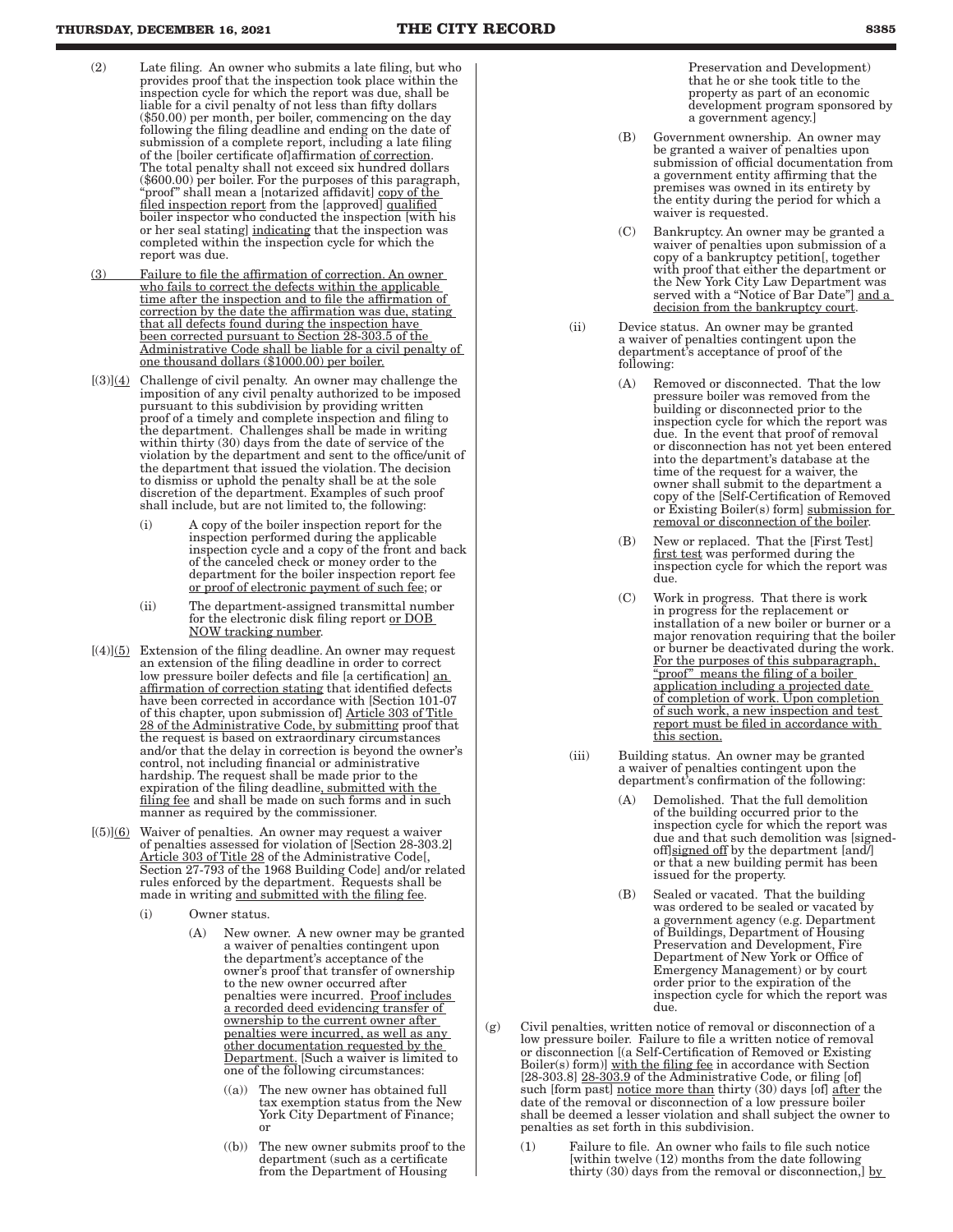thirty (30) days after the end of the inspection cycle shall be liable for a civil penalty of not less than [five hundred]one thousand dollars [(\$500.00)](\$1,000) per boiler.

- (2) Untimely filing. An owner who files such notice [past] more than thirty (30) days [from] after the date of removal or disconnection, but [within twelve (12) months from such date,] by thirty (30) days after the end of the inspection cycle may submit an untimely filing and shall be liable for a civil penalty of not less than fifty dollars (\$50.00) per month, per boiler, commencing on the day following the date the notice was due and ending on the date of submission of the notice. The total penalty shall not exceed five hundred dollars (\$500.00) per boiler.
- (3) Challenge of civil penalty. An owner may challenge the imposition of any civil penalty authorized to be imposed pursuant to this subdivision by providing proof of a timely filing to the department. Challenges shall be made in writing within thirty (30) days from the date of service of the violation by the department and sent to the office/unit of the department that issued the violation. The decision to dismiss or uphold the penalty shall be at the sole discretion of the department. An example of such proof shall include, but is not limited to, the following: a stamped and dated copy of [a Self-Certification of Removed or Existing Boiler(s) form] the submission for removal or disconnection of the boiler filed with the department, which may be supported by a copy of the front and back of a canceled check(s) to the department for the filing fee [for the filing of a Self-Certification of Removed or Existing Boiler(s) form] or proof of electronic payment of such fee.
- (h) Fees. Fees for filings related to boilers shall be as set forth in Section 101-03 of these rules [and Table 28-112.7.2 of the Administrative Code].

§4. Section 103-02 of subchapter C of chapter 100 of Title 1 of the rules of the City of New York is amended to read as follows:

§103-02 Elevator inspections and tests, filing requirements, penalties and waivers.

- (a) Scope. This rule implements Article 304 of Title 28 of the New York City Administrative Code ("Administrative Code") by specifying the periodic elevator inspection and testing requirements to be conducted by an approved elevator [inspection] agency on behalf of the owner and the processes through which the department shall regulate the filings of elevator inspection and test reports and elevator affirmations of correction and issue penalties and waivers for failure to file and/ or late and untimely filing.
- (b) References. See Sections 28-201.2.2, 28-202.1 and Article 304 of Title 28 of the Administrative Code.
- (c) Definitions. For the purposes of this rule, the following terms shall have the following meanings:
	- (1) Approved elevator [inspection] agency. An elevator [inspection] agency as defined in Section 28-401.3 of the Administrative Code, including its directors and inspectors[, that currently holds or hereafter secures a Certificate of Approval from the department] who are licensed pursuant to Articles 421 and 422 of Title 28 of the Administrative Code.
	- (2) Certificate of compliance. A certificate issued by the department authorizing the operation of an elevator following the satisfactory report of an inspection and test.
	- $[(2)](3)$  Elevator. For the purposes of this rule, such term shall include elevators, escalators, moving walkways, material lifts, vertical reciprocating conveyors ("VRC"), dumbwaiters and other conveying systems.
	- $[(3)]$ (4) Filing deadline. For category 1, 3, and 5 [periodic elevator inspection and] test reports, [sixty (60)] twentyone (21) days from the date of the [inspection and] test. For periodic inspection reports, fourteen (14) days from the date of the inspection.
	- [(4) Final certificate. A certificate issued by the department authorizing the operation of an elevator following the satisfactory completion of an inspection and test.]
	- (5) Inspection and test cycle.
		- (i) Category 1. Except as otherwise provided by the commissioner, January first through December thirty-first of each year.
- (ii) Category 3. Except as otherwise provided by the commissioner, within three (3) years from the month of issuance of a [final] certificate of compliance for a new elevator or within three (3) years from the month of the most recent category 3 periodic inspection and test performed on an existing elevator.
- (iii) Category 5. Except as otherwise provided by the commissioner, within five (5) years from the month of issuance of a [final] certificate of compliance for a new elevator or within five  $(5)$  years from the month of the most recent category 5 periodic inspection and test performed on an existing elevator.
- (iv) Periodic inspection. Except as otherwise provided by the commissioner, January first through December thirty-first of each year at a minimum of three months from the date of any Category 1 testing or previous periodic inspection. Initial periodic inspections on new installations must be performed in the calendar year following the final acceptance test. For private residence elevators, the periodic inspection and category testing may be performed on the same date.
- (6) Late filing. An inspection and test report that is filed after the filing deadline.
- (7) Owner. Any person, agent, firm, partnership, corporation or other legal entity having a legal or equitable interest in, or control of the premises and/or elevator.
- (8) Periodic inspection and test. For the purposes of this rule, such term shall mean an elevator inspection and test to be conducted in accordance with Table N 1 of Appendix K of the New York City Building Code ("Building Code") and this section by an approved elevator [inspection] agency on behalf of the owner.
- (9) Waiver. Removal of the obligation to pay a penalty associated with a violation. A waiver does not result in dismissal of the underlying violation.
- (d) Inspection and tests, reports and filing requirements. Periodic elevator inspections and tests conducted by approved elevator[ inspection] agencies on behalf of the owner and reports filed by such agency or owner shall comply with Article 304 of Title 28 of the Administrative Code[, paragraph (4) of subdivision (c) of Section 101-07 of Title 1 of these rules] and the following:
	- (1) Category 1, 3 and/or 5 [periodic inspections and] tests and periodic inspections shall be conducted during the inspection and test cycle.
	- (2) Category 1, 3 and/or 5 [periodic inspection and] test reports and periodic inspection reports shall be submitted on forms supplied by the department and in such a manner as required by the commissioner by the filing deadline.
	- (3) Test reports must be filed with the filing fee as provided in subdivision (l).
	- (4) The filing is deemed accepted upon payment of the fee(s) and any civil penalties due. If the payment is not honored, the filing will be deemed invalid and the owner may receive a violation for failure to file and be subject to all applicable penalties as set forth in subdivisions  $(h)$ and (i).
	- (5) Periodic inspection reports for private elevators need not be filed with the department but must be kept for six (6) years and made available to the department upon request.
- (e) Correction of defects and affirmation of correction filing requirements. In accordance with Section 28-304.6.6 of the Administrative Code, all defects found on a category [1 periodic inspection and] test or a periodic inspection shall be corrected within [one hundred twenty (120)] <u>ninety (90)</u> days of the inspection [and] <u>or</u> test conducted by an approved elevator [inspection]agency [or owner], with the exception of all hazardous conditions[,] and defects related to firefighters' Phase I emergency recall operations or Phase II emergency incar operation as required by section 3003.2 of the New York city building code, which shall be corrected immediately. Within [sixty (60)] fourteen (14) days of the date of correction, an affirmation of correction stating that all found and reported defects have been corrected shall be filed [by same] with the department on such forms and in such a manner as prescribed by the commissioner. Failure to comply with this subdivision shall be deemed a major violation.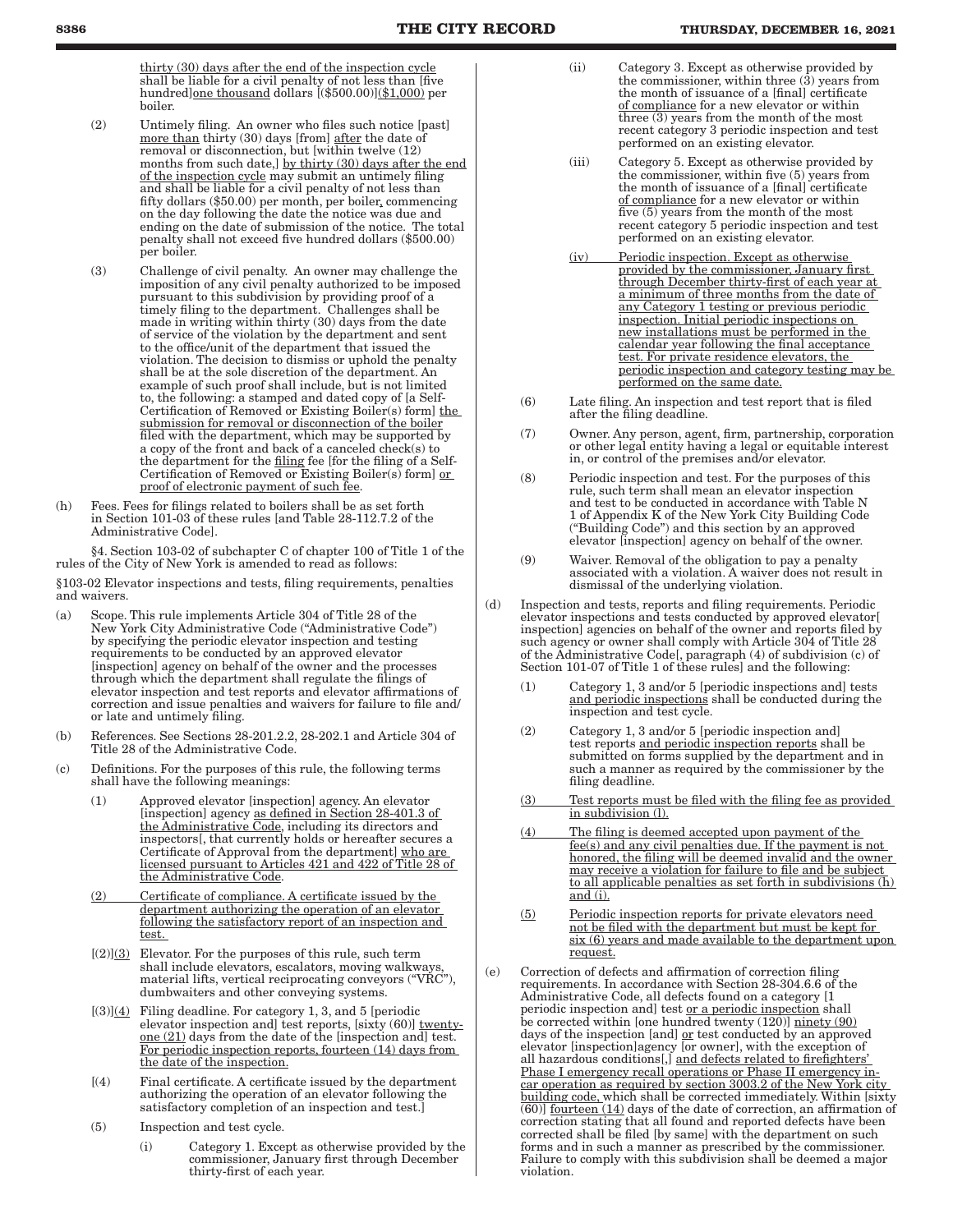### **THURSDAY, DECEMBER 16, 2021 THE CITY RECORD 8387**

- (f) Acceptance of filings. Late filings of inspection and test reports and/or untimely filings of affirmations of correction shall be accepted by the department as filed upon payment of the appropriate civil penalties as set forth in subdivisions (h) and (i) of this section, if filed within [twelve (12) months of the date the inspection and test was conducted or the date the affirmation was due]the timeframes set forth in subdivisions (h) and (i) of this section. Reports and affirmations filed after such [twelve (12) month period]timeframe shall be deemed expired. In such cases, the appropriate civil penalties shall be paid, a new inspection and test shall be performed for the current inspection and test cycle and a new report filed in accordance with this section.
- (g) [Ten-(10) day] $Test notifications. In accordance with Section 28-$ </u> 304.6.1.1 of Title 28 of the Administrative Code, the department shall be notified by an approved elevator [inspection]agency on behalf of the owner at least [ten  $(10)$ ] five  $(5)$  calendar days prior to the category 1 (escalators only), 3 and/or 5 [periodic inspection and] testing to be conducted by such approved elevator [inspection] agency. The commissioner may require that such agency provide  $[ten-(10)]$  five- $(5)$  calendar day notifications to the department's Elevator Division for all periodic inspections [and tests] if he or she deems it necessary.
- (h) Civil penalties owners of buildings that contain  $(1)$  or two  $(2)$ single residential units.
	- (1) Failure to file the [inspection and] test report. An owner who fails to file the category 1, 3 and/or 5 [periodic inspection and] test report for each elevator [within twelve (12) months from the date of the inspection and test] by twenty-one (21) days after the end of the inspection and test cycle, pursuant to Article 304 of Title 28 of the Administrative Code and this section, shall be liable for a civil penalty of one thousand dollars (\$1000.00) per elevator.
	- (2) Late filing of the [inspection and] test report. An owner who submits a late filing, but who provides proof that the [inspection and] test took place within the period for which the report was due, shall be liable for a civil penalty of fifty dollars (\$50.00) per month, per elevator, commencing on the day following the filing deadline and ending on the date of submission of [an inspection and]<sup>a</sup> test report. The total penalty shall not exceed six hundred dollars (\$600.00) per elevator. For the purposes of this paragraph, "proof" shall mean a copy of the elevator [inspection and] test report for the [inspection and] test conducted during the applicable period and, if applicable, a copy of the front and back of a canceled check(s) to the department for [an elevator inspection and test] the filing fee or proof of electronic payment of such fee.
	- (3) Failure to file the affirmation of correction. An owner who fails to correct the defects within the applicable time after the [inspection and] test and to file the affirmation of correction [within twelve (12) months from]by the date the affirmation was due, stating that all [category 1] defects found and indicated on the [inspection and] test report have been corrected pursuant to Section 28-304.6.6 of the Administrative Code and subdivision (e) of this section, shall be liable for a civil penalty of one thousand dollars (\$1000.00) per elevator.
	- (4) Untimely filing of the affirmation of correction. An owner who fails to correct the defects within the applicable time after the inspection and test and to file such affirmation within [sixty (60) business] fourteen (14) days from the date of correction in accordance with subdivision (e) of this section, shall be liable for a civil penalty of fifty dollars (\$50.00) per month, per elevator, commencing on the day following the date the affirmation was due and ending on the date of submission of the affirmation. The total penalty shall not exceed six hundred dollars (\$600.00) per elevator.
	- (5) Extension of the filing deadline. An owner may request an extension of the filing deadline in order to correct defects found during category testing and to file an affirmation of correction stating that identified defects have been corrected in accordance with Article 304 of Title 28 of the Administrative Code by submitting proof that the request is based on extraordinary circumstances and/or that the delay in correction is beyond the owner's control, not including financial or administrative hardship. The request must be made prior to the expiration of the filing deadline, submitted with the filing fee and made on such forms and in such manner as required by the commissioner.
- (i) Civil penalties owners of commercial buildings, mixed use buildings or buildings that contain more than two (2) residential units.
	- (1) Failure to file the inspection and test report. An owner who fails to file a category 1 [periodic inspection and] test report for each elevator [within twelve (12) months from the date of the inspection and test]on or by twenty-one (21) days after the end of the inspection and test cycle, pursuant to Article 304 of Title 28 of the Administrative Code and this section, shall be liable for a civil penalty of three thousand dollars (\$3000.00) per elevator. An owner who fails to file a category 3 or 5 [periodic inspection and] test report for each elevator [within twelve (12) months from the date of the inspection and test]on or by twenty-one  $(21)$  days after the end of the inspection and test cycle, pursuant to Article 304 of Title 28 of the Administrative Code and this section, shall be liable for a civil penalty of five thousand dollars (\$5000.00) per elevator. An owner who fails to file the periodic inspection report for each elevator on or by fourteen (14) days after the end of the inspection and test cycle, pursuant to Article 304 of Title 28 of the Administrative Code and this section, shall be liable for a civil penalty of three thousand dollars (\$3000.00) per elevator.
	- (2) Late filing of the inspection and test report. An owner who submits a category 1 late filing or periodic inspection late filing, but who provides proof that the inspection and test took place within the period for which the report was due, shall be liable for a civil penalty of one hundred and fifty dollars (\$150.00) per month, per elevator, commencing on the day following the filing deadline and ending on the date of submission of a complete report. The total penalty shall not exceed one thousand eight hundred dollars (\$1800.00) per elevator. An owner who submits a category 3 or 5 late filing, but who provides proof that the inspection and test took place within the period for which the report was due, shall be liable for a civil penalty of two hundred and fifty dollars (\$250.00) per month, per elevator, commencing on the day following the filing deadline and ending on the date of submission of a complete report. The total penalty shall not exceed three thousand dollars (\$3000.00) per elevator. For the purposes of this paragraph, "proof" shall mean a copy of the elevator inspection and test report for the inspection and test conducted during the applicable period and, if applicable, a copy of the front and back of a canceled check(s) to the department for an elevator inspection/ test report fee or proof of electronic payment of such fee.
	- (3) Failure to file the affirmation of correction. An owner who fails to correct the defects within the applicable time after the inspection and test and to file the affirmation of correction [within twelve (12) months from]by the date the affirmation was due, stating that all [category 1] defects found [on] during the inspection and test and indicated on the report have been corrected pursuant to Section 28-304.6.6 of the Administrative Code and subdivision (e) of this section, shall be liable for a civil penalty of three thousand dollars (\$3000.00) per elevator.
	- (4) Untimely filing of the affirmation of correction. An owner who fails to correct the defects within the applicable time after the inspection and test and to file such affirmation within [sixty (60) business] fourteen (14) days from the date of correction in accordance with subdivision (e) of this section, shall be liable for a civil penalty of one hundred and fifty dollars (\$150.00) per month, per elevator, commencing on the day following the date the affirmation was due and ending on the date of submission of the affirmation. The total penalty shall not exceed one thousand eight hundred dollars (\$1800.00) per elevator.
	- (5) Extension of the filing deadline. An owner may request an extension of the filing deadline in order to correct defects found during category testing and to file an affirmation of correction stating that identified defects have been corrected in accordance with Article 304 of Title 28 of the Administrative Code by submitting proof that the request is based on extraordinary circumstances and/or that the delay in correction is beyond the owner's control, not including financial or administrative hardship. The request must be made prior to the expiration of the filing deadline, submitted with the filing fee and made on such forms and in such manner as required by the commissioner.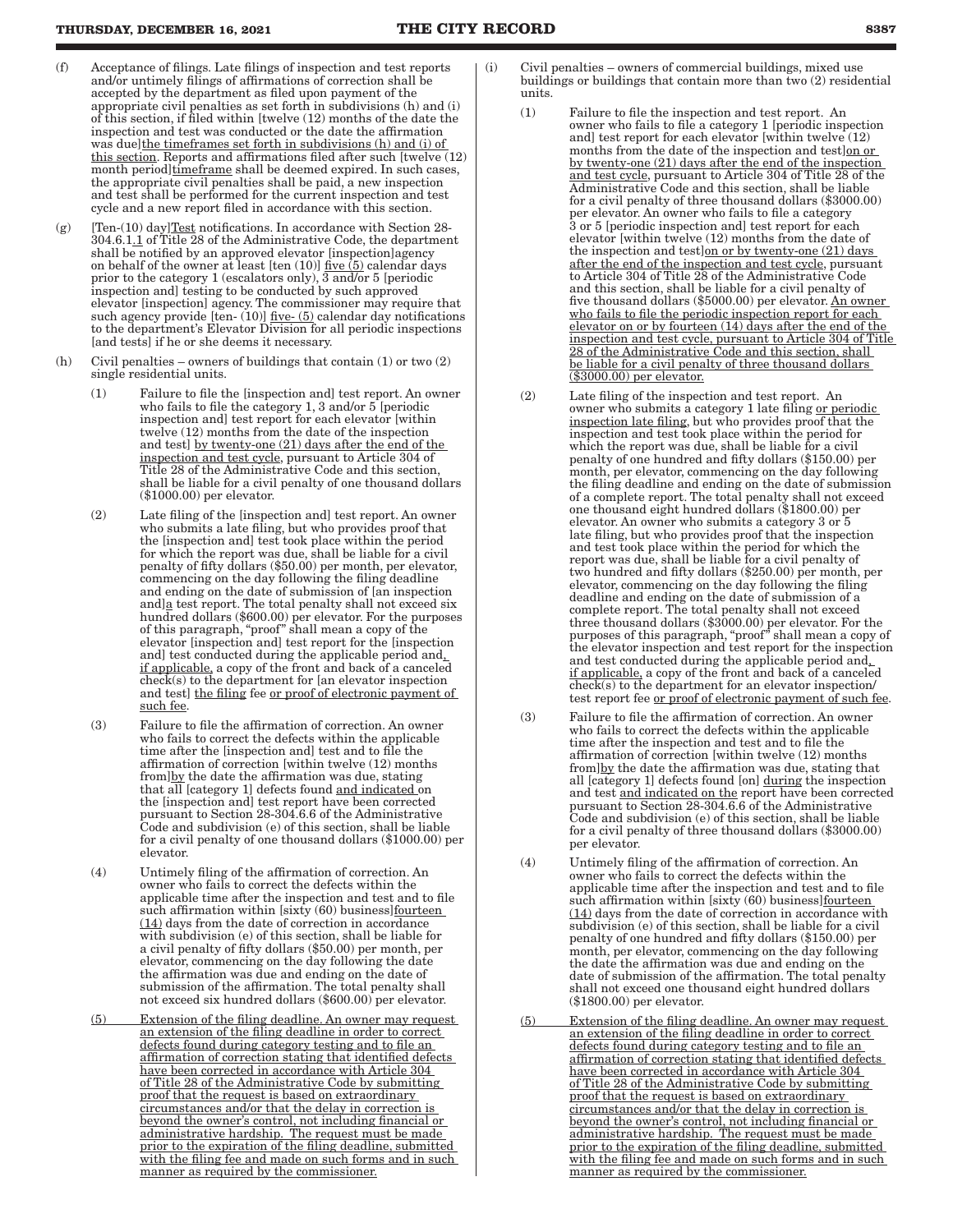- (j) Challenge of a civil penalty. An owner may challenge the imposition of any civil penalty authorized to be imposed pursuant to this section by providing written proof of a timely and complete inspection and test and filing and/or correction of defects and filing to the department. Examples of such proof shall include, but are not limited to a copy of the elevator inspection/test report for the inspection and test conducted during the applicable period and, if applicable, a copy of the front and back of a canceled check(s) to the department for an elevator inspection and test report fee or proof of electronic payment of such fee. Challenges shall be made in writing within thirty (30) calendar days from the date of service of the violation by the department and sent to the office/unit of the department that issued the violation. The decision to dismiss or uphold the penalty shall be at the sole discretion of the department.
- (k) Waiver of penalties. An owner may request a waiver of penalties assessed for violation of Article 304 of Title 28 of the Administrative Code, [predecessor provisions of the 1968 New York City Building Code] and/or related rules enforced by the department. Requests shall be made in writing and submitted with the filing fee.
	- (1) Owner status.
		- (i) New owner. A new owner may be granted a waiver of penalties contingent upon the department's acceptance of the owner's proof that transfer of ownership to the new owner occurred after penalties were incurred. Proof includes a recorded deed evidencing transfer of ownership to the current owner after penalties were incurred, as well as any other documentation requested by the Department. [Such a waiver is limited to one of the following circumstances:
			- (A) The new owner has obtained full tax exemption status from the New York City Department of Finance; or
			- (B) The new owner submits proof to the department (such as a certificate from the Department of Housing Preservation and Development) that he or she took title to the property as part of an economic development program sponsored by a government agency.]
		- (ii) Government ownership. An owner may be granted a waiver of penalties upon submission of official documentation from a government entity affirming that the premises was owned in its entirety by the entity during the period for which a waiver is requested.
		- (iii) Bankruptcy. An owner may be granted a waiver of penalties upon submission of a copy of a bankruptcy petition[, together with proof that either the department or the New York City Law Department was served with a "Notice of Bar Date."] and a decision from the bankruptcy court.
	- (2) Device status. An owner may be granted a waiver of penalties contingent upon the department's acceptance of proof of the following:
		- (i) Removed or dismantled. That a permit was issued by the department for the removal or dismantling of the elevator(s) and that there was department sign-off, [for removal only,] indicating that the elevator was removed or dismantled prior to the inspection and test cycle for which the report was due.
		- (ii) New or replaced. That a [final] certificate of compliance was issued by the department as part of a new installation during the inspection and test cycle for which the report was due.
		- (iii) Work in progress. That there is work in progress for the replacement or installation of a new elevator or a major renovation requiring that the elevator be deactivated during the work. For the purposes of this subparagraph, "proof" shall mean the filing of an elevator application including a projected date of completion of work. Upon completion of such work, a new category 1 [inspection and] test report shall be filed in accordance with this section.
- (3) Building status. An owner may be granted a waiver of penalties contingent upon the department's confirmation of the following:
	- (i) Demolished. That the full demolition of the building occurred prior to the inspection and test cycle for which the report was due and that such demolition was [signed-off]signed off by the department [and/]or that a new building permit has been issued for the property.
	- (ii) Sealed or vacated. That the building was ordered to be sealed or vacated by a government agency (i.e. DOB, HPD, FDNY or OEM) or by court order prior to the expiration of the inspection and test cycle for which the report was due.
- (l) Fees. Fees for filings related to elevators shall be as set forth in Section 101-03 of these rules [and Table 28-112.7.2 of the Administrative Code].

§5. Subdivisions (c) through (f) of section 103-05 of subchapter C of chapter 100 of Title 1 of the rules of the City of New York are amended to read as follows:

- (c) Definitions. For the purposes of this section, the following terms shall have the following meanings:
	- (1) Department. The department of buildings.
	- (2) External high-pressure boiler annual inspection. An inspection made while the boiler is in operation.
	- (3) Filing deadline*.* For the high-pressure boiler annual inspection report or any part thereof, [forty-five (45)] fourteen (14) days from the date of the inspection.
	- (4) First test. An inspection of a newly installed or replaced boiler required for the department to approve its use and operation.
	- (5) Inspection cycle. January  $1^{st}$  through December  $31^{st}$ of the calendar year for which an owner submits the report.
	- $(6)$  Inspection type. [There are two inspection types, an]  $\underline{An}$ external high-pressure boiler annual inspection [and] or an internal high-pressure boiler annual inspection.
	- (7) Internal high-pressure boiler annual inspection. An inspection made when the boiler is shut down and handholes and manholes or other inspection openings are opened or removed for inspection of the interior.
	- (8) Late filing*.* An inspection report or any part of that report filed after the [forty-five  $(45)$ ] fourteen  $(14)$  day filing deadline but in no event [more than twelve  $(12)$ months from the date of the inspection]later than January 14<sup>th</sup> of the calendar year immediately following the inspection cycle.
	- (9) Owner. Any person, agent, firm, partnership, corporation or other legal entity having a legal or equitable interest in, or control of, the premises and/or boiler.
	- (10) Qualified boiler inspector. [An]  $\underline{A}$  qualified boiler inspector [who has been issued a certificate of competence by the State Department of Labor and who is employed by an authorized insurance company as a high pressure boiler inspector] as defined in Section 101-07 of these rules.
	- (11) Removal or disconnection. Removal or disconnection shall have the same meaning as the term "removal or discontinuance" as used in Section [28-303.8] 28-303.9 of the Administrative Code.
	- (12) Waiver*.* Removal of the obligation to pay a penalty associated with a violation. A waiver does not result in dismissal of the violation.
- (d) Fees. Fees for filings related to high-pressure boilers shall be as set forth in Section 101-03 of these rules[ and Table 28-112.7.2 of the Administrative Code].
- (e) Inspections, tests and filing requirements. The owner shall be responsible for hiring a qualified boiler inspector to conduct [such] inspections [during such upcoming inspection cycle] and tests and file high pressure boiler annual inspection reports pursuant to Article 303 of Title 28 of the Administrative Code. Such inspections shall comply with Article 303 [of Title 28 of the Administrative Code], applicable provisions of the New York State Labor Law and the following:
	- (1) Internal and external high-pressure boiler annual inspection reports along with the appropriate filing fee(s) shall be submitted for each inspection cycle on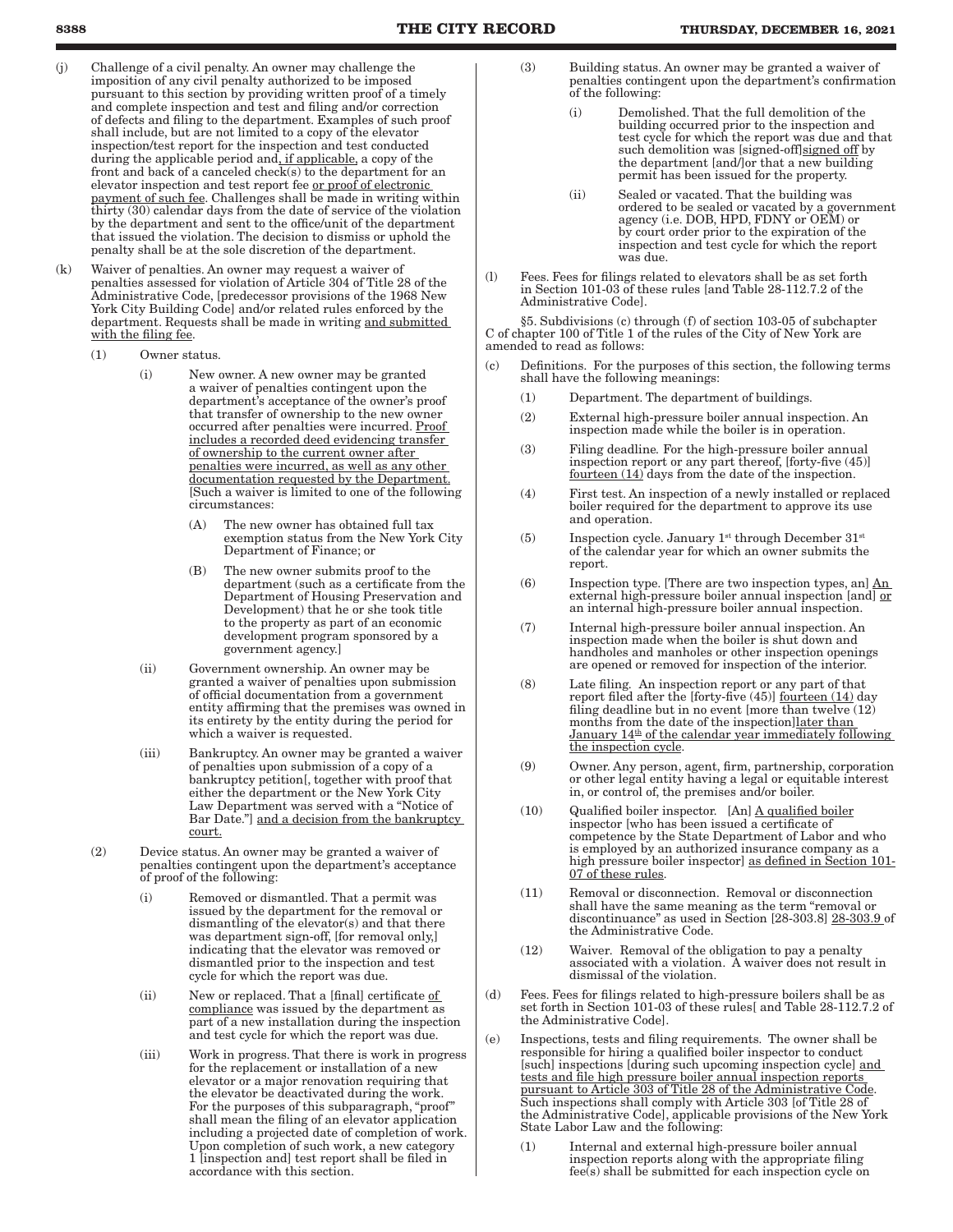such forms and in such manner as required by the department. The reports shall include:

- (i) An inspection report for each boiler identifying the qualified boiler inspector; [and]
- (ii) An affirmation of correction [from the owner] along with the filing fee stating that identified defects have been corrected, if applicable; and
- (iii) The filing fee as provided in subdivision (d).
- (2) The reports shall be filed by the filing deadline. Any required part of the report not filed by the filing deadline shall be deemed late and shall subject the owner to penalties as set forth in subdivision  $[(j)](i)$  of this section.
- (3) The filing is deemed accepted upon payment of the fee(s) and any civil penalties due. If the payment is not honored, the filing will be deemed invalid and the owner may receive a violation for failure to file and be subject to all applicable penalties as set forth in subdivision (i).
- $[(3)]$ (4) High-pressure boiler annual inspections shall be conducted twelve (12) months from the preceding annual inspection of the same inspection type.
- $[(4)](5)$  Internal and external high-pressure boiler annual inspections shall be performed approximately six (6) months from each other during the inspection cycle.
- $[(5)]$ (6) The inspector must verify that a valid departmentissued boiler number is affixed to the boiler, and this number must be used in all correspondence between the inspector and the department.
- (7) If an inspection reveals any dangerous condition in a boiler that threatens life or safety and that requires an immediate shutdown of the boiler, [or reveals an unregistered boiler,] the inspector must immediately notify the department's boiler division of the condition via [fax or] email at the [number or] address provided on the department's website, http://www.nyc.gov/buildings. Notification of an unregistered boiler must be made by filing a report electronically in a form and manner required by the department.
- (f) Acceptance of filings. Inspection reports filed after the [forty (45)] fourteen (14) day filing deadline but [within twelve (12) months of the date the inspection was conducted] on or before January  $14<sup>th</sup>$  of the calendar year immediately following the inspection cycle will be considered late filings and will be subject to the appropriate civil penalties as set forth in subdivision  $[(j)](i)$  of this section. Reports filed after such [twelve  $(12)$  month]late filing period will be considered expired. In such cases, owners will be subject to the appropriate civil penalties for failure to file a report as set forth in subdivision  $[(j)]$  $(i)$  of this section, and the department will require a new inspection to be performed for the current inspection cycle and a new report filed in accordance with this section.

§6. Subdivision (h) of section 103-05 of subchapter C of chapter 100 of Title 1 of the rules of the City of New York is deleted and subdivisions (i) through (k) are re-lettered (h) through (j).

§7. Subdivisions (h) through (j) of section 103-05 of subchapter C of chapter 100 of Title 1 of the rules of the City of New York, as relettered by this rule, are amended to read as follows:

- (h) Tenant notification. An owner of a building containing a highpressure boiler(s) shall notify any affected tenants of the [requirements set forth in this section]planned shutdown of the boiler for inspection at least forty-eight (48) hours prior to such shutdown by (i) distributing a notice regarding such plan to each occupied dwelling unit and (ii) posting a notice regarding such plan in a conspicuous manner in the building lobby..
- (i) Civil penalties, high-pressure boiler annual inspection report and affirmation of correction.
	- (1) Late filing. An owner who submits a late filing, but who provides proof that the inspection took place within the inspection cycle for which the report was due, shall be liable for a civil penalty of not less than fifty dollars (\$50.00) per month, per boiler, per inspection type, commencing on the day following the filing deadline and ending on the date of submission of a complete report, including a late filing of the affirmation of correction. The total penalty shall not exceed six hundred dollars (\$600.00) per boiler, per inspection type. For the purposes of this paragraph, "proof" shall mean a [notarized affidavit] copy of the filed inspection report from the qualified boiler inspector who conducted the inspection [stating] indicating that the inspection was completed within the inspection cycle for which

the report was due [and including his or her license number].

- (2) Failure to file. An owner who fails to file the highpressure boiler annual inspection report or any part thereof for each boiler and inspection type [within twelve (12) months from the date of the inspection], pursuant to Article 303 of Title 28 of the Administrative Code and this section, shall be liable for a civil penalty of not less than one thousand dollars (\$1000.00) per boiler, per inspection type. A high- pressure boiler annual inspection report not filed within the late filing period shall be deemed expired and shall not be accepted by the department.
- (3) Failure to file the affirmation of correction. An owner who fails to correct the defects within the applicable time after the inspection and to file the affirmation of correction by the date the affirmation was due, stating that all defects found during the inspection have been corrected pursuant to Section 28-303.5 of the Administrative Code shall be liable for a civil penalty of one thousand dollars (\$1000.00) per boiler.
- $[(3)](4)$  Challenge of civil penalty. An owner may challenge the imposition of any civil penalty authorized pursuant to this subdivision by providing written proof of a timely and complete inspection and filing to the department. Challenges shall be made in writing within thirty (30) days from the date of service of the violation by the department and sent to the office/unit of the department that issued the violation. The decision to dismiss or uphold the penalty shall be at the sole discretion of the department. Examples of such proof shall include, but are not limited to, the following:
	- (i) A copy of the high-pressure boiler annual inspection report for the inspection performed during the applicable inspection cycle and a copy of the front and back of the canceled check or money order to the department for the highpressure boiler annual inspection report fee or proof of electronic payment of such fee; or
	- (ii) The department-assigned transmittal number for the electronic disk filing report or DOB NOW tracking number.
- $[(4)](5)$  Extension of the filing deadline. An owner may request an extension of the filing deadline in order to correct high-pressure boiler defects and to file an affirmation of correction stating that identified defects have been corrected in accordance with Article 303 of Title 28 of the Administrative Code by submitting proof that the request is based on extraordinary circumstances and/ or that the delay in correction is beyond the owner's control, not including financial or administrative hardship. The request shall be made prior to the expiration of the filing deadline, submitted with the filing fee and made on such forms and in such manner as required by the commissioner.
- $[(5)]$ (6) Waiver of penalties. An owner may request a waiver of penalties assessed for violation of [Section 28-303.7] Article 303 of Title 28 of the Administrative Code[, Section 27-793 of the 1968 Building Code] and/or related rules enforced by the department. Requests shall be made in writing and submitted with the filing fee.
	- (i) Owner status.
		- (A) New owner. A new owner may be granted a waiver of penalties contingent upon the department's acceptance of the owner's proof that transfer of ownership to the new owner occurred after penalties were incurred. Proof includes a recorded deed evidencing transfer of ownership to the current owner after penalties were incurred, as well as any other documentation requested by the Department. [Such a waiver is limited to one of the following circumstances:
			- $((a))$  The new owner has obtained full tax exemption status from the New York City Department of Finance; or
			- ((b)) The new owner submits proof to the department (such as a certificate from the Department of Housing Preservation and Development) that he or she took title to the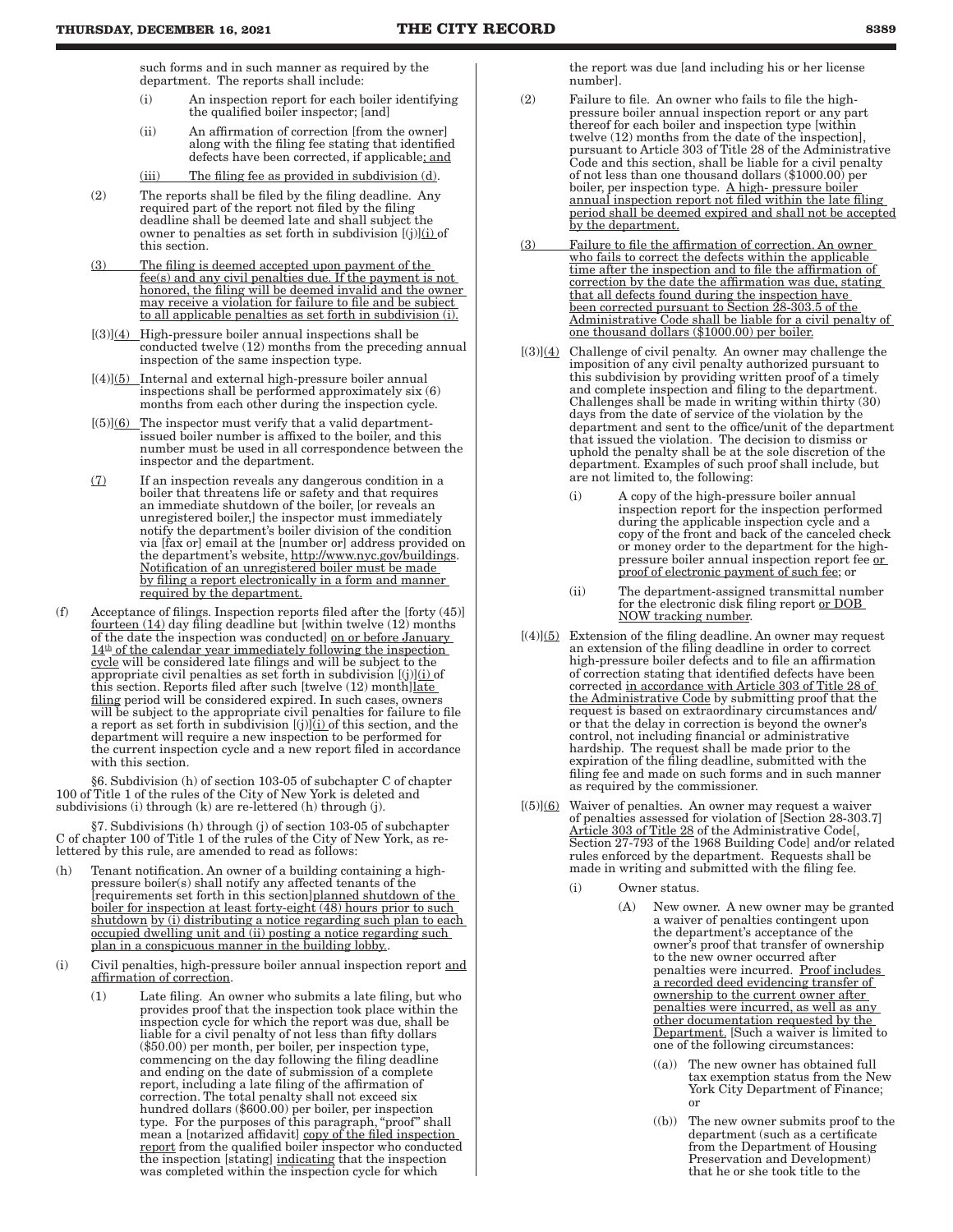property as part of an economic development program sponsored by a government agency. ]

- (B) Government ownership. An owner may be granted a waiver of penalties upon submission of official documentation from a government entity affirming that the premises was owned in its entirety by the entity during the period for which a waiver is requested.
- (C) Bankruptcy. An owner may be granted a waiver of penalties upon submission of a copy of a bankruptcy petition[, together with proof that either the department or the New York City Law Department was served with a "Notice of Bar Date"] and a decision from the bankruptcy court.
- (ii) Device status. An owner may be granted a waiver of penalties contingent upon the department's acceptance of proof of the following:
	- (A) Removed or disconnected. That the high-pressure boiler was removed from the building or disconnected prior to the inspection cycle for which the report was due. In the event that proof of removal or disconnection has not yet been entered into the department's database at the time of the request for a waiver, the owner shall submit to the department a copy of the [Self-Certification of Removed or Existing Boiler(s) form]submission for removal or disconnection of the boiler.
	- (B) New or replaced. That the first test was performed during the inspection cycle for which the report was due.
	- (C) Work in progress. That there is work in progress for the replacement or installation of a new boiler or burner or a major renovation requiring that the boiler or burner be deactivated during the work. For the purposes of this clause, "proof" shall mean the filing of a boiler [extension request with the department by the filing deadline] application including a projected date of completion of work. Upon completion of such work, [an affirmation of correction] a new inspection and test report shall be filed[with the department] in accordance with this section.
- (iii) Building status. An owner may be granted a waiver of penalties contingent upon the department's confirmation of the following:
	- (A) Demolished. That the full demolition of the building occurred prior to the inspection cycle for which the report was due and that such demolition was [signedoff $|$ signed off by the department  $|$ and $|$ or that a new building permit has been issued for the property.
	- (B) Sealed or vacated. That the building was ordered to be sealed or vacated by a government agency (e.g. Department of Buildings, Department of Housing Preservation and Development, Fire Department of New York or Office of Emergency Management) or by court order prior to the expiration of the inspection cycle for which the report was due.
- (j) Civil penalties, written notice of removal or disconnection of a high-pressure boiler. Failure to file a written notice of removal or disconnection [(a Self-Certification of Removed or Existing Boiler(s) form)]with the filing fee in accordance with Section [28-303.8] 28-303.9 of the Administrative Code, or filing [of] such notice more than thirty (30) days after the date of the removal or disconnection of a high-pressure boiler shall be deemed a lesser violation and shall subject the owner to penalties as set forth in this subdivision.
	- (1) Untimely filing. An owner who files such notice more than thirty (30) days after the date of removal or disconnection, but [within twelve (12) months from

the end of such thirty (30) days]by thirty (30) days after the end of the inspection cycle, may submit an untimely filing and shall be liable for a civil penalty of not less than fifty dollars (\$50.00) per month, per boiler, commencing on the thirty-first (31) day after the date of removal or disconnection and ending on the date of submission of the notice. The total penalty shall not exceed five hundred dollars (\$500.00) per boiler.

- (2) Failure to file. An owner who fails to file such notice [within twelve (12) months from the end of the thirty (30) days after the date of removal or disconnection] by thirty (30) days after the end of the inspection cycle, shall be liable for a civil penalty of [five hundred] one thousand dollars  $[(\$500.00)]$   $(\underline{\$1,000})$  per boiler.
- (3) Challenge of civil penalty. An owner may challenge the imposition of any civil penalty authorized to be imposed pursuant to this subdivision by providing proof of a timely filing to the department. Challenges shall be made in writing within thirty (30) days from the date of service of the violation by the department and sent to the office/unit of the department that issued the violation. The decision to dismiss or uphold the penalty shall be at the sole discretion of the department. An example of such proof shall include, but is not limited to, the following: a stamped and dated copy of [a Self-Certification of Removed or Existing Boiler(s) form] the submission for removal or disconnection of the boiler filed with the department, which may be supported by a copy of the front and back of a canceled check(s) to the department for the filing fee [for the filing of a Self-Certification of Removed or Existing Boiler(s) form] or proof of electronic payment of such fee.

 $\bullet$  d16

### **CONSUMER AND WORKER PROTECTION**

**NOTICE** 

### Notice of Adoption

Notice of Adoption to add a new rule to implement Local Law 3 of 2021, which requires, among other things, certain businesses to notify customers of the use of biometric identifier information and prohibits the sale of such information

NOTICE IS HEREBY GIVEN PURSUANT TO THE AUTHORITY VESTED IN the Commissioner of Consumer and Worker Protection by sections 1043 and 2203(f) of the New York City Charter and section 22-1202 of title 22 of the New York City Administrative Code, and in accordance with the requirements of section 1043 of the New York City Charter, that the Department adds chapter 8 to title 6 of the Rules of the City of New York.

This rule was proposed and published on July 29, 2021. A public hearing was held on August 30, 2021.

#### Statement of Basis and Purpose of Rule

The Department of Consumer and Worker Protection ("DCWP" or "Department") is adding a new rule to implement Local Law 3 of 2021 ("LL 3"). This new law requires, among other things, certain businesses to notify customers of the use of biometric identifier information and prohibits the sale of such information.

LL 3 directs the Commissioner of DCWP to prescribe the form and manner of the sign to be used by businesses to notify customers that biometric identifier information is being collected, retained, converted, stored, or shared. This new rule mandates that covered commercial establishments post a custom sign or a sign provided by the Department on its website in a particular size and manner to comply with LL 3.

#### New material is underlined.

[Deleted material is in brackets.]

"Shall" and "must" denote mandatory requirements and may be used interchangeably in the rules of this department, unless otherwise specified or unless the context clearly indicates otherwise.

#### Rule Amendment

Section 1. Chapter 8 of Title 6 of the Rules of the City of New York is amended to read as follows:

#### Chapter 8: [Transportation Benefits] Biometric Identifier Information

§ 8-01 Biometric Identifier Information Signage.

To comply with section 22-1202 of chapter 12 of title 22 of the New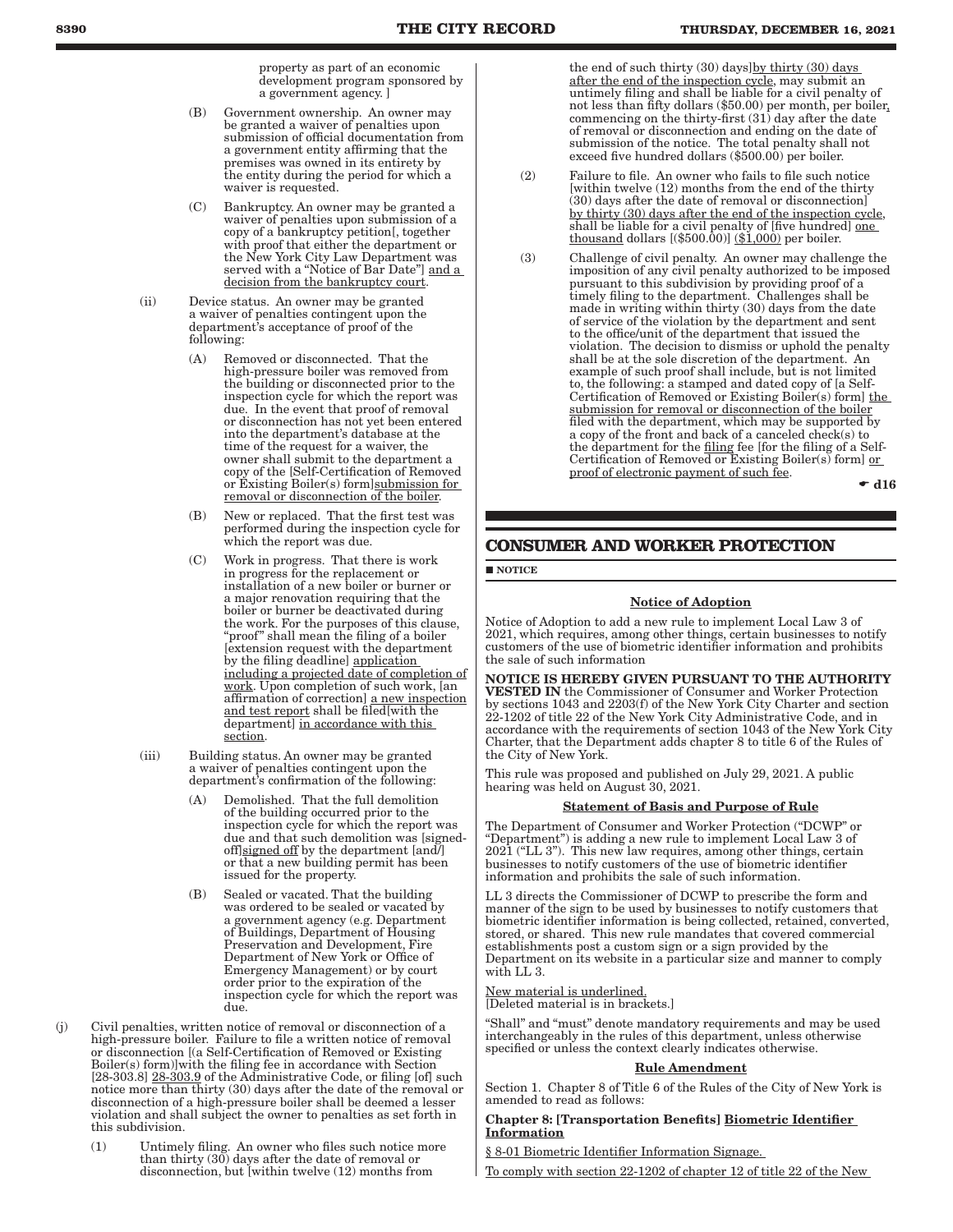York City Administrative Code, a commercial establishment covered by such section must post a sign in a clear and conspicuous manner at every entrance used by customers in a size of at least 8.5 inches by 11 inches that discloses if customers' biometric identifier information is being collected, retained, converted, stored, or shared. The requirements of this section may be fulfilled by posting a color copy of the Biometric Identifier Information Disclosure, as made publicly available on the Department's website, in a clear and conspicuous manner at every entrance used by customers in a size of at least 8.5 inches by 11 inches.

#### Hon. Peter A. Hatch

Re: Requirements for Businesses Using Biometric Identifier Information

No. 2021 RG 023

#### Dear Commissioner Hatch:

Pursuant to New York City Charter § 1043 subd. c, the abovereferenced rule has been reviewed and determined to be within the authority delegated by law to your agency.

Sincerely,

/s/ *Steven L. Goulden* STEVEN GOULDEN Senior Counsel Division of Legal Counsel

cc: Andrew Schwenk (DCWP) Matilda Sarpong (DCWP)

 $\bullet$  d16

### **ENVIRONMENTAL PROTECTION**

**NOTICE** 

### Notice of Public Hearing and Opportunity to Comment on Proposed Rules

What are we proposing? The Office of Environmental Remediation ("OER") and the Department of Environmental Protection ("DEP") are considering amending rules relating to the New York City (E) Designation program.

When and where is the hearing? OER and DEP will hold a joint online public hearing on the proposed rule. The public hearing will take place on January 19, 2022 at 11 am. To participate in the public hearing, please follow these instructions:

Microsoft Teams meeting:

Join on your computer or mobile app Click here to join the meeting

Or call in (audio only) +1 347-921-5612, 272003194# Phone Conference ID: 272 003 194#

How do I comment on the proposed rules? Anyone can comment on the proposed rules by:

- Website. You can submit comments to the Department through the NYC rules website at http://rules.cityofnewyork.us.
- Email. You can email written comments to nycrules@dep.nyc. gov.
- Mail. You can mail written comments to the Department of Environmental Protection, Bureau of Legal Affairs, 59-17 Junction Boulevard, 19th Floor, Flushing, NY 11373.
- Fax. You can fax written comments to the Department of Environmental Protection, Bureau of Legal Affairs, at 718-595- 6543.
- By speaking at the hearing. Anyone who wants to comment on the proposed rules at the public hearing must sign up to speak. You can sign up before the hearing by calling 718-595- 6531. You can speak for up to three minutes.

Is there a deadline to submit comments? Yes, you must submit written comments by January 19, 2022.

What if I need assistance to participate in the hearing? You must tell the Department's Bureau of Legal Affairs if you need a reasonable accommodation of a disability at the hearing. You must tell us if you need a sign language interpreter. You can tell us by mail at the address given above. You may also tell us by telephone at 718-595- 6531. Advance notice is requested to allow sufficient time to arrange the accommodation. Please tell us by January 12, 2022.

This location has the following accessibility option(s) available: Not applicable

Can I review the comments made on the proposed rules? You can review the comments made online on the proposed rules by going to the website, at http://rules.cityofnewyork.us/. A few days after the hearing, a transcript of the hearing and copies of the written comments will be available to the public at the Department's Bureau of Legal Affairs.

What authorizes DEP to make this rule? Section 1043(e) of the New York City Charter ("Charter") and section 24-105 of the Administrative Code of the City of New York authorize the Department to make these proposed rules. These proposed rules were not included in the Department's regulatory agenda for this Fiscal Year because they were not anticipated at the time the Agenda was published.

Where can I find DEP's rules? The Department's rules are in Title 15 of the Rules of the City of New York.

What laws govern the rulemaking process? The Department must meet the requirements of Section 1043 of the Charter when creating or changing rules. This notice is made according to the requirements of Section 1043(b) of the Charter.

#### Statement of Basis and Purpose of Proposed Rule

(E) Designations are placed on a property pursuant to Section 11-15 of the New York City Zoning Resolution ("ZR") to provide notice that City Environmental Quality Review ("CEQR") requirements must be met before the property can be redeveloped in accordance with any zoning action.

(E) Designation rules are currently found in Chapter 24 of Title 15 of the Rules of the City of New York ("RCNY") within the Department of Environmental Protection's ("DEP") section of the City's rules. The first half of the (E) Designation rule addresses the placement of (E) Designations on properties, while the second half describes how a property owner satisfies (E) Designation requirements. In 2009 the second half of the (E) Designation program was transferred to the Office of Environmental Remediation (" $\overline{\text{OER}}}$ "), yet the (E) Designation rule has remained in DEP's regulations. OER and DEP have agreed to transfer the second half of the (E) Designation rule to Title 43, Chapter 14 of the City's rules, where OER's rules are found. This will allow OER to administer the rule that governs its portion of the (E) Designation program. Definitions common to both the first half and second half of the (E) Designation rule will remain in DEP's rules; future amendments will continue to be coordinated to ensure consistency.

New York City Charter ("Charter") Sections 15(e)(15) and 1404 authorize OER to administer the (E) Designation program, as defined in Section 11-15 of the ZR, acting as successor to DEP for such purpose, and Charter Section  $15(e)(18)$  authorizes OER to promulgate rules to implement these provisions. Section 1403(e) of the Charter and Section 24-105 of the Administrative Code of the City of New York authorize DEP to make these proposed rules.

New material is underlined. [Deleted material is in brackets.]

Section 1. Section 24-03 of Title 15 of Chapter 24 of the Rules of the City of New York is amended to read as follows:

\*\*\*

CEQR. "CEQR" [shall mean] means the City Environmental Quality Review, Chapter 5 of Title 62 of the Rules of the City of New York. \*\*\*

CEQR Technical Manual. "CEQR Technical Manual" [shall mean] means the current City Environmental Quality Review Technical Manual as issued by OEC [in May 2020] together with any updates, supplements and revisions thereto.

\*\*\*

City. "City" [shall mean] means the City of New York.

Contamination. "Contamination," "Contaminated," or "to Contaminate" [shall mean]  $means$  the effect(s) on a tax  $lot(s)$  from</u> hazardous materials, hazardous substances, hazardous wastes and/or petroleum.

Day. "Day" [shall mean] means a business day.

\*\*\*

DCP. "DCP" [shall mean] means the New York City Department of City Planning.

DEC. "DEC" [shall mean] means the New York State Department of Environmental Conservation.

\*\*\*

Department or DEP. "Department" or "DEP" means [shall mean] the New York City Department of Environmental Protection.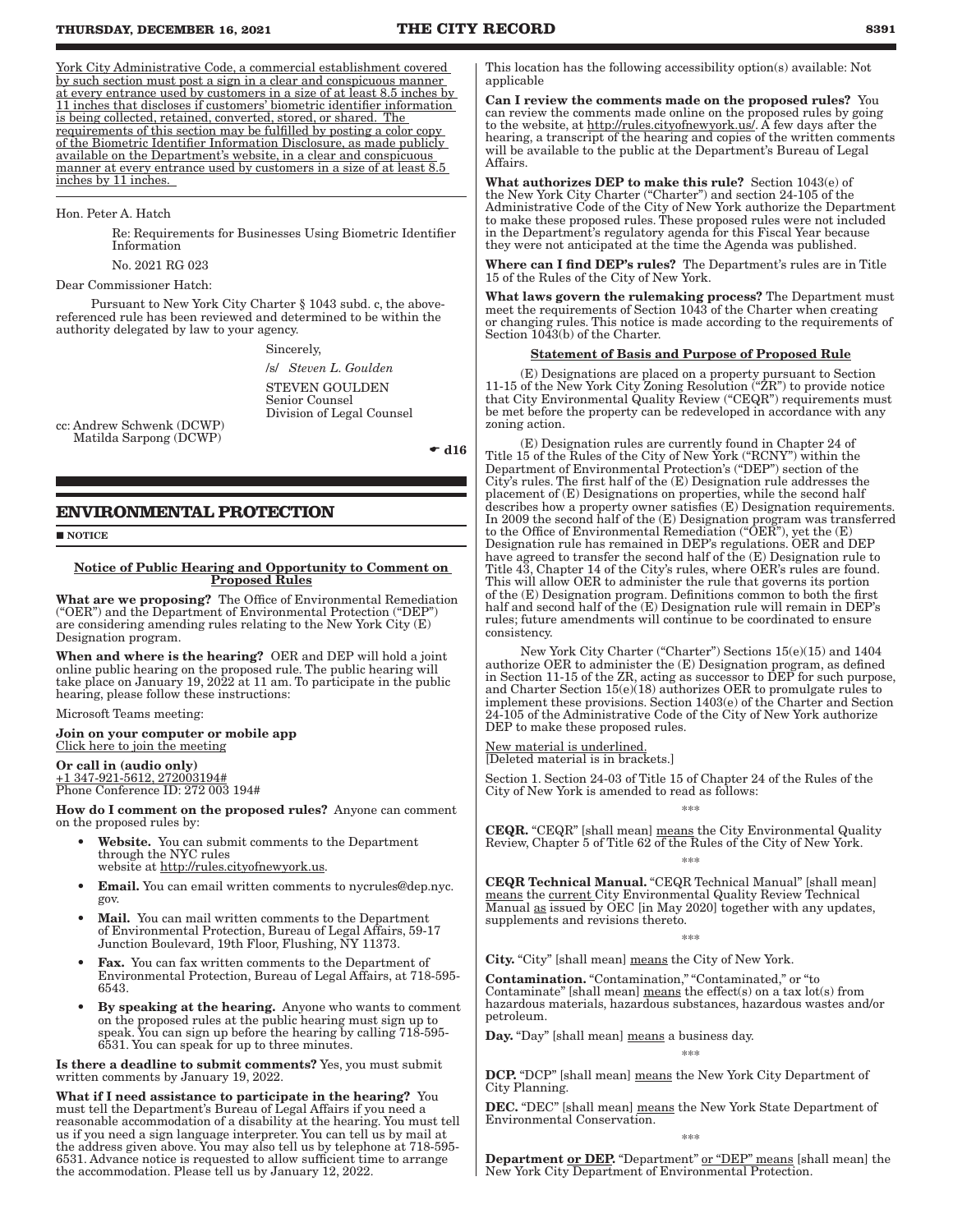Development. "Development", or "Develop" [shall mean] means:

 1. with respect to hazardous materials, the development of a new structure, an enlargement, extension or change of use with respect to an existing structure involving a residential or community facility use, and/or any work on a tax lot(s) that involves soil disturbance, including, but not limited to grading or excavation related to the construction or alteration of a new or existing structure(s) on a tax lot(s), and

 2. with respect to air quality and noise, development of a new structure, or a change of use, enlargement, extension or alteration of an existing structure(s) on a tax  $lot(s)$ .

Development Site. "Development Site" [shall mean] means a tax lot(s) located within the area of a proposed Zoning Amendment or Zoning Action and which is proposed to be developed by the applicant for such Zoning Amendment or Zoning Action or which the Lead Agency has identified pursuant to CEQR as likely to be developed as a direct consequence of the Zoning Amendment or Zoning Action.

DOB. "DOB" [shall mean] means the New York City Department of Buildings.

(E) Designation. "(E) Designation" [shall mean] means the designation of an "E" pursuant to § 11-15 of the Zoning Resolution.

\*\*\*

Environmental Assessment Statement. "Environmental Assessment Statement" means a report that describes a proposed development, its location, and a first level analysis of environmental impact areas[. Its], the purpose of which is to determine a project's potential effects on the environment.

EPA. "EPA" [shall mean] means the United States Environmental Protection Agency.

\*\*\*

\*\*\*

Hazardous Material. "Hazardous Material" [shall mean] means any material, substance, chemical, element, compound, mixture, solution, product, solid, gas, liquid, waste, byproduct, pollutant, or contaminant which when released into the environment may present a substantial danger to the public health or welfare or the environment, including, but not limited to those classified or regulated as "hazardous" or "toxic" pursuant to the Comprehensive Environmental Response, Compensation, and Liability Act (CERCLA), 42 U.S.C. §§ 9601 (1995) et seq., the Resource Conservation and Recovery Act (RCRA) 42 U.S.C. §§ 6901 (1995) et seq., the Clean Water Act (CWA), 33 U.S.C. §§ 1251 (1986) et seq., the Clean Air Act (CAA) 42 U.S.C. §§ 7401 (1995) et seq., Toxic Substances Control Act (TSCA), 15 U.S.C. §§ 2601 (1998) et seq., Transportation of Hazardous Materials Act, 49 U.S.C. §§ 5101 (1997) et seq., the Hazardous Substances Emergency Response Regulations, 15 RCNY Chapter 11, and/or the List of Hazardous Substances, 6 NYCRR Part 597.

Hazardous Waste. "Hazardous Waste" [shall mean] means any waste, solid waste or combination of waste and solid waste listed or regulated as a hazardous waste or characteristic hazardous waste pursuant to RCRA, 42 U.S.C. §§ 6901 (1995), et seq. and/or Identification and Listing of Hazardous Wastes, 6 NYCRR Part 371, et seq.

\*\*\* Lead Agency. "Lead Agency" [shall mean] means the agency responsible under CEQR for the conduct of environmental review in connection with a Zoning Amendment or Zoning Action.

 $****$ 

L10(1). "L10(1)" means the stated sound level that is exceeded 10 percent of the time during a 1 hour period[. It is], derived from  $Lx(t)$ , where "x" is the percentage of time that the sound level has been exceeded and "t" is the total period of time that the sound has been recorded.

\*\*\*

OEC. "OEC" [shall mean] means the New York City Mayor's Office of Environmental Coordination. \*\*\*

Owner. "Owner" [shall mean] means the person, including [his or her] their successors or assigns, who is the recorded title holder of a tax lot(s).

Parties-in-Interest. "Parties-in-Interest" [shall mean] means any person with an enforceable property interest in a tax lot(s).

Person. "Person" [shall mean] means any individual, trust, firm, corporation, joint stock company, association, partnership, consortium, joint venture, commercial entity or governmental entity.

Petroleum. "Petroleum" [shall mean] means oil or petroleum of any kind and in any form, including, but not limited to oil, petroleum, fuel oil, oil sludge, oil refuse, oil mixed with other waste, crude oil, gasoline and kerosene.

**Project Site.** "Project Site" [shall mean] means a tax lot(s) that is under the control or ownership of the applicant for the satisfaction and removal of an (E) Designation from the lot(s) and is subject to the proposed Development by such applicant.

\*\*\*

Tax Lot. "Tax Lot" [shall mean] means a tax lot identified by parcel number on the official tax maps of the City of New York. \*\*\*

Zoning Resolution. "Zoning Resolution" [shall mean] means the Zoning Resolution of the City of New York, effective December 15, 1961, as amended from time to time.

§ 2. Sections 24-06 through 24-09 of Title 15 of Chapter 24 of the Rules of the City of New York are REPEALED.

§ 3. Sections 24-10, 24-11 and 24-12 of Title 15 of Chapter 24 of the Rules of the City of New York are renumbered 24-06, 24-07 and 24-08, respectively.

§ 4. Subdivisions b through d of section 24-08 of Title 15 of Chapter 24 of the Rules of the City of New York, as renumbered by section 2 of this rule amendment, are REPEALED and subdivision a of such section 24-08 is amended to read as follows:

 *[a.] Placement of Air Quality and Noise (E) Designations.* The Lead Agency may place Air Quality (E) Designations and Noise (E) Designations on real property as a result of an environmental review of a Zoning Amendment or Zoning Action.

(1) An Air Quality (E) Designation is placed on Development Sites that are not publicly owned, that have the potential to be developed as a consequence of the Zoning Amendment or Zoning Action, and that have been identified by the environmental review as having the potential to contribute to or experience a significant adverse air quality impact related to HVAC systems emissions or industrial or other source emissions.

(2) A Noise (E) Designation may be placed on tax lots that are not publicly owned, that have the potential to be developed as a consequence of the Zoning Amendment or Zoning Action, and that have been identified by the environmental review as having the potential to experience significant adverse noise impacts.

```
NEW YORK CITY MAYOR'S OFFICE OF OPERATIONS
253 BROADWAY, 10th FLOOR
   NEW YORK, NY 10007
      212-788-1400
```
### CERTIFICATION / ANALYSIS PURSUANT TO CHARTER SECTION 1043(d)

RULE TITLE: Granting of E-Designation to Certain Properties

REFERENCE NUMBER: DEP-80

### RULEMAKING AGENCY: Department of Environmental Protection

I certify that this office has analyzed the proposed rule referenced above as required by Section 1043(d) of the New York City Charter, and that the proposed rule referenced above:

- Is understandable and written in plain language for the discrete regulated community or communities;
- (ii) Minimizes compliance costs for the discrete regulated community or communities consistent with achieving the stated purpose of the rule; and
- (iii) Does not provide a cure period because it does not establish a violation, modification of a violation, or modification of the penalties associated with a violation.

 */s/ Francisco X. Navarro December 8, 2021* Mayor's Office of Operations

#### NEW YORK CITY LAW DEPARTMENT DIVISION OF LEGAL COUNSEL 100 CHURCH STREET NEW YORK, NY 10007 212-356-4028

### CERTIFICATION PURSUANT TO

CHARTER §1043(d)

RULE TITLE: Granting of E-Designation to Certain Properties REFERENCE NUMBER: 2021 RG 051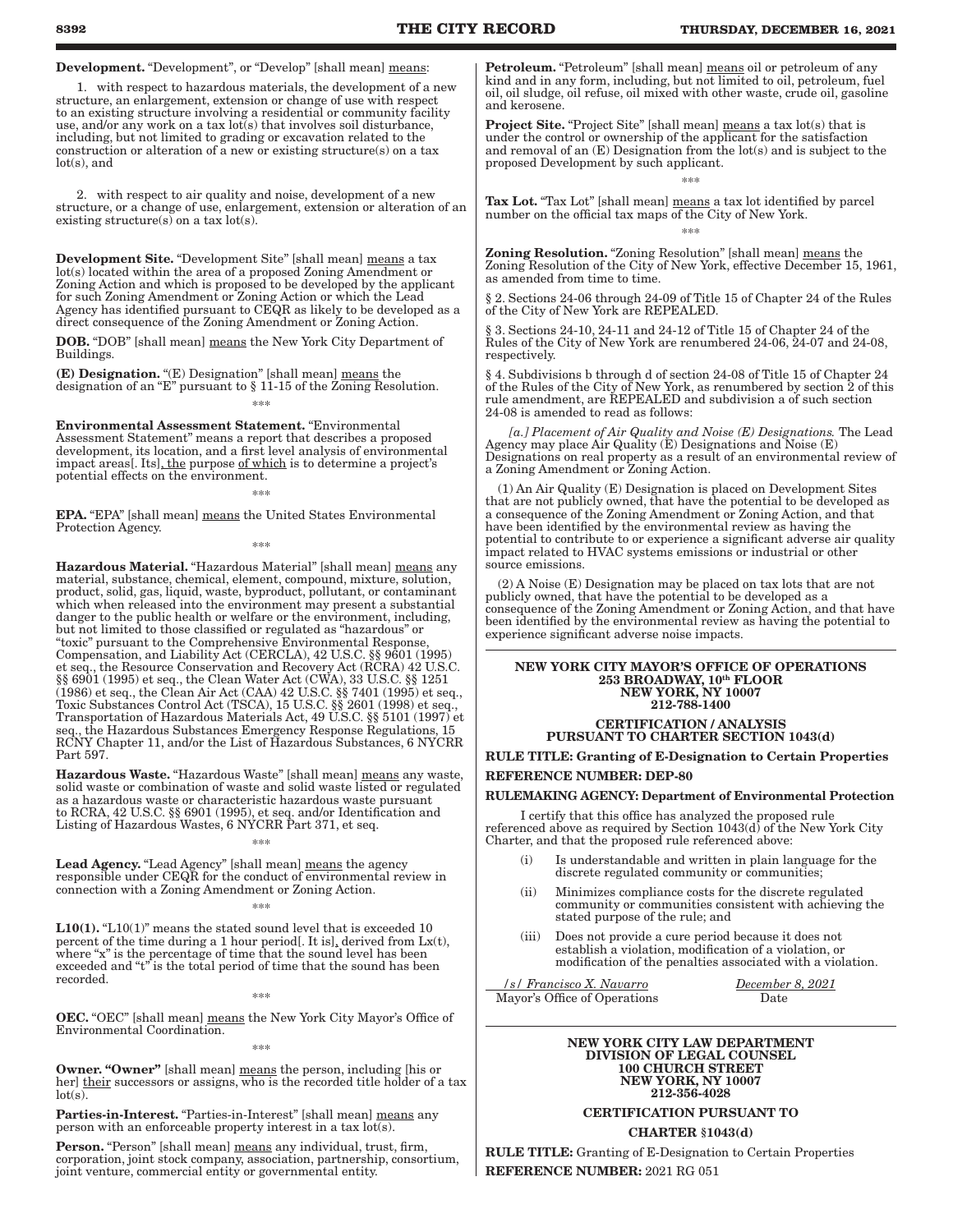| <b>RULEMAKING AGENCY:</b> Department of Environmental Protection<br>I certify that this office has reviewed the above-referenced<br>proposed rule as required by section 1043(d) of the New York City<br>Charter, and that the above-referenced proposed rule: |           |              |                                                                                                                                                                                                                                                                                                                                                    |               | Acquired in the proceeding entitled: ROSEDALE AVENUE AREA<br>STREETS – STAGE 1 subject to any liens and encumbrances of record<br>on such property. The amount advanced shall cease to bear interest on<br>the specified date above. |                                                                                                                                                                                                                                        |                                  |                            |                                                                                                                                                                                                                           |
|----------------------------------------------------------------------------------------------------------------------------------------------------------------------------------------------------------------------------------------------------------------|-----------|--------------|----------------------------------------------------------------------------------------------------------------------------------------------------------------------------------------------------------------------------------------------------------------------------------------------------------------------------------------------------|---------------|--------------------------------------------------------------------------------------------------------------------------------------------------------------------------------------------------------------------------------------|----------------------------------------------------------------------------------------------------------------------------------------------------------------------------------------------------------------------------------------|----------------------------------|----------------------------|---------------------------------------------------------------------------------------------------------------------------------------------------------------------------------------------------------------------------|
| (i)                                                                                                                                                                                                                                                            |           |              | is drafted so as to accomplish the purpose of the<br>authorizing provisions of law;                                                                                                                                                                                                                                                                |               |                                                                                                                                                                                                                                      |                                                                                                                                                                                                                                        | Scott M. Stringer<br>Comptroller |                            |                                                                                                                                                                                                                           |
| (ii)                                                                                                                                                                                                                                                           |           |              | is not in conflict with other applicable rules;                                                                                                                                                                                                                                                                                                    |               |                                                                                                                                                                                                                                      |                                                                                                                                                                                                                                        |                                  |                            | $d7-20$                                                                                                                                                                                                                   |
| (iii)                                                                                                                                                                                                                                                          |           |              | to the extent practicable and appropriate, is narrowly<br>drawn to achieve its stated purpose; and                                                                                                                                                                                                                                                 |               |                                                                                                                                                                                                                                      |                                                                                                                                                                                                                                        |                                  |                            | NOTICE OF ADVANCE PAYMENT OF AWARDS PURSUANT TO<br>THE STATUTES IN SUCH cases made and provided, notice is hereby                                                                                                         |
| (iv)                                                                                                                                                                                                                                                           | the rule. |              | to the extent practicable and appropriate, contains a<br>statement of basis and purpose that provides a clear<br>explanation of the rule and the requirements imposed by                                                                                                                                                                           |               |                                                                                                                                                                                                                                      | given that the Comptroller of the City of New York, will be ready to                                                                                                                                                                   |                                  |                            | pay, at 1 Centre Street, Room 629, New York, NY 10007 on 12/20/2021,<br>to the person or persons legally entitled an amount as certified, to the<br>Comptroller by the Corporation Counsel on damage parcels, as follows: |
| /s/ STEVEN GOULDEN<br><b>Acting Corporation Counsel</b>                                                                                                                                                                                                        |           |              | Date: December 8, 2021                                                                                                                                                                                                                                                                                                                             |               | Damage                                                                                                                                                                                                                               |                                                                                                                                                                                                                                        |                                  |                            |                                                                                                                                                                                                                           |
|                                                                                                                                                                                                                                                                |           |              |                                                                                                                                                                                                                                                                                                                                                    | $\bullet$ d16 | Parcel No.                                                                                                                                                                                                                           |                                                                                                                                                                                                                                        | <b>Block</b>                     | Lot                        |                                                                                                                                                                                                                           |
|                                                                                                                                                                                                                                                                |           |              |                                                                                                                                                                                                                                                                                                                                                    |               | 131, 133, 136                                                                                                                                                                                                                        |                                                                                                                                                                                                                                        | 3861                             | 1, 14, 24                  |                                                                                                                                                                                                                           |
|                                                                                                                                                                                                                                                                |           |              | <b>SPECIAL MATERIALS</b>                                                                                                                                                                                                                                                                                                                           |               |                                                                                                                                                                                                                                      | Acquired in the proceeding entitled: MID-ISLAND BLUEBELT,<br>PHASE 3 (NEW CREEK) subject to any liens and encumbrances of<br>record on such property. The amount advanced shall cease to bear<br>interest on the specified date above. |                                  |                            |                                                                                                                                                                                                                           |
|                                                                                                                                                                                                                                                                |           |              |                                                                                                                                                                                                                                                                                                                                                    |               |                                                                                                                                                                                                                                      |                                                                                                                                                                                                                                        | Scott M. Stringer<br>Comptroller |                            |                                                                                                                                                                                                                           |
|                                                                                                                                                                                                                                                                |           |              |                                                                                                                                                                                                                                                                                                                                                    |               |                                                                                                                                                                                                                                      |                                                                                                                                                                                                                                        |                                  |                            | $d7-20$                                                                                                                                                                                                                   |
| <b>COMPTROLLER</b><br>NOTICE                                                                                                                                                                                                                                   |           |              |                                                                                                                                                                                                                                                                                                                                                    |               |                                                                                                                                                                                                                                      | given that the Comptroller of the City of New York, will be ready to                                                                                                                                                                   |                                  |                            | NOTICE OF ADVANCE PAYMENT OF AWARDS PURSUANT TO<br><b>THE STATUTES IN SUCH</b> cases made and provided, notice is hereby<br>pay, at 1 Centre Street, Room 629, New York, NY 10007 on 12/29/2021                           |
|                                                                                                                                                                                                                                                                |           |              |                                                                                                                                                                                                                                                                                                                                                    |               |                                                                                                                                                                                                                                      |                                                                                                                                                                                                                                        |                                  |                            | to the person or persons legally entitled an amount as certified to the<br>Comptroller by the Corporation Counsel on damage parcels, as follows:                                                                          |
|                                                                                                                                                                                                                                                                |           |              | NOTICE OF ADVANCE PAYMENT OF AWARDS PURSUANT TO<br><b>THE STATUTES IN SUCH</b> cases made and provided, notice is hereby<br>given that the Comptroller of the City of New York, will be ready to<br>pay, at 1 Centre Street, Room 629, New York, NY 10007 on 12/29/2021<br>to the person or persons legally entitled an amount as certified to the |               | Damage<br>Parcel No.<br>$\mathbf{1}$                                                                                                                                                                                                 | Block<br>12095                                                                                                                                                                                                                         |                                  | Lot<br>PART OF LOT 6       |                                                                                                                                                                                                                           |
| Damage<br>Parcel No.                                                                                                                                                                                                                                           |           | <b>Block</b> | Comptroller by the Corporation Counsel on damage parcels, as follows:<br>Lot                                                                                                                                                                                                                                                                       |               |                                                                                                                                                                                                                                      | Acquired in the proceeding entitled: 142 ND STREET subject to any<br>liens and encumbrances of record on such property. The amount<br>advanced shall cease to bear interest on the specified date above.                               |                                  |                            |                                                                                                                                                                                                                           |
| $17A-3$                                                                                                                                                                                                                                                        |           |              | ADJACENT TO 160<br><b>ADJACENT TO 6146</b>                                                                                                                                                                                                                                                                                                         |               |                                                                                                                                                                                                                                      |                                                                                                                                                                                                                                        | Scott M. Stringer<br>Comptroller |                            |                                                                                                                                                                                                                           |
|                                                                                                                                                                                                                                                                |           |              | Acquired in the proceeding entitled: WEST CASTOR PLACE subject to<br>any liens and encumbrances of record on such property. The amount<br>advanced shall cease to bear interest on the specified date above.                                                                                                                                       |               |                                                                                                                                                                                                                                      |                                                                                                                                                                                                                                        |                                  |                            | d14-28                                                                                                                                                                                                                    |
|                                                                                                                                                                                                                                                                |           |              | Scott M. Stringer<br>Comptroller                                                                                                                                                                                                                                                                                                                   |               |                                                                                                                                                                                                                                      |                                                                                                                                                                                                                                        |                                  |                            |                                                                                                                                                                                                                           |
|                                                                                                                                                                                                                                                                |           |              |                                                                                                                                                                                                                                                                                                                                                    | d14-28        |                                                                                                                                                                                                                                      |                                                                                                                                                                                                                                        |                                  |                            | <b>HOUSING PRESERVATION AND DEVELOPMENT</b>                                                                                                                                                                               |
|                                                                                                                                                                                                                                                                |           |              |                                                                                                                                                                                                                                                                                                                                                    |               | $\blacksquare$ NOTICE                                                                                                                                                                                                                |                                                                                                                                                                                                                                        |                                  |                            |                                                                                                                                                                                                                           |
|                                                                                                                                                                                                                                                                |           |              | NOTICE OF ADVANCE PAYMENT OF AWARDS PURSUANT TO<br>THE STATUTES IN SUCH cases made and provided, notice is hereby given that the Comptroller of the City of New York, will be ready to<br>pay, at 1 Centre Street, Room 629, New York, NY 10007 on 12/20/2021,<br>to the person or persons legally entitled an amount as certified, to the         |               |                                                                                                                                                                                                                                      | REGARDING AN APPLICATION FOR A<br><b>CERTIFICATION OF NO HARASSMENT</b>                                                                                                                                                                |                                  | <b>REQUEST FOR COMMENT</b> |                                                                                                                                                                                                                           |
| Damage                                                                                                                                                                                                                                                         |           |              | Comptroller by the Corporation Counsel on damage parcels, as follows:                                                                                                                                                                                                                                                                              |               | <b>Notice Date:</b>                                                                                                                                                                                                                  |                                                                                                                                                                                                                                        | <b>December 15, 2021</b>         |                            |                                                                                                                                                                                                                           |
| Parcel No                                                                                                                                                                                                                                                      |           | <b>Block</b> | $_{\rm Lot}$                                                                                                                                                                                                                                                                                                                                       |               | To:                                                                                                                                                                                                                                  | <b>Parties</b>                                                                                                                                                                                                                         |                                  |                            | Occupants, Former Occupants, and Other Interested                                                                                                                                                                         |
| 76A, 76B                                                                                                                                                                                                                                                       |           | 13604        | STREET BED ADJACENT TO LOT 8                                                                                                                                                                                                                                                                                                                       |               | <b>Property:</b>                                                                                                                                                                                                                     | <u>Address</u>                                                                                                                                                                                                                         |                                  | <b>Application #</b>       | <b>Inquiry Period</b>                                                                                                                                                                                                     |
| 79A, 79B                                                                                                                                                                                                                                                       |           | 13605        | STREET BED ADJACENT TO LOT 55                                                                                                                                                                                                                                                                                                                      |               |                                                                                                                                                                                                                                      |                                                                                                                                                                                                                                        |                                  |                            |                                                                                                                                                                                                                           |
| 80A, 80B                                                                                                                                                                                                                                                       |           | 13605        | STREET BED ADJACENT TO LOT 52                                                                                                                                                                                                                                                                                                                      |               |                                                                                                                                                                                                                                      | 55 West 126th Street,<br>Manhattan                                                                                                                                                                                                     |                                  | 95/2021                    | November 17,<br>2018 to Present                                                                                                                                                                                           |
| 81A, 81B                                                                                                                                                                                                                                                       |           | 13605        | STREET BED ADJACENT TO LOT 50                                                                                                                                                                                                                                                                                                                      |               |                                                                                                                                                                                                                                      | 128 Montague Street,                                                                                                                                                                                                                   |                                  | 96/2021                    | November 17,                                                                                                                                                                                                              |
| 82A, 82B                                                                                                                                                                                                                                                       |           | 13605        | STREET BED ADJACENT TO LOT 47                                                                                                                                                                                                                                                                                                                      |               |                                                                                                                                                                                                                                      | Manhattan                                                                                                                                                                                                                              |                                  |                            | 2018 to Present                                                                                                                                                                                                           |
| 83A, 83B                                                                                                                                                                                                                                                       |           | 13605        | STREET BED ADJACENT TO LOT 46                                                                                                                                                                                                                                                                                                                      |               |                                                                                                                                                                                                                                      | 954 <sup>th</sup> Avenue, Brooklyn                                                                                                                                                                                                     |                                  | 97/2021                    | November 29,<br>2018 to Present                                                                                                                                                                                           |
| 84A, 84B                                                                                                                                                                                                                                                       |           | 13605        | STREET BED ADJACENT TO LOT 42                                                                                                                                                                                                                                                                                                                      |               |                                                                                                                                                                                                                                      | 586 Madison Street,                                                                                                                                                                                                                    |                                  | 103/2021                   | November 17,                                                                                                                                                                                                              |
| 85A, 85B                                                                                                                                                                                                                                                       |           | 13605        | STREET BED ADJACENT TO LOT 40                                                                                                                                                                                                                                                                                                                      |               |                                                                                                                                                                                                                                      | Brooklyn                                                                                                                                                                                                                               |                                  |                            | 2018 to Present                                                                                                                                                                                                           |
| 86A, 86B, 86C, 86D                                                                                                                                                                                                                                             |           | 13605        | STREET BED ADJACENT TO LOT 39                                                                                                                                                                                                                                                                                                                      |               |                                                                                                                                                                                                                                      | 2288 Adam C. Powell<br>Boulevard, Manhattan                                                                                                                                                                                            |                                  | 104/2021                   | November 17,<br>2018 to Present                                                                                                                                                                                           |
| 88A, 88B, 88C, 88D                                                                                                                                                                                                                                             |           | 13605        | STREET BED ADJACENT TO LOT 35                                                                                                                                                                                                                                                                                                                      |               |                                                                                                                                                                                                                                      |                                                                                                                                                                                                                                        |                                  |                            |                                                                                                                                                                                                                           |